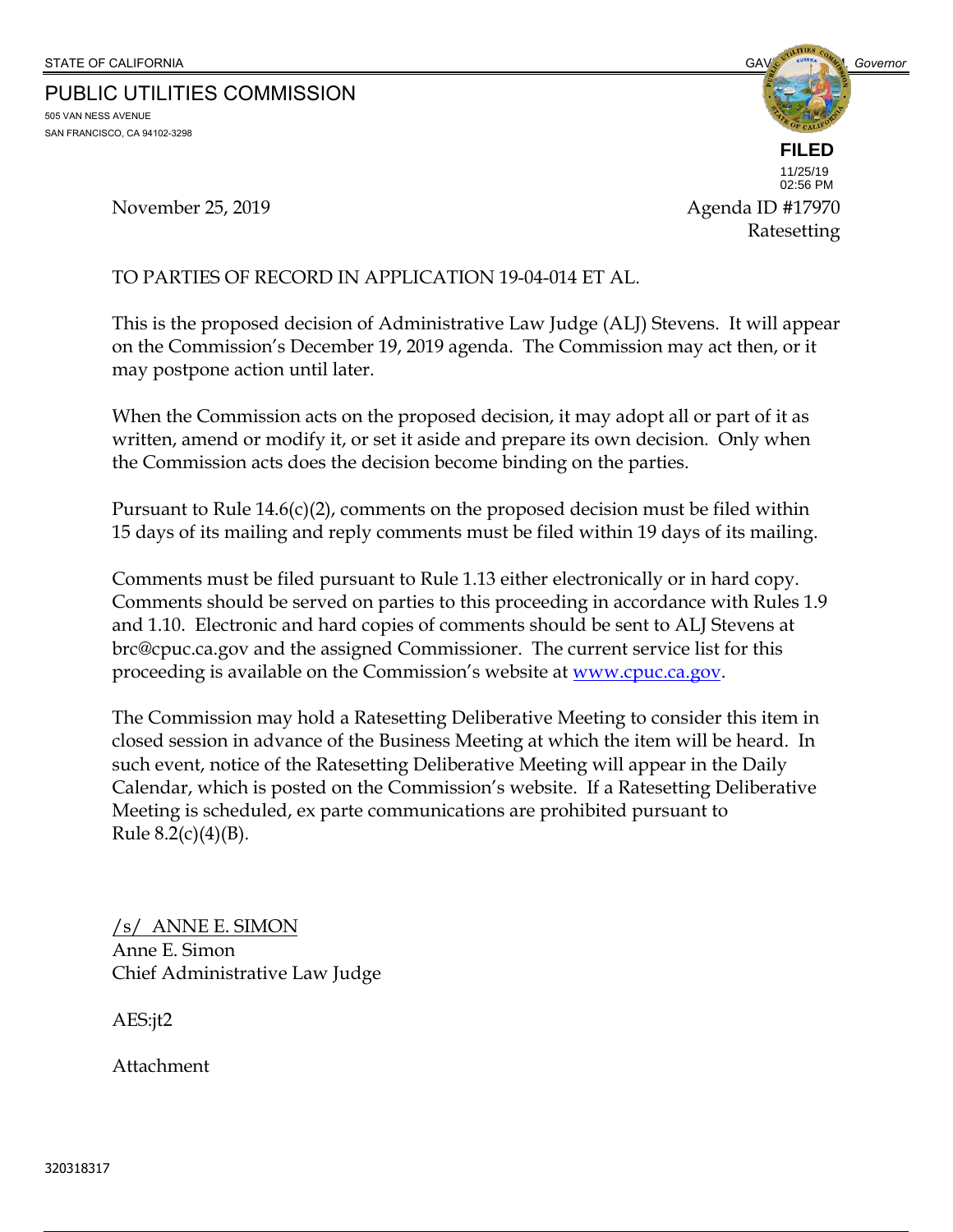# ALJ/BRC/jt2 **PROPOSED DECISION** Agenda ID #17970

## Decision **PROPOSED DECISION OF ALJ STEVENS (Mailed 11/25/2019)**

### **BEFORE THE PUBLIC UTILITIES COMMISSION OF THE STATE OF CALIFORNIA**

Application of Southern California Edison Company (U338E) for Authority to Establish Its Authorized Cost of Capital for Utility Operations for 2020 and to Partially Reset the Annual Cost of Capital Adjustment Mechanism.

Application 19-04-014

And Related Matters.

Application 19-04-015 Application 19-04-017 Application 19-04-018

## **DECISION ON TEST YEAR 2020 COST OF CAPITAL FOR THE MAJOR ENERGY UTILITIES**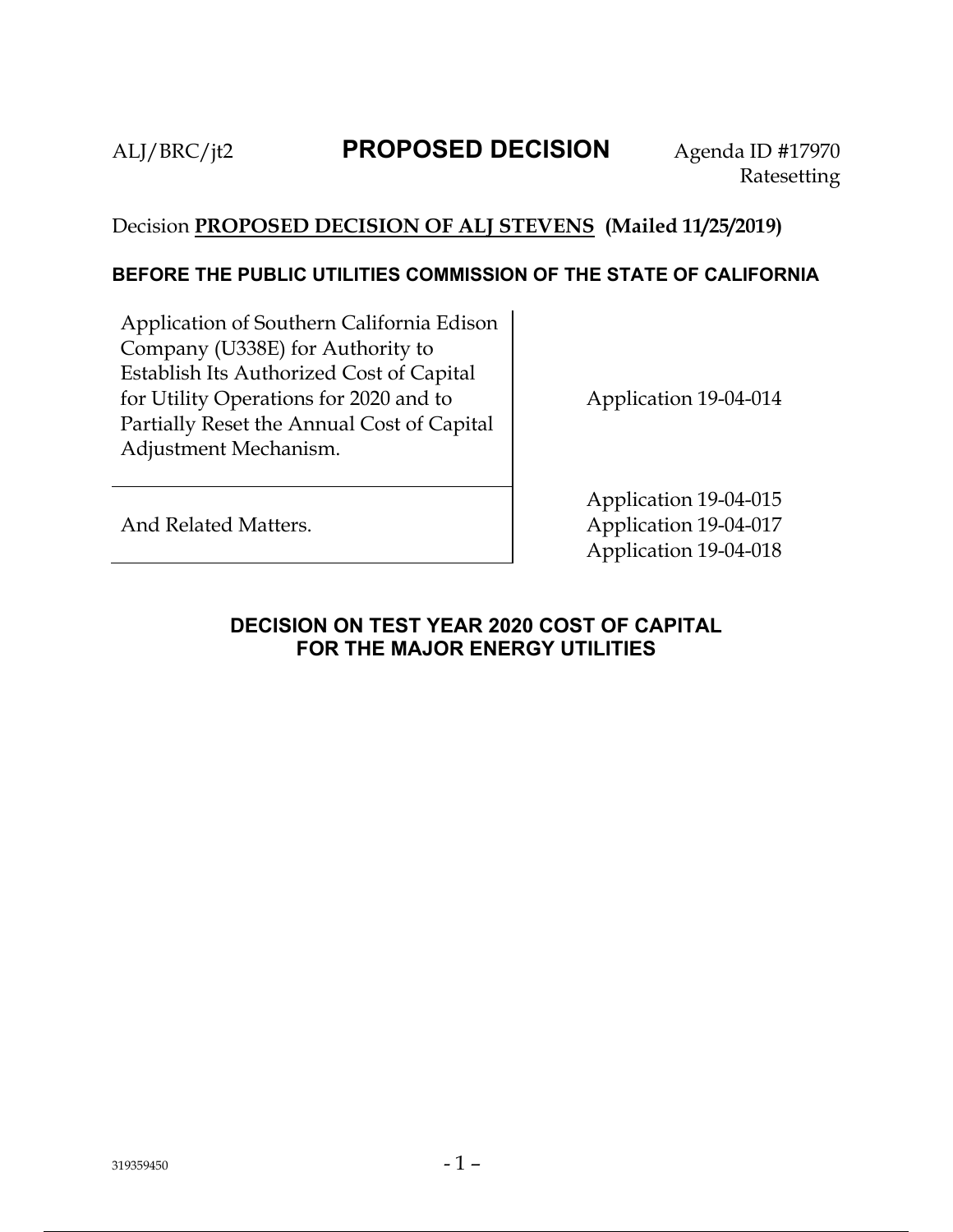## **Table of Contents**

## **Title**

## Page

|    | DECISION ON TEST YEAR 2020 COST OF CAPITAL FOR THE MAJOR |    |
|----|----------------------------------------------------------|----|
|    |                                                          |    |
|    |                                                          |    |
| 1. |                                                          |    |
| 2. |                                                          |    |
| 3. |                                                          |    |
|    |                                                          |    |
|    |                                                          |    |
|    |                                                          |    |
|    |                                                          |    |
| 4. |                                                          |    |
|    |                                                          |    |
|    |                                                          |    |
|    |                                                          |    |
|    |                                                          |    |
| 5. |                                                          |    |
|    |                                                          |    |
|    |                                                          |    |
|    |                                                          |    |
|    | 5.2.2.                                                   |    |
|    | 5.2.3.                                                   |    |
|    | 5.2.4.                                                   |    |
|    | 5.2.5.                                                   |    |
|    |                                                          |    |
|    | 5.3.1.                                                   |    |
|    | 5.3.2.                                                   |    |
|    | 5.3.2.1.                                                 |    |
|    | 5.3.2.2. Wildfire Risk                                   | 27 |
|    | 5.3.3.                                                   |    |
|    |                                                          |    |
|    | 5.3.3.2.                                                 |    |
|    | 5.3.3.3.                                                 |    |
|    | 5.3.3.4.                                                 |    |
|    |                                                          |    |
|    |                                                          |    |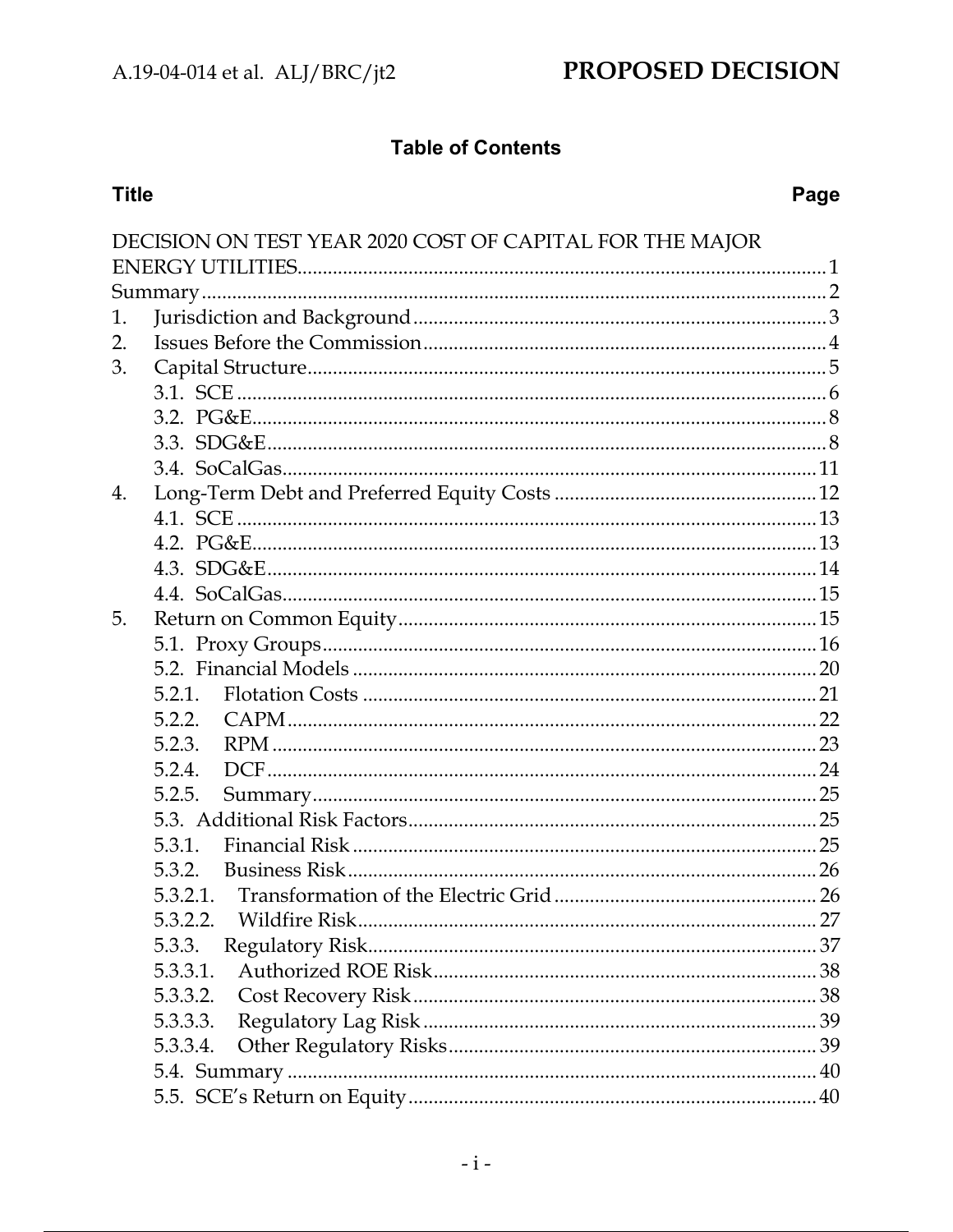# PROPOSED DECISION

# Table of Contents (cont.)

## **Title**

## Page

| 6.  |                                                                   |    |
|-----|-------------------------------------------------------------------|----|
| 7.  |                                                                   |    |
| 8.  | Should PG&E be required to file a new Cost of Capital Application |    |
|     |                                                                   |    |
| 9.  |                                                                   |    |
| 10. |                                                                   |    |
| 11. |                                                                   |    |
|     |                                                                   |    |
|     |                                                                   |    |
|     |                                                                   |    |
|     |                                                                   | 54 |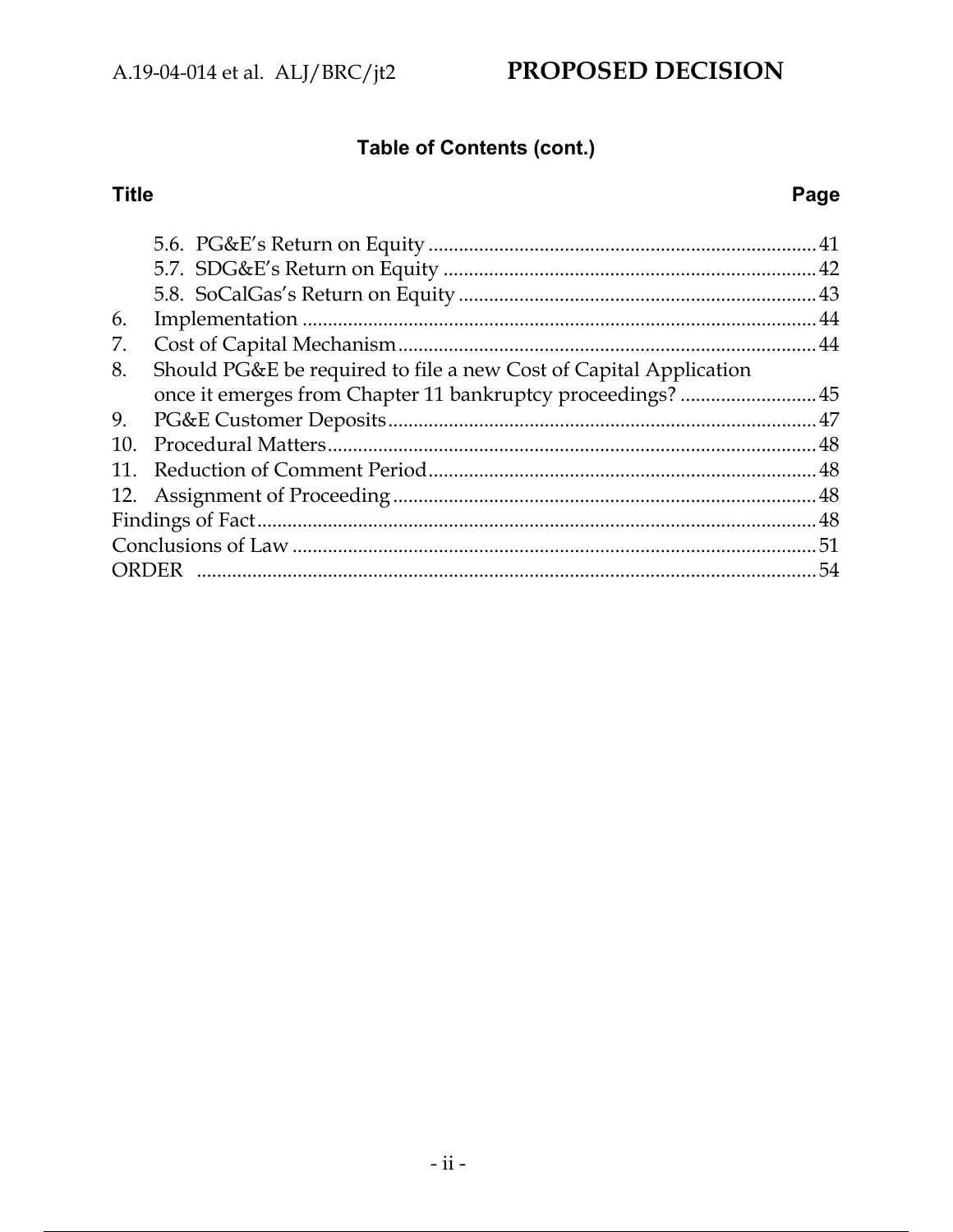### **DECISION ON TEST YEAR 2020 COST OF CAPITAL FOR THE MAJOR ENERGY UTILITIES**

### **Summary**

This decision establishes the 2020 ratemaking cost of capital for Southern California Edison Company (SCE), Pacific Gas and Electric Company (PG&E) San Diego Gas & Electric Company (SDG&E), and Southern California Gas Company (SoCalGas).

The test year 2020 authorized capital structures for the four applicants are as follows.

|                  | <b>SCE</b> | PG&E     | SDG&E   | <b>SoCalGas</b> |
|------------------|------------|----------|---------|-----------------|
| Long-term debt   | 43.00%     | 47.50%   | 45.25%  | 45.60%          |
| Preferred equity | 5.00%      | $0.50\%$ | 2.75%   | 2.40%           |
| Common equity    | 52.00%     | 52.00%   | 52.00%  | 52.00%          |
| <b>Total</b>     | 100.00%    | 100.00%  | 100.00% | 100.00%         |

The test year 2020 authorized costs of long-term debt, costs of common equity, costs of preferred equity, and authorized rates of return are as follows.

|                          | <b>SCE</b> | PG&E   | SDG&E    | <b>SoCalGas</b> |
|--------------------------|------------|--------|----------|-----------------|
| Cost of long-term debt   | 4.74%      | 5.16%  | 4.59%    | 4.23%           |
| Cost of preferred equity | 5.70%      | 5.52%  | $6.22\%$ | $6.00\%$        |
| Cost of common equity    | 10.30%     | 10.25% | 10.20%   | 10.05%          |
| <b>Rate of Return</b>    | 7.68%      | 7.81%  | 7.55%    | 7.30%           |

SDG&E did not propose a cost of preferred equity in this proceeding, and it is directed to propose an updated cost of preferred equity within 30 days of the effective date of this decision through a Tier 2 Advice Letter submitted to the Commission's Energy Division.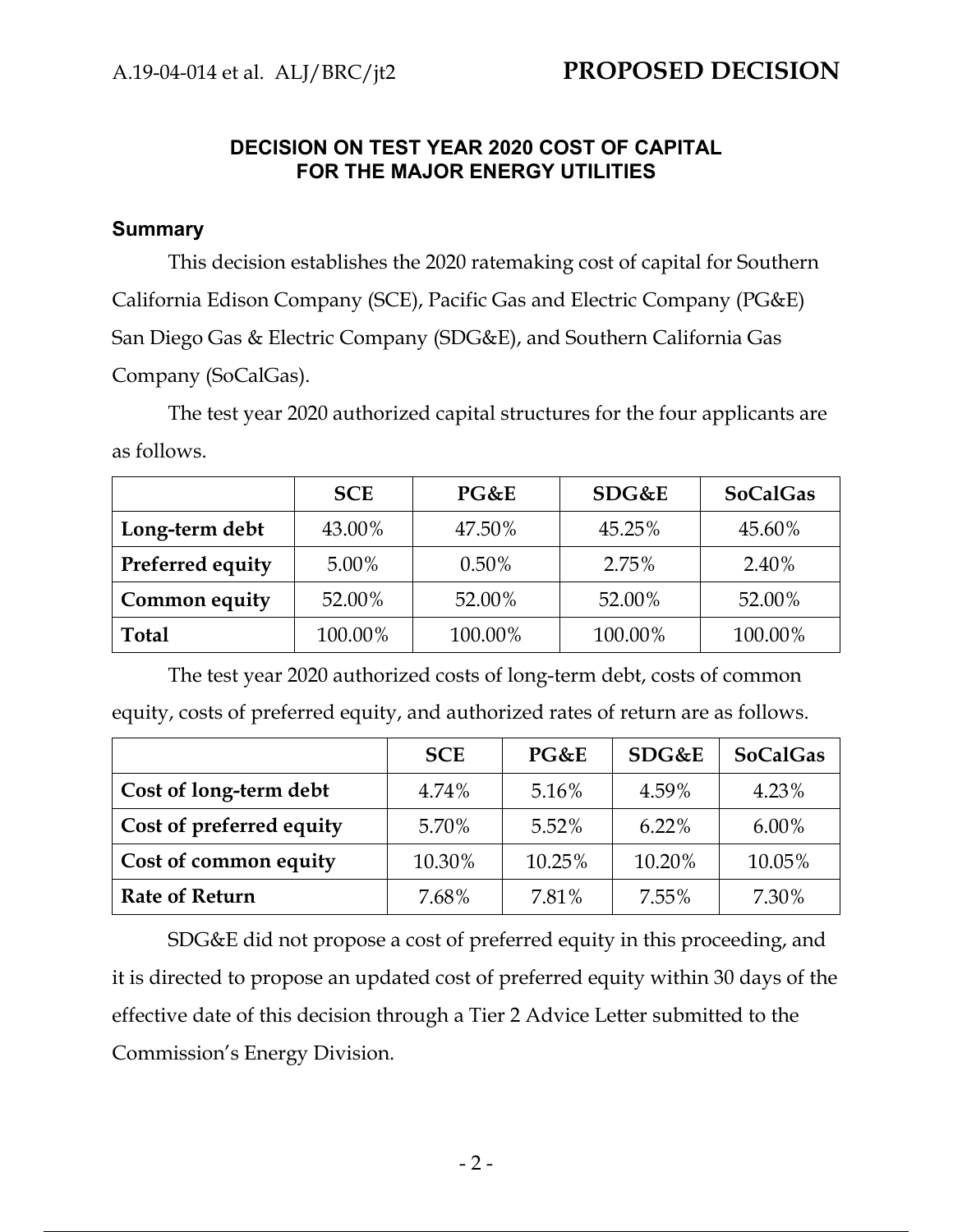This decision also continues the previously authorized cost of capital mechanism through the 2020 test year cycle.

These proceedings are closed.

#### **1. Jurisdiction and Background**

The applicants are public utilities subject to the jurisdiction of California Public Utilities Commission (Commission) as defined in Section 218 of the Public Utilities Code. Southern California Edison (SCE), a California corporation and wholly owned subsidiary of Edison International, provides electric service principally in southern California. Pacific Gas and Electric Company (PG&E), a California corporation, provides electric and gas services in northern and central California. San Diego Gas &Electric Company (SDG&E), a California corporation wholly owned by Sempra Energy, provides electric service in a portion of Orange County and electric and gas services in San Diego County. Southern California Gas Company (SoCalGas), a California corporation wholly owned by Sempra Energy, provides gas services throughout Central and Southern California from Visalia to the Mexican border.

All four applicants filed their respective applications with the Commission on April 22, 2019. On May 22, 2019, the California Choice Energy Authority filed and served a response. On May 23, 2019, the Utility Consumers' Action Network (UCAN) filed a protest. On May 24, 2019, the Public Advocates Office of the California Public Utilities Commission (Cal Advocates), Energy Producers and Users Association (EPUC), Indicated Shippers (IS), Environmental Defense Fund (EDF), The Utility Reform Network (TURN), the City and County of San Francisco, and the County of San Diego filed protests. Also on May 24, 2019, Institutional Equity Investors (IEI), East Bay Community Energy, City of San Jose, Peninsula Clean Energy Authority jointly, and Clean Power Alliance of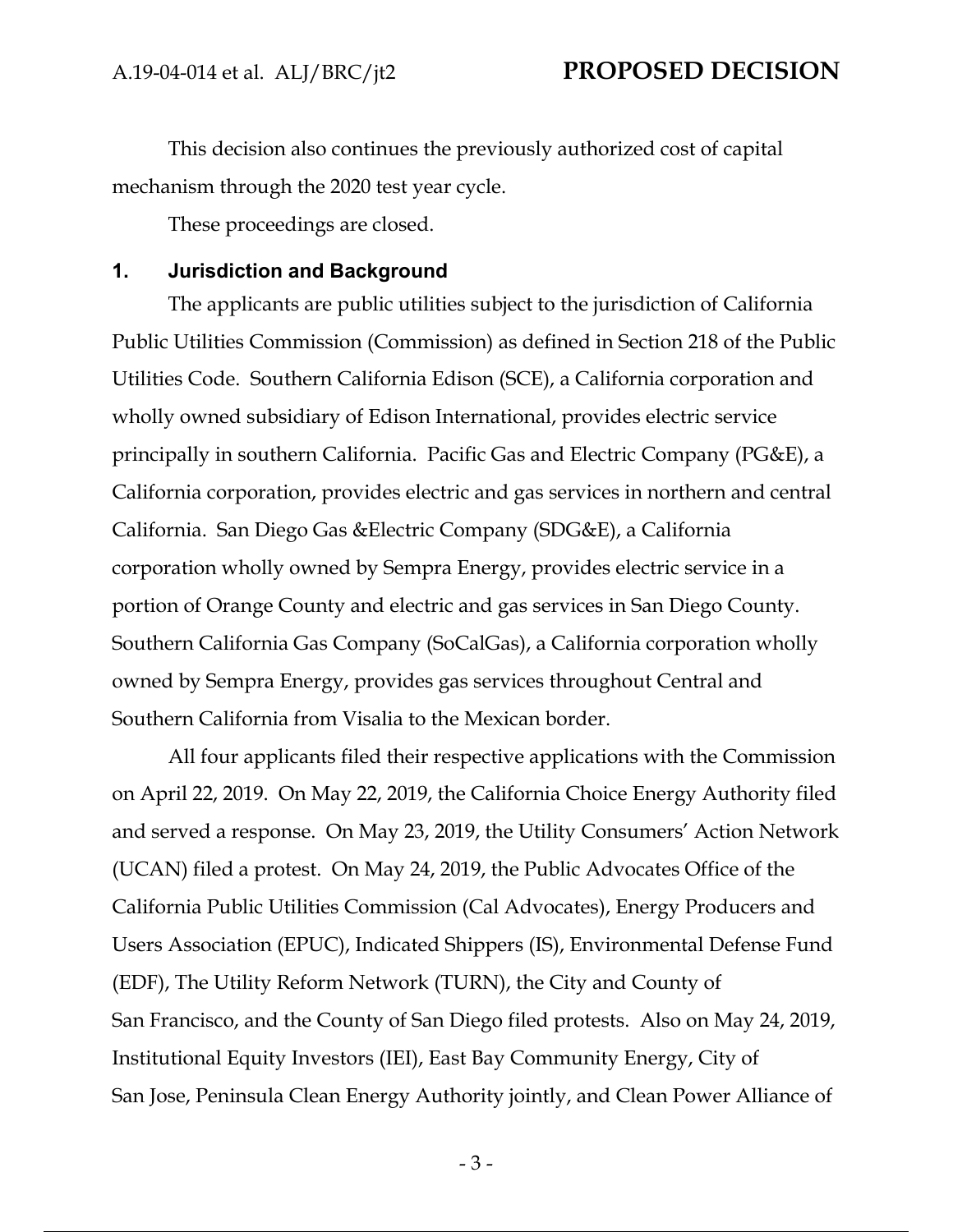Southern California filed responses. On June 2, 2019 the applicants all filed replies to the responses and protests.

A prehearing conference was held in Sacramento, California on June 17, 2019 where parties discussed the scope of the proceedings, consolidation, schedule, and the need for hearings. Six days of evidentiary hearings were held in San Francisco, California between September 3, 2019 through September 10, 2019.

Assembly Bill (AB) 10541 was signed by Governor Newsom on July 12, 2019, and as noted by EDF in its motion, also on July 12, 2019, this new law impacts the issues scoped into this proceeding. The applicants were directed by Administrative Law Judge (ALJ) ruling on July 15, 2019 to supplement the record with additional testimony that provided detail regarding how AB 1054 transforms the risks discussed in the applicants' testimony and how this new law impacts all other issues scoped into this proceeding. All four applicants complied with this ruling.

Opening briefs were filed on September 30, 2019 by the applicants, TURN, EDF, Thomas R. Del Monte (Del Monte), Cal Advocates, EPUC/IS, UCAN and Protect Our Communities Foundation (POC), IEI, and the Federal Executive Agencies (FEA). Reply Briefs were filed on October 10, 2019 by the applicants, TURN, Del Monte, Cal Advocates, EPUC/IS, IEI, and FEA.

#### **2. Issues Before the Commission**

This proceeding addresses SCE, PG&E, SDG&E, SoCalGas's test year 2020 cost of capital. Issues impacting these four utilities' test year 2020 costs of capital are:

<sup>1</sup> Stats. 2019, ch. 81.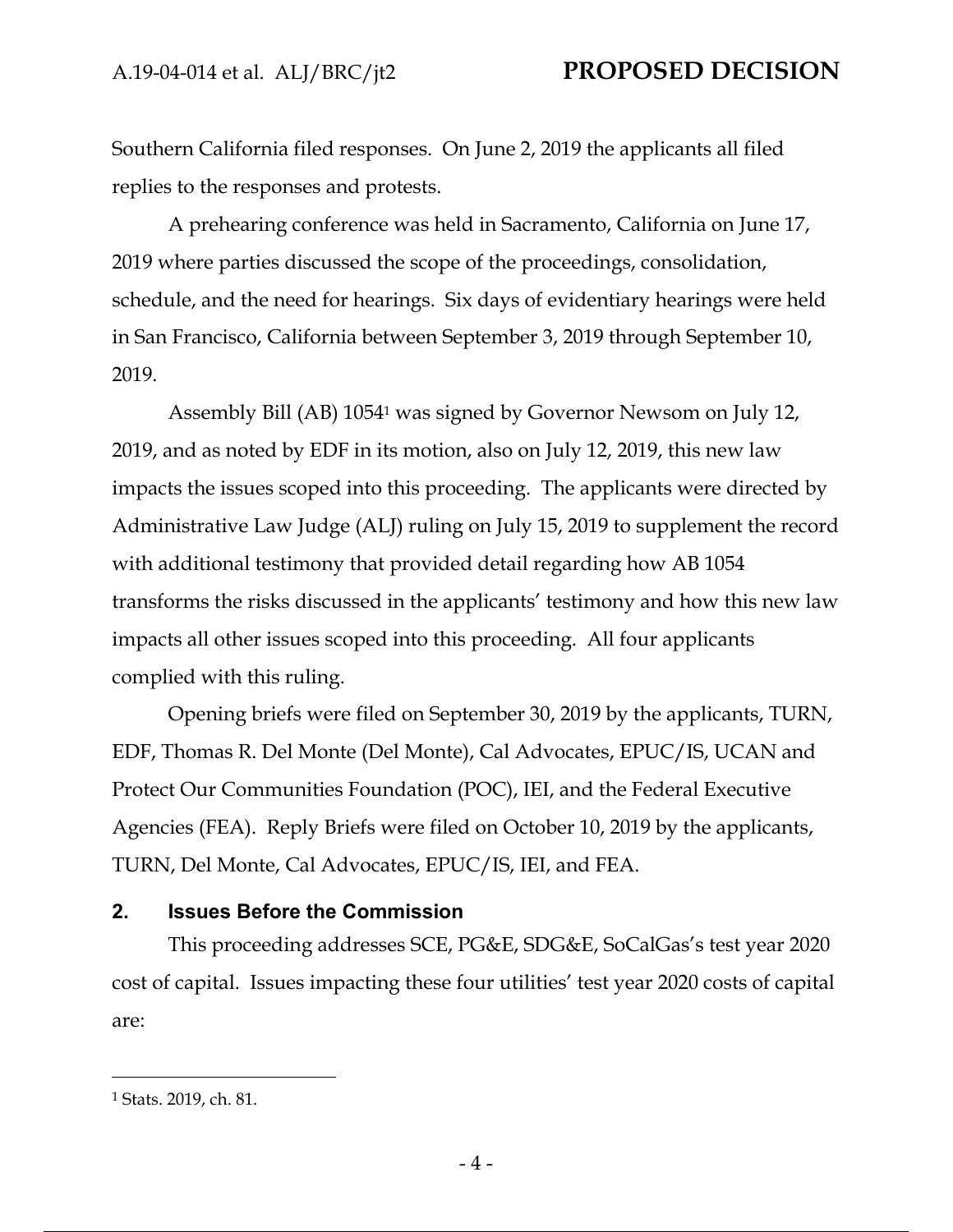- The appropriate capital structure;
- The appropriate cost of long term debt;
- The appropriate cost of preferred equity;
- The appropriate cost of common equity;
- Additional risk factors, including financial, business, and regulatory risks, that should be considered in setting the utilities' authorized return on equity (ROE);
- The appropriate rate of return on the utility rate base;
- The appropriateness of continuing the cost of capital mechanism as established in Decision (D.) 08-05-035 and modified by subsequent Commission Decisions;
- Modifications to the cost of capital mechanism;
- Whether the applicants complied with D.17-07-005;
- Whether PG&E's proposed treatment of customer deposits should be approved or modified; and
- Whether PG&E should be ordered to file a new cost of capital application when it emerges from Chapter 11 bankruptcy.

The Commission will not consider a separate wildfire adder in the scope of this proceeding. Risks of all kind are addressed in this proceeding; a separate adder is not appropriate for one risk.

Additionally, this decision does not address the issue of whether there should be a blended ROE for the gas and electric assets of the combined service utilities. However, the Commission may address this potential policy modification in a future proceeding.

## **3. Capital Structure**

The capital structure of an investor owned utility (IOU) is the proportional authorization of shareholders' equity and debt that comprise a company's long-range financing or its capitalization. For the purposes of this proceeding,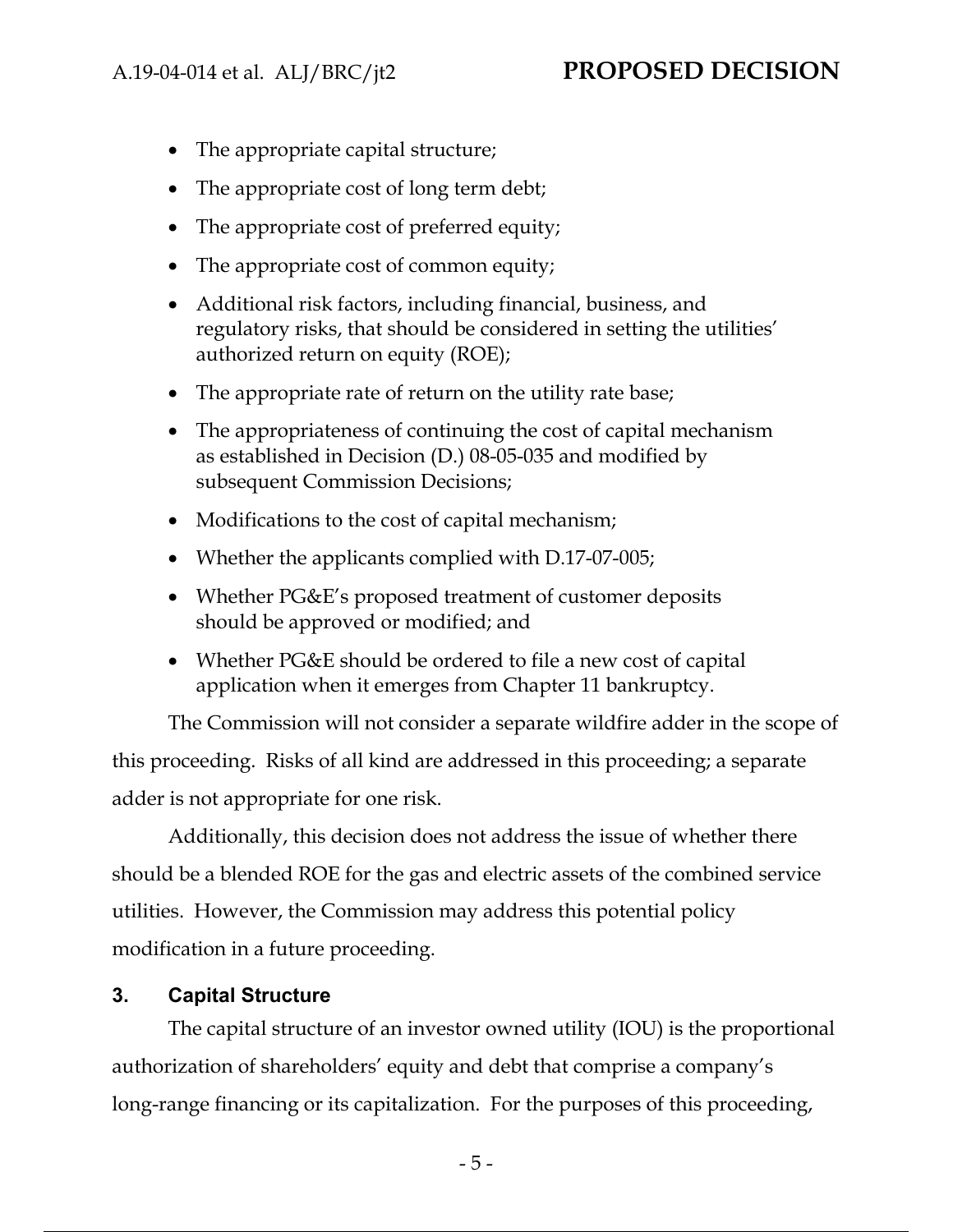the capital structures of the applicants are comprised of distributions of long-term debt, preferred equity, and common equity.2 Because the level of financial risk that the utilities face is determined in part by the proportion of their debt to permanent capital, or leverage, we must ensure that the utilities' adopted equity ratios are sufficient to maintain reasonable credit ratings and attract capital while also ensuring there are adequate ratepayer protections regarding the costs of the components of capitalization.

### **3.1. SCE**

SCE seeks a test year 2020 ratemaking capital structure of 43.00% long-term debt, 5.00% preferred equity, and 52.00% common equity. SCE's current authorization is 43.00% long-term debt, 9.00% preferred equity, and 48.00% common equity. In January 2019, Standard and Poor's (S&P) modified SCE's credit rating from BBB+ to BBB and in March 2019 Moody's modified SCE's credit rating from A3 to Baa2. SCE's credit rating is considered investment grade.3

SCE notes that "[t]he record evidence clearly shows that SCE's 9.00% level of preferred equity makes it an extreme outlier. It is substantially higher than the 1.0 to 2.75 percent levels currently authorized for the other California electric utilities."4

FEA agrees with SCE that its common equity should be increased to 52.00%, however it asserts that SCE should have no authorization for preferred

<sup>2</sup> Debt due within one year, short-term debt, is excluded.

<sup>3</sup> S&P has four investment grade levels, the lowest level is medium grade (BBB-, BBB, and BBB+ ratings), upper grade (A-, A, and A+), high grade (AA-, AA, and AA+), and highest grade of AAA.

<sup>4</sup> Exhibit SCE-01 at 61 and 87-88.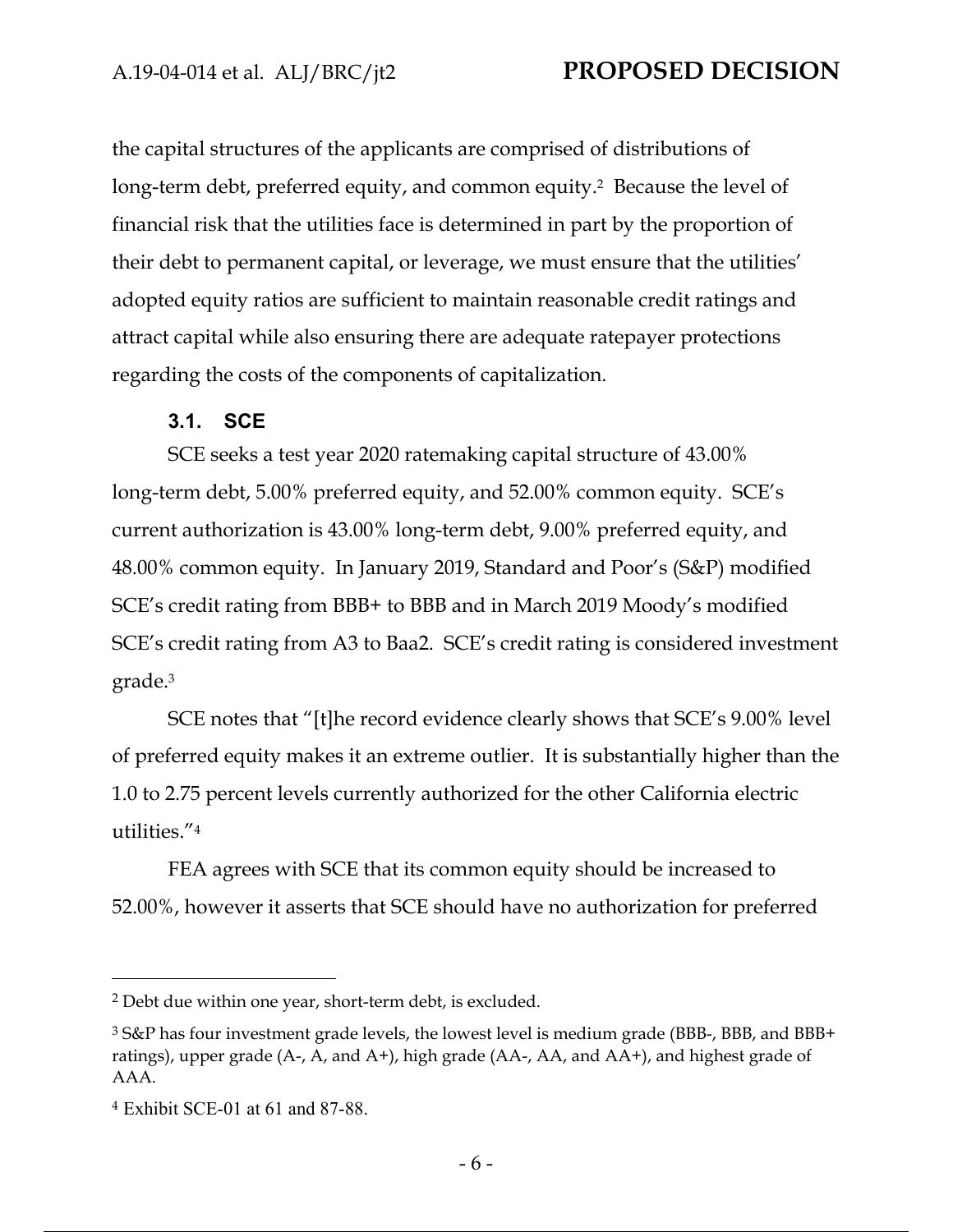equity and the remainder of its capital structure, 48.00%, should solely be authorized as long-term debt.

TURN notes that increasing common equity while reducing the preferred equity authorization increases costs to ratepayers because common equity is more expensive than preferred equity. TURN indicates that a common equity proportion of 50.00% for SCE would balance the utility's interest in lower leverage for credit rating purposes with the ratepayer interest in lower cost of capital. TURN notes a 50.00% common equity proportion would still support an investment grade rating for the utility.

Cal Advocates notes that "[t]he common equity ratio increase requested by SCE has not been justified with any specific quantification of the value of the alleged benefits. Furthermore, the increase is unlikely to have economic benefit to ratepayers because Edison International has a consolidated capital structure containing only about 38.00% common equity."5 Cal Advocates recommends that the Commission allow SCE to reduce its authorization for preferred equity but rather replace it with an increased long-term debt authorization rather than a common equity authorization.

We agree that the Commission needs to ensure that the capital structures employed by the IOUs are balancing the need for a proper level of leverage to ensure credit worthiness while also ensuring that the ratepayers are only exposed to reasonable costs. An authorization of 52% common equity is reasonable. SCE's common equity authorization request of 52% is near the upper threshold of what is considered reasonable as compared to national

<sup>5</sup> Cal Advocates Opening Brief at 32.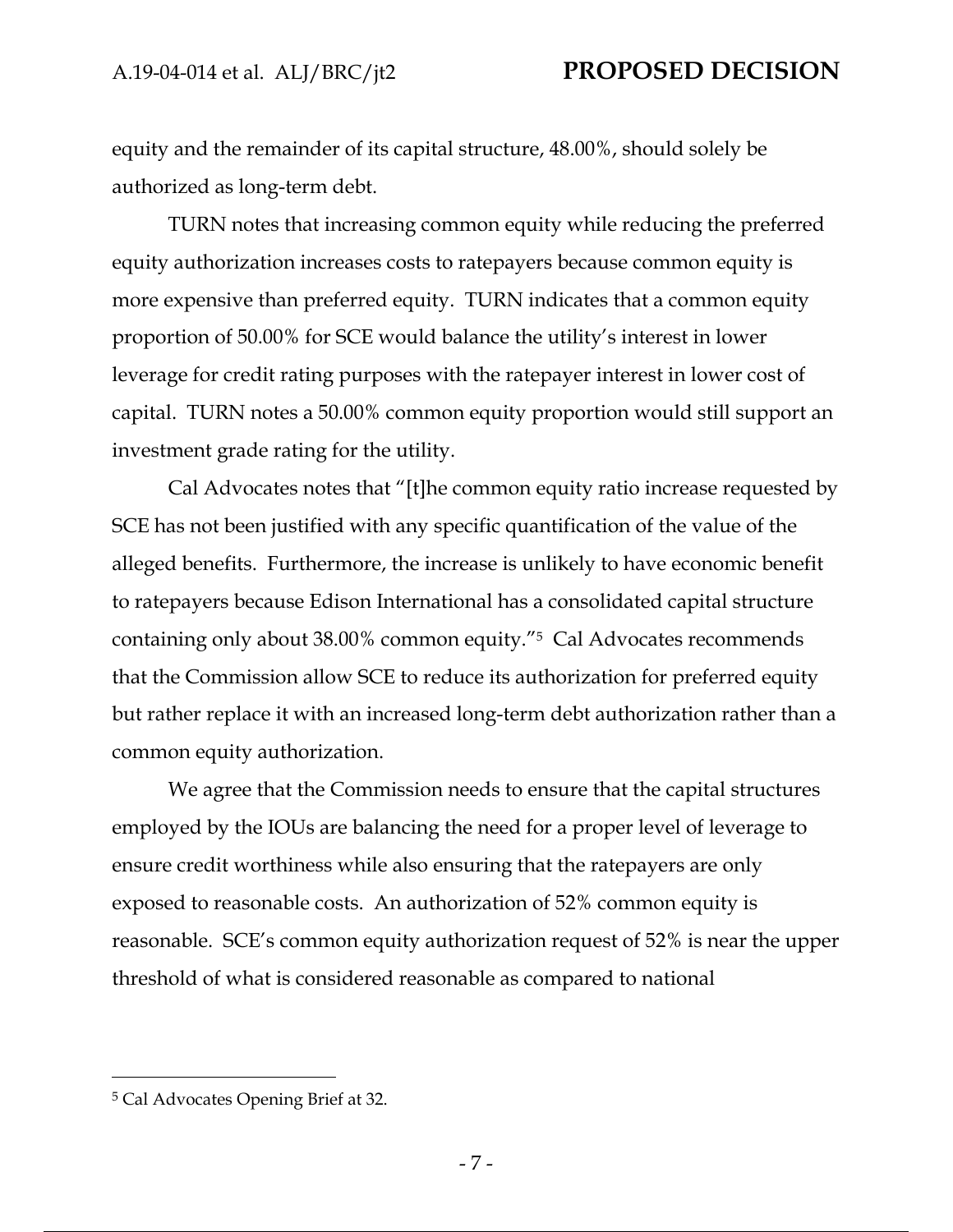authorizations. Additionally, a capital structure consisting of 43.00% long-term debt and 5.00% preferred equity is reasonable.

SCE's request for an increased authorization for common equity is not unprecedented in California and is in-line with what the other applicants' authorizations have been in recent years. Further, its overall requested capital structure balances long-term debt, preferred equity, and common equity well.

We find that SCE's requested capital structure is reasonable, and we adopt the requested modification.

#### **3.2. PG&E**

PG&E seeks a test year 2020 ratemaking capital structure of 47.50% long-term debt, 0.50% preferred equity, and 52.00% common equity. PG&E's current authorization is 47.00% long-term debt, 1.00% preferred equity, and 52.00% common equity. Currently PG&E is a non-dividend paying company with a D credit rating, meaning it is in default on its bond payments.<sup>6</sup> PG&E's credit rating is not considered investment grade.

No party contested PG&E's proposed capital structure. Further, the adjustments are minor and not outside the limit of reasonableness. The ratepayer impact of modifying PG&E's authorization for preferred equity down by 0.50% and its long-term debt authorization up 0.50% is minimal.

We find PG&E's requested capital structure reasonable, and we will adopt it.

#### **3.3. SDG&E**

SDG&E seeks a test year 2020 ratemaking capital structure of 44.00% long-term debt, 0.00% preferred equity, and 56.00% common equity. SDG&E's

<sup>6</sup> Exhibit PGE-01 at 2-8.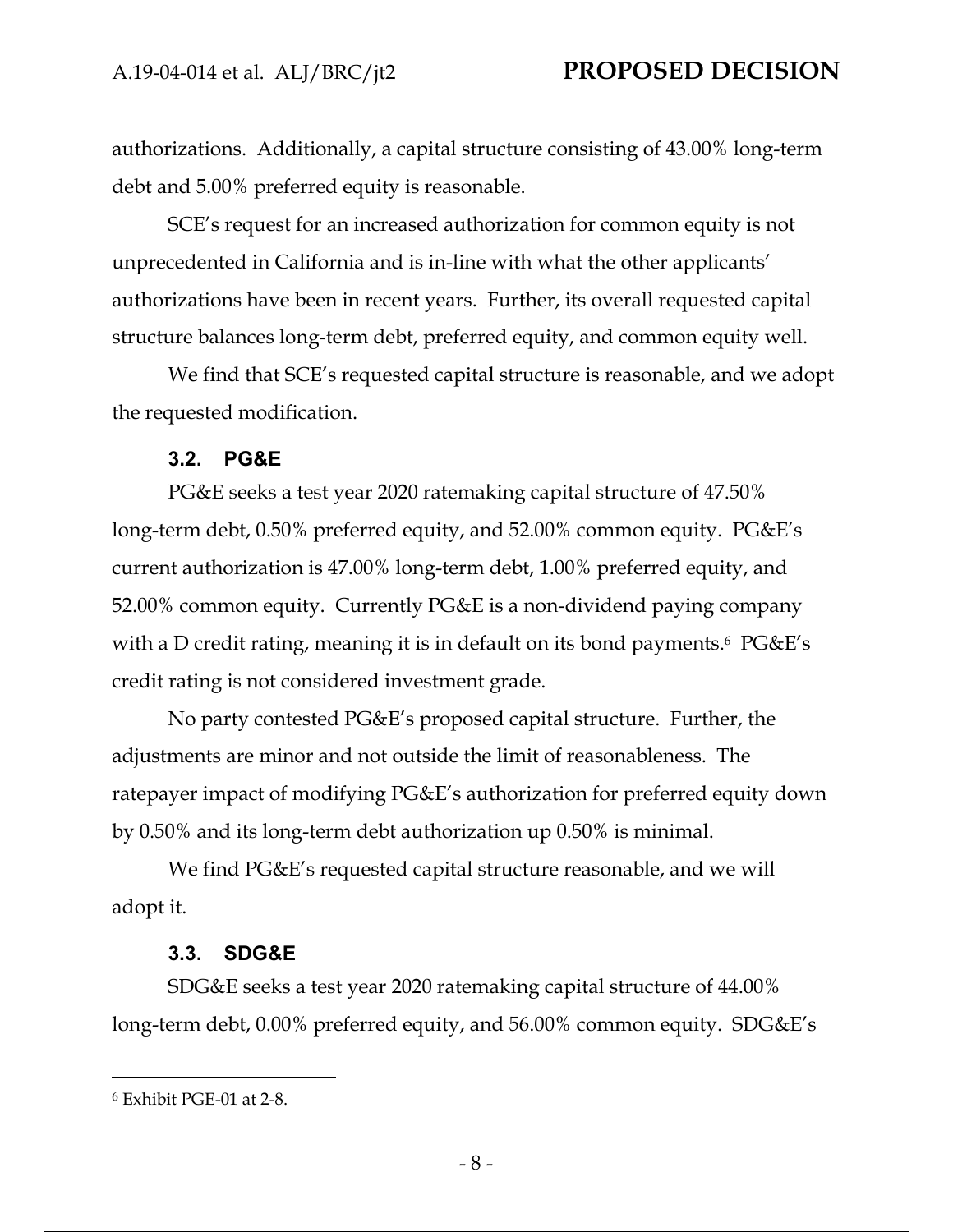current authorization is 45.25% long-term debt, 2.75% preferred equity, and 52.00% common equity. Since late 2018, SDG&E's credit rating has been modified from A2 to Baa1 by Moody's and A to BBB+ by S&P.7 SDG&E's credit rating is considered investment grade.

SDG&E explains its perspective on the issue of the complexity in setting the appropriate capital structure. "A debt ratio that is too low fails to take advantage of a tax-deductible source of financing that is lower-cost than equity. However, a debt ratio that is too high (with an equity ratio that is too low) increases the risk of debt repayment to lenders, which could result in higher costs of capital over the long-term. Both scenarios can negatively impact ratepayers."8

SDG&E indicates "that this change in its capital structure is necessary to reflect SDG&E's actual (recorded) capital structure since 2013, to facilitate SDG&E's management of its financial risks, and to improve its credit ratings."9 SDG&E notes that it has not issued preferred equity since 1993 and redeemed all issued and outstanding shares of its preferred equity in 2013.10 SDG&E states that this is the case because the cost of preferred equity has increased relative to the cost of long-term debt and the market preference for preferred equity has decreased in recent times. SDG&E also notes that "[p]referred equity is a source

<sup>7</sup> Exhibit SDG&E-01 at BAF-7.

<sup>8</sup> SDG&E Opening Brief at 76.

<sup>9</sup> SDG&E Opening Brief at 76.

<sup>10</sup> Exhibit SDG&E-02 at MM-6.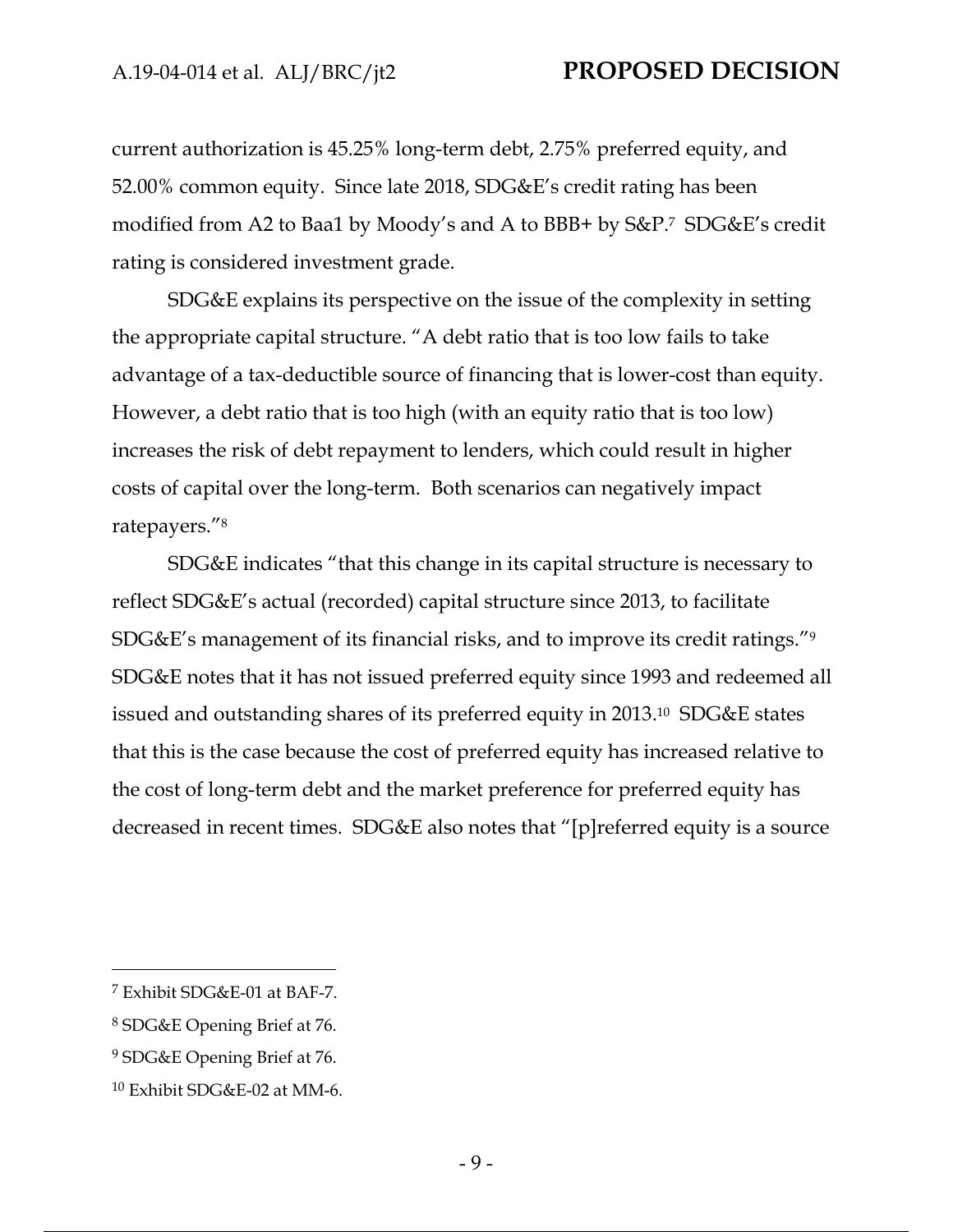of capital that [is] issued in shares, like common equity, but comes with preferential treatment for dividends."11

SDG&E argues "for SDG&E to return to a strong single 'A' bond rating, it must maintain a debt ratio in the range of 35 percent – 45 percent. This is consistent with SDG&E's actual/proposed debt ratio of 44 percent (with an equity ratio of 56 percent)."12

FEA counters with testimony that indicates that a 56% common equity ratio is excessive and unwarranted relative to national averages.13

UCAN/POC presents calculations that indicate that of 47 pending rate cases nationally, only four utility applications request a common-equity ratio of 56% or more; SDG&E is one of the four cases with a 56% common-equity request.14 UCAN/POC additionally presents calculations that indicate that SDG&E's currently approved common-equity ratio of 52% is still larger than 70.5% of all authorized common-equity ratios from the time period of 2017 through July 2019.15

SDG&E indicates that it must have a 56% equity ratio to ensure it is leveraged properly to be eligible for an "A" credit rating but makes this claim while also requesting that we eliminate its more affordable preferred equity authorization. SDG&E fails to suggest it could maintain its proposed leverage through the authorization of preferred equity. Preferred equity has qualities of

<sup>11</sup> Exhibit SDG&E-02 at MM-3.

<sup>12</sup> Exhibit SDG&E-02 at MM-10.

<sup>13</sup> Exhibit FEA-01 at 22.

<sup>14</sup> Exhibit UCAN/POC-15.

<sup>15</sup> Exhibit UCAN/POC-15.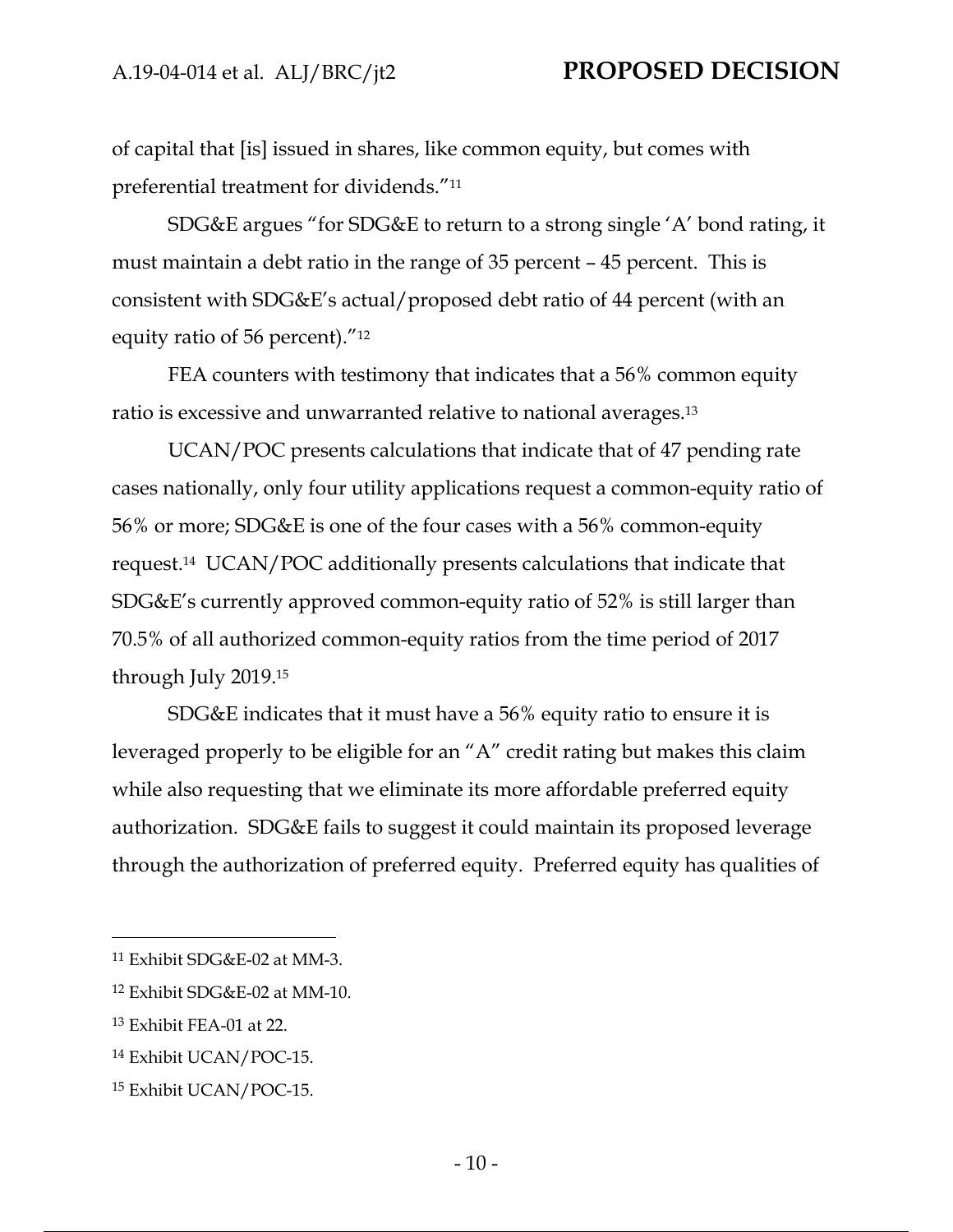both debt and equity financing and is treated by credit rating agencies as a hybrid of debt and equity.16 Instead, SDG&E seeks to increase its authorization of common equity to 56%, an unprecedented level for California, rather than utilize a blend of long-term debt, preferred equity, and common equity.

SDG&E suggests it is the policy of the Commission to match the capital structure authorization to the actual recorded capital structure of the IOU.17 Rather, it is the policy of the Commission for the authorization of an IOU's capital structure to be in the public interest of the ratepayers of California.

SDG&E's requested modification of its capital structure is denied. It is unreasonable for SDG&E to request an elimination of its authorization for preferred equity while simultaneously indicating that it must have an authorization for common equity to maintain its desired level of credit support. Because SDG&E is not requesting a significant increase in long-term debt, this decision will authorize no modification. SDG&E shall maintain its current authorization of 45.25% long-term debt, 2.75% preferred equity, and 52.00% common equity.

#### **3.4. SoCalGas**

SoCalGas seeks a test year 2020 ratemaking capital structure of 43.60% long-term debt, 0.40% preferred equity, and 56.00% common equity. SoCalGas's current authorization is 45.60% long-term debt, 2.40% preferred equity, and 52.00% common equity. SoCalGas's current credit rating is A from S&P and A1 from Moody's.18

<sup>16</sup> Exhibit SDG&E-02 at MM-3.

<sup>17</sup> Exhibit SDG&E-02 at MM-4.

<sup>18</sup> Exhibit SCG-05 at 12.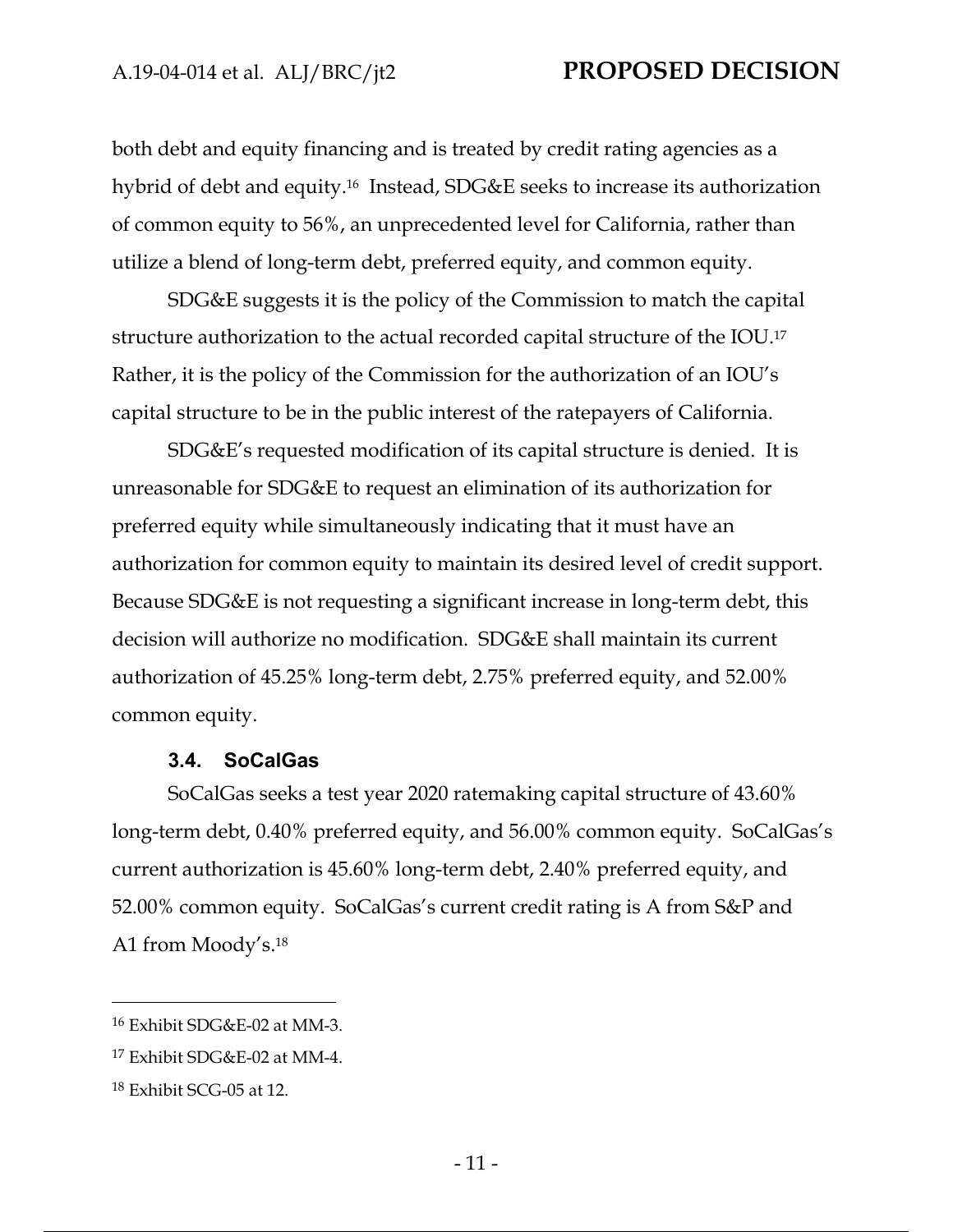SoCalGas notes that "[w]hile the lower cost of debt relative to equity may be viewed as a way to lower a utility's cost of capital by having the utility issue more debt rather than equity, this can increase the financial risk to the utility, which ultimately can adversely impact ratepayers."<sup>19</sup>

SoCalGas echoes SDG&E's argument that "for a single "A" credit rating (which is optimal and cost efficient for ratepayers), the debt ratio range is 35.00% - 45.00%, implying a common equity ratio range of 55.00% - 65.00% (for a company like SoCalGas with little-to-no preferred equity)."20

The record does not substantiate SoCalGas's argument that to maintain its single A credit rating it must have a debt ratio in the range of 35-45% and that to meet that ratio, common equity is the only option. As it notes, it is a company that has chosen to issue little-to-no preferred equity, however because it has chosen not to issue preferred equity does not mean it must have the remainder of its capital structure fulfilled with common equity.

An authorization of 56% common equity is not reasonable. SoCalGas's current common equity authorization of 52% is near the upper threshold of what is considered reasonable as compared to national authorizations. SoCalGas's requested modification of its capital structure is denied. SoCalGas shall maintain its existing authorization of 45.60% long-term debt, 2.40% preferred equity, and 52.00% common equity.

### **4. Long-Term Debt and Preferred Equity Costs**

Long-term debt and preferred equity costs are based on actual, or embedded, costs. Future interest rates must be anticipated to reflect projected

<sup>19</sup> SoCalGas Opening Brief at 44.

<sup>20</sup> Exhibit SCG-02 at 10.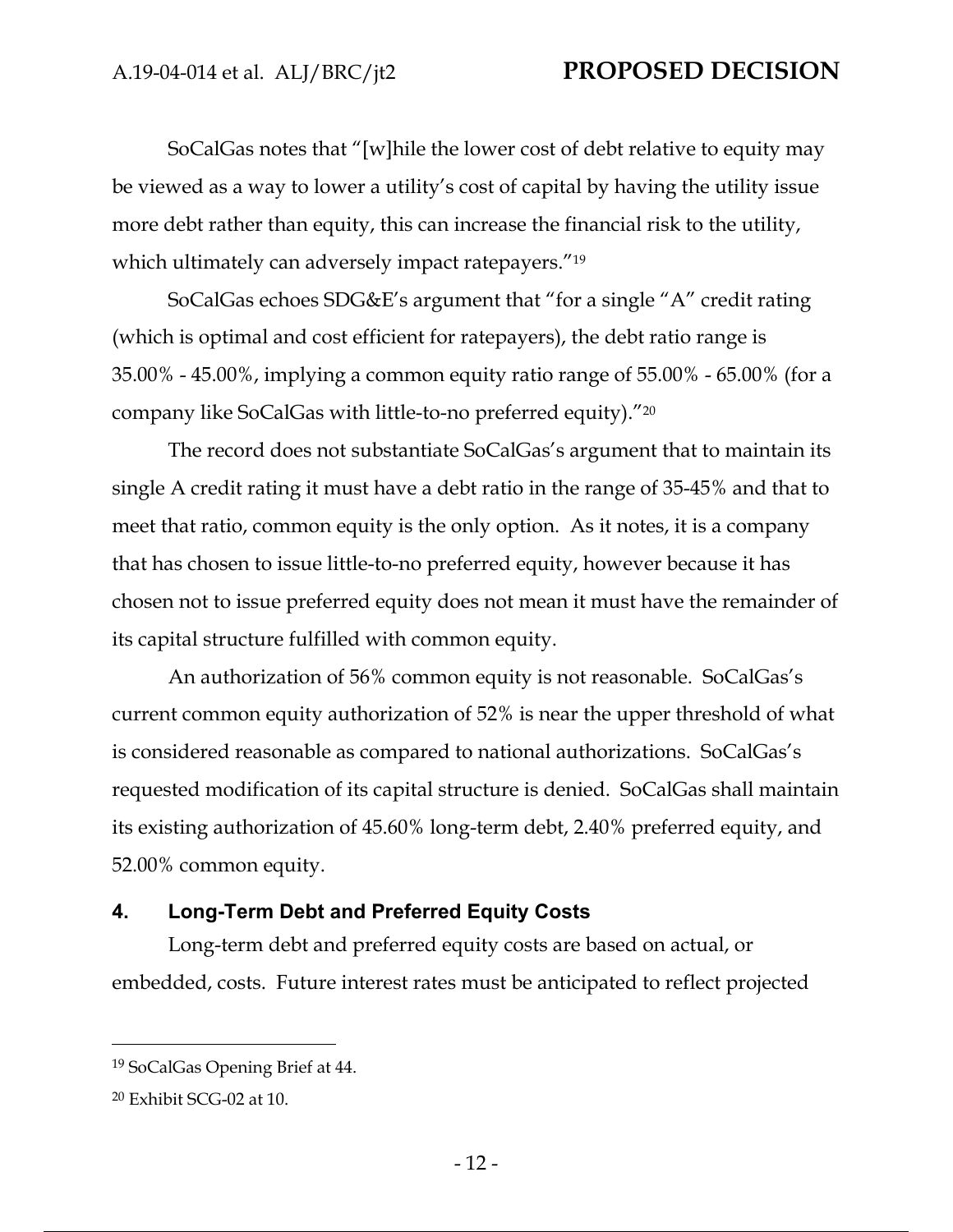changes in a utility's cost caused by the issuance and retirement of long-term debt and preferred equity during the year.

We recognize that actual interest rates do vary and that our task is to determine "reasonable" debt cost rather than actual cost based on an arbitrary selection of a past figure.<sup>21</sup> Consistent with past practice, we conclude that the latest available interest rate forecast should be used to determine embedded debt cost in cost of capital proceedings.

#### **4.1. SCE**

SCE's proposed 2020 cost of long-term debt is 4.74% and its 2020 cost of preferred equity is 5.70%. No party contested SCE's proposed cost of long-term debt and cost of preferred equity; additionally, the active parties stipulated to these numbers in the filing of joint stipulated facts on August 29, 2019.

SCE's proposed 2020 cost of long-term debt and cost of preferred equity is reasonable, and the Commission adopts these proposals.

#### **4.2. PG&E**

PG&E's proposed 2020 cost of long-term debt is 5.16% and its 2020 cost of preferred equity is 5.52%. PG&E notes that these proposals are uncontested.

Except for debtor-in-possession (DIP) financing, PG&E indicated it is not able to issue new debt or equity while in bankruptcy and will rely on its cash from operations and proceeds of its DIP facilities in place of the long-term debt that it otherwise would have raised in conventional capital markets.

PG&E additionally notes that its cost of long-term debt for cost of capital purposes may be different with its exit financing for its emergence from Chapter 11 bankruptcy. To account for this possible difference, PG&E proposes

<sup>21 38</sup> CPUC2d (1990) 233 at 242 and 243.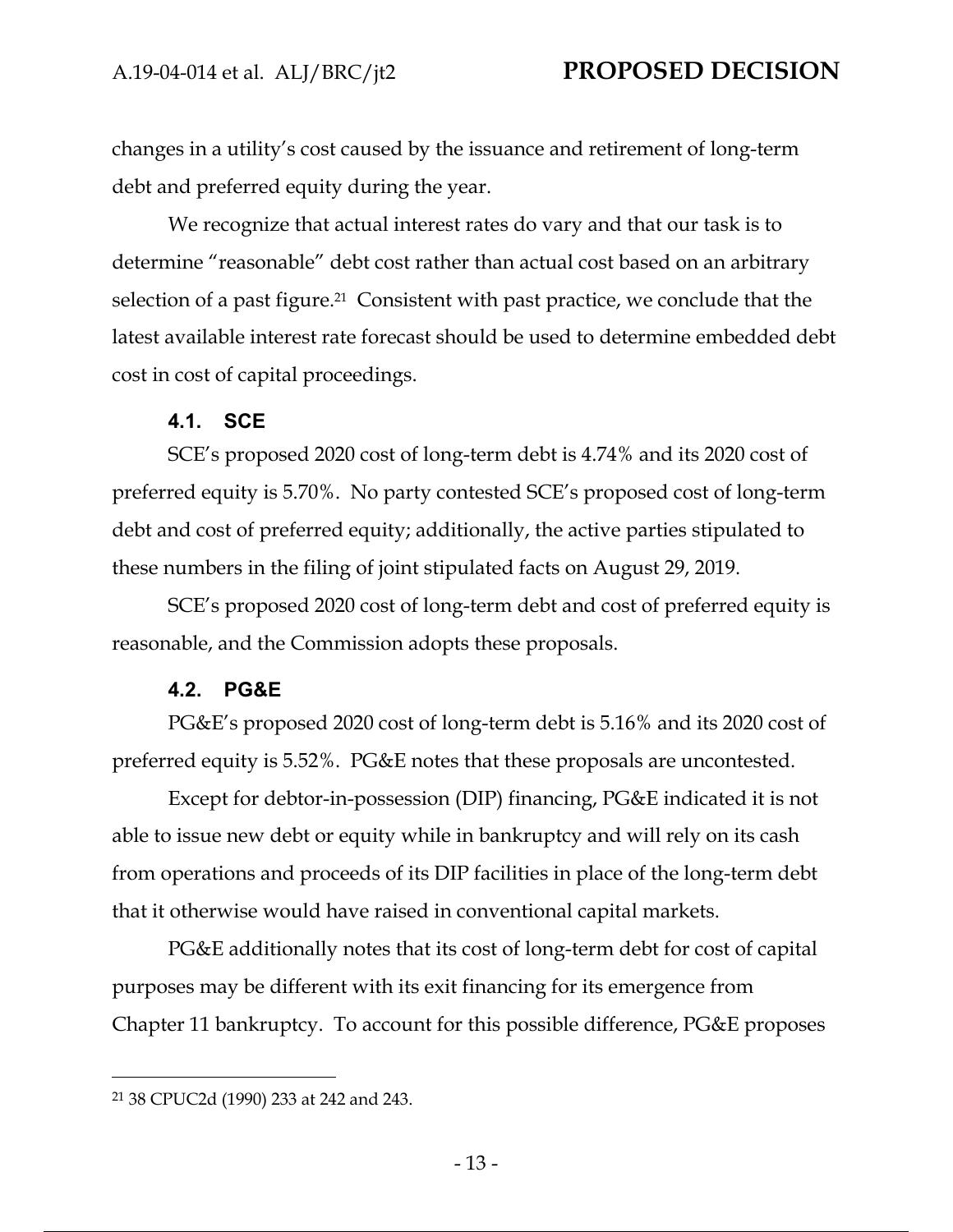to update its cost of debt for cost of capital purposes, for the period beginning after it emerges from bankruptcy to incorporate the costs of its exit financing, and the appropriate forward-looking forecast of debt costs for the remaining forecast period.

The active parties stipulated to PG&E's proposed cost of preferred equity in the filing of joint stipulated facts on August 29, 2019. No party contested PG&E's proposal for the treatment of its 2020 cost of long-term debt and cost of preferred equity.

The Commission finds PG&E's proposals are reasonable an adopts them.

#### **4.3. SDG&E**

SDG&E's proposed 2020 cost of long-term debt is 4.59%. This is SDG&E's currently authorized cost of long-term debt, and it is seeking no change. No party contested SDG&E's proposed cost of long-term debt; additionally, the active parties stipulated to this number in the filing of joint stipulated facts on August 29, 2019.

SDG&E's proposed 2020 cost of long-term debt is reasonable, and the Commission adopts its proposal.

SDG&E did not propose a 2020 cost of preferred equity. It notes that "SDG&E redeemed all issued and outstanding shares of its preferred equity in 2013 and does not anticipate issuing any preferred equity in the foreseeable future, as reflected in its actual capital structure."22 However, today's adopted capital structure provides for the authorization of preferred equity. For cost recovery purposes, SDG&E's current authorization of 6.22%23 remains in place.

<sup>22</sup> Exhibit SDG&E-02 at 17.

<sup>23</sup> D.17-07-005.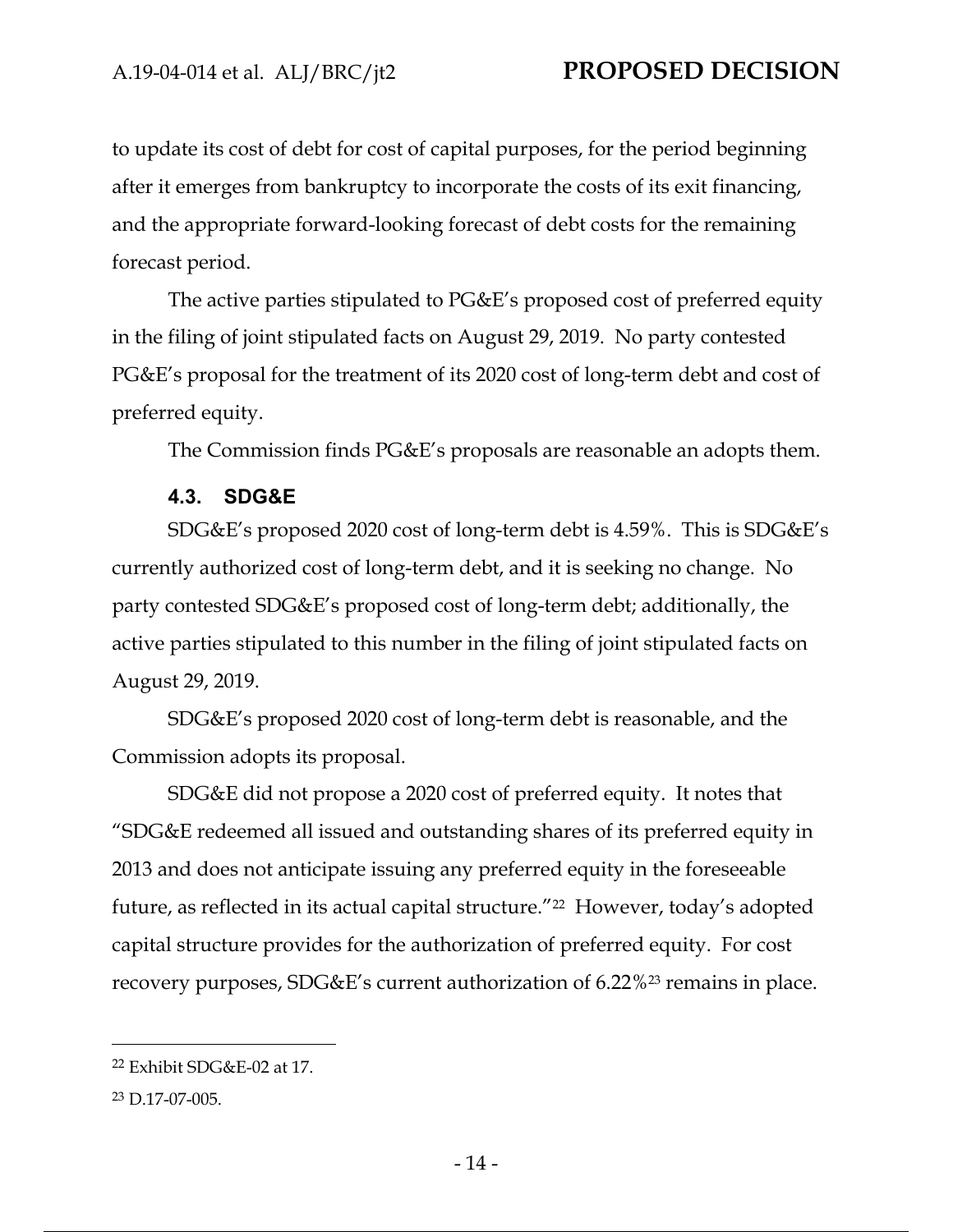However, SDG&E shall submit a Tier 2 advice letter to the Commission's Energy Division no later than 30 days following the effective date of this decision that includes an updated proposal for its cost of preferred equity. SDG&E shall adhere to the same methodology for the development of its proposed cost of preferred equity that the other applicants in this proceeding used.

## **4.4. SoCalGas**

SoCalGas's proposed 2020 cost of long-term debt is 4.23% and its 2020 cost of preferred equity is 6.00%. No party contested SoCalGas's proposed cost of long-term debt and cost of preferred equity; additionally, the active parties stipulated to these numbers in the filing of joint stipulated facts on August 29, 2019.

SoCalGas's proposed 2020 cost of long-term debt and cost of preferred equity is reasonable, and the Commission adopts these proposals.

## **5. Return on Common Equity**

The legal standard for setting the fair rate of return has been established by the United States Supreme Court in the Bluefield and Hope cases.24 The Bluefield decision states that a public utility is entitled to earn a return upon the value of its property employed for the convenience of the public and sets forth parameters to assess a reasonable return.25 Such return should be equal to that generally being made at the same time and in the same general part of the country on investments in other business undertakings attended by

<sup>24</sup> The Federal Power Commission v. Hope Natural Gas Company, 320 U.S. 591 (1944) and Bluefield Water Works & Improvement Company v. Public Service Commission of the State of Virginia, 262 U.S. 679 (1923).

<sup>&</sup>lt;sup>25</sup> Hope held that the value of a utility's property could be calculated based on the amount of prudent investment minus depreciation.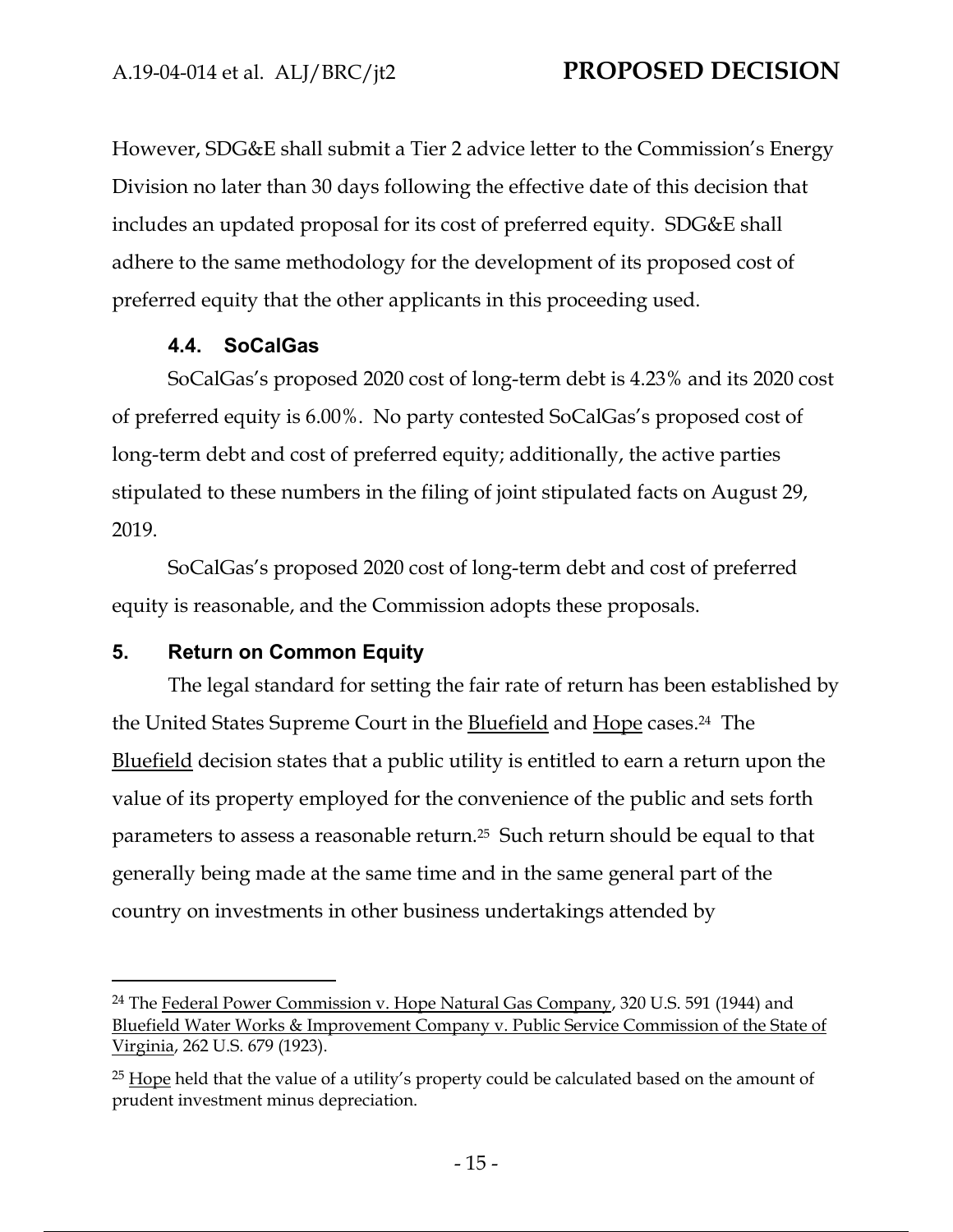corresponding risks and uncertainties. That return should also be reasonably sufficient to ensure confidence in the financial soundness of the utility, and adequate, under efficient management, to maintain and support its credit and to enable it to raise the money necessary for the proper discharge of its public duties.

The Hope decision reinforces the Bluefield decision and emphasizes that such returns should be sufficient to cover capital costs of the business. The capital cost of business includes debt service and equity dividends. The return should also be commensurate with returns available on alternative investments of comparable risks. However, in applying these parameters, we must not lose sight of our duty to utility ratepayers to protect them from unreasonable risks including risks of imprudent management.

We attempt to set the ROE at a level of return commensurate with market returns on investments having corresponding risks and adequate to enable a utility to attract investors to finance the replacement and expansion of a utility's facilities to fulfill its public utility service obligation. To accomplish this objective, we have consistently evaluated analytical financial models as a starting point to arrive at a fair ROE.

#### **5.1. Proxy Groups**

In evaluating the ROE for similar companies, the Commission has historically held that three specific screens should be employed when selecting a comparable proxy group. Those screens are: (1) to exclude companies that do not have investment grade credit ratings; (2) to exclude companies that do not have a history of paying dividends; and, (3) to exclude companies undergoing a restructure or merger. Additional screens are acceptable to the extent that adequate justification is provided.

- 16 -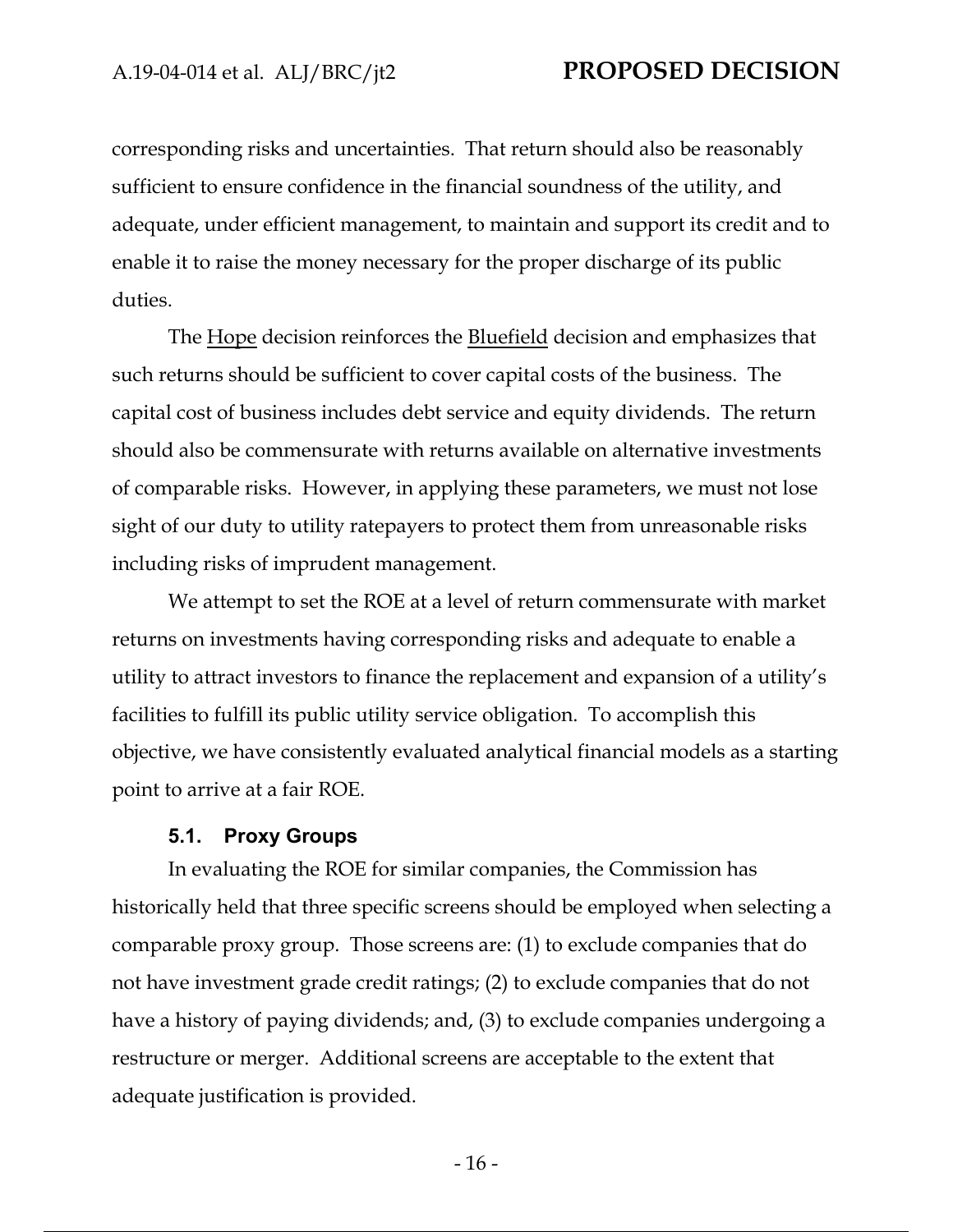A proxy, by common definition, is a substitute. Hence, companies selected as a proxy group of a utility should have characteristics similar to that utility. In order to ensure comparability and reasonableness of financial modeling results, the utilities and companies selected in the proxy group should be exposed to similar risks.

Historically, the applicants have presented a more traditional group of proxy companies for Commission consideration, all a derivative of the Value Line electric and gas utility survey. In this consolidated proceeding, the proposed proxy groups of the applicants are more dissimilar from each other and represent a wide range of assertions for which other companies would be appropriate for comparison.

SCE proposes a proxy group that includes electric and water and natural gas utilities; SCE asserts this is because gas and water utilities are highly regulated and provide insights into the cost of equity for state-regulated utilities.26

PG&E proposes several different proxy groups, including a "non-regulated" industry group and a regulated utility group that included some utilities that are undergoing a restructure or merger.<sup>27</sup> PG&E asserts this is appropriate because it is not currently considered investment grade and is not paying dividends. PG&E's witness included "market data for companies in capital intensive, network industries (CINI), and provided ROE estimates for subsets of the CINI Sample: regulated electric utilities; regulated water and gas

<sup>26</sup> Exhibit SCE-02 at 37.

<sup>27</sup> Exhibit EPUC/IS/TURN-01 at VI-38:13 to VI-40:15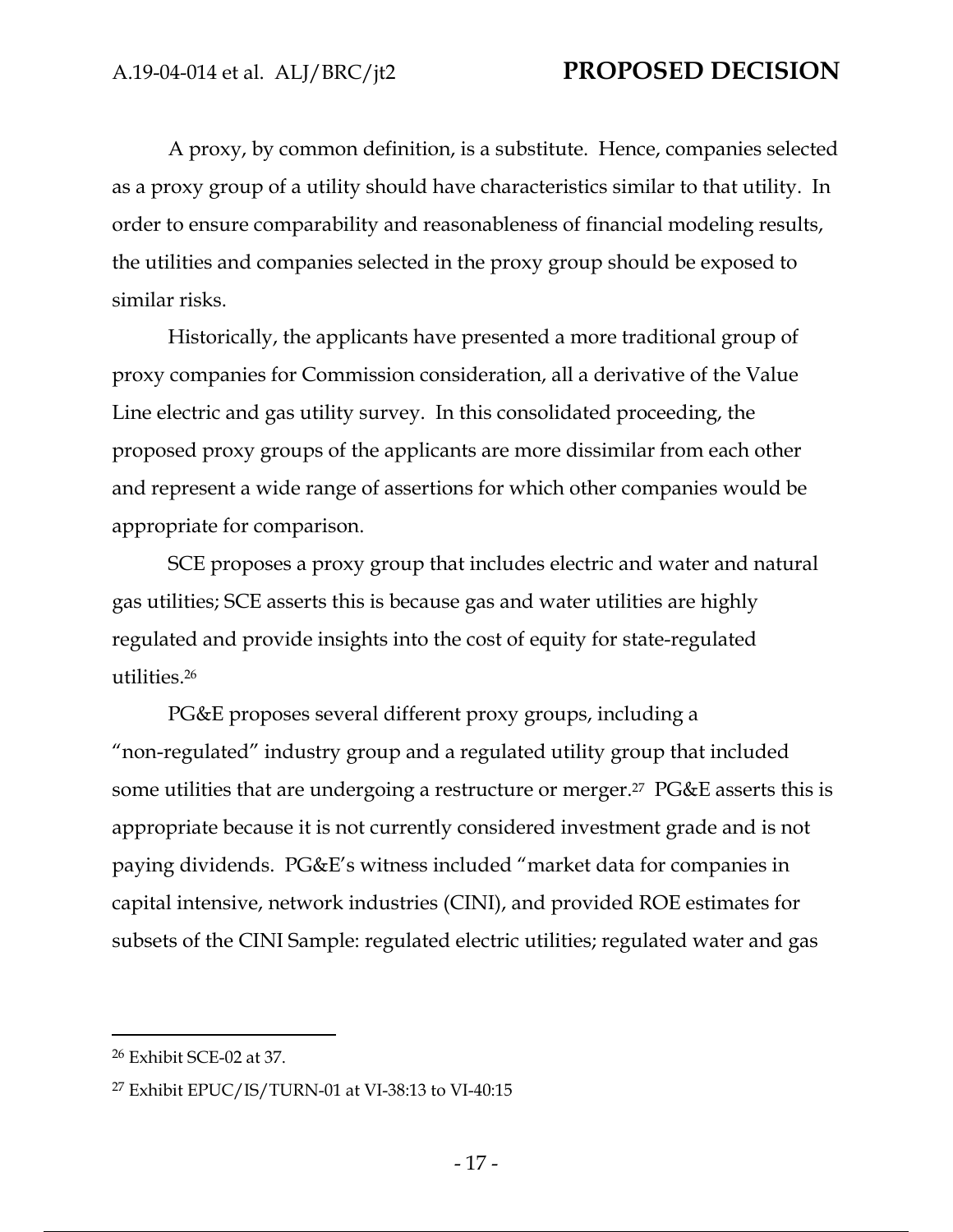local distribution utilities; non-electric utilities; and, a non-regulated group of CINI companies."28

SDG&E used a group of investment-grade dividend-paying combination gas and electric utilities covered in Value Line's Electric Utility industry group. SDG&E started with a group of 29 comparable utilities.29 SDG&E ran several screens to remove companies that it asserts have dissimilar risk profiles. For instance, Avista Group was excluded because of the ongoing sale of a major hydro asset. Other companies were excluded due to ongoing mergers or nuclear exposure. The final proxy group that SDG&E recommends contains 17 utilities that it asserts have a comparable risk profile.

SoCalGas employed two proxy groups. SoCalGas examined a group of investment-grade dividend-paying natural gas utilities contained in Value Line's natural gas distribution utility group.30 SoCalGas also examined a group of four investment-grade dividend-paying combination gas and electric utilities covered in Value Line's Electric Utility industry group; SoCalGas asserts that these companies possess similar assets to SoCalGas.

With the exception of Unitil Corp, FEA chose, in its analysis, to follow the same comparable companies presented by the IOU witnesses in their respective testimony.31

<sup>28</sup> PG&E Opening Brief at 19.

<sup>29</sup> Exhibit SDG&E-04 at 25.

<sup>30</sup> Exhibit SCG-04 at 26.

<sup>31</sup> FEA Opening Brief at 8.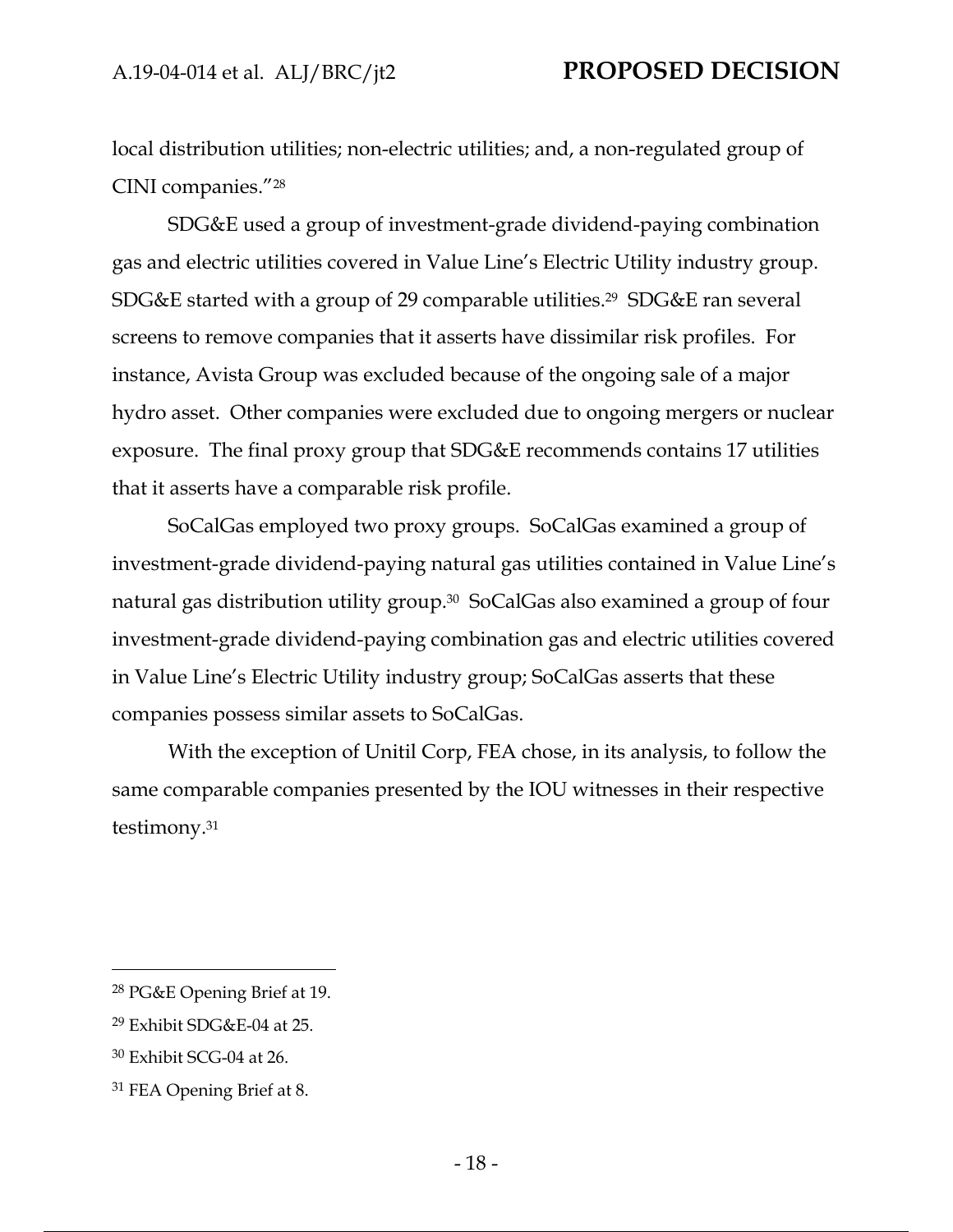EPUC/IS raised significant issue with the methodologies employed by the applicants in selecting proposed proxy groups. Regarding SCE and PG&E, EPUC/IS assert the following issues, for both utilities<sup>32</sup>:

- Attempting to rely on the use of a proxy group comprising CINI companies; the Commission historically has roundly rejected this approach;
- Including companies in their utility proxy groups that are involved in a merger or acquisition; again, the Commission has made clear that these companies should be excluded from proxy groups;
- Including companies that are not included in the Value Line Investment Survey universe of utility stocks; the Commission's historical ground rules for proxy groups requires is that proxy companies must have investment grade ratings;
- Including companies where less than 20% of the majority owner is publicly traded due to the control premium likely reflected in the valuation of its equity; and
- Including companies not rated by S&P or Moody's and thus lack an independent market participant assessment of its investment risk.

SCE clarified in its reply brief that its "model range recommendation does not rely on non-utility proxy groups."33

EPUC/IS also take issue with SoCalGas including companies that are involved with a merger or acquisition and for including companies that do business in Canada. To account for these flaws, EPUC/IS proposed proxy groups for SCE, PG&E, and SoCalGas that adjust for the deficiencies that EPUC/IS asserts.

<sup>32</sup> EPUC/IS Opening Brief at 13.

<sup>33</sup> SCE Reply Brief at 7.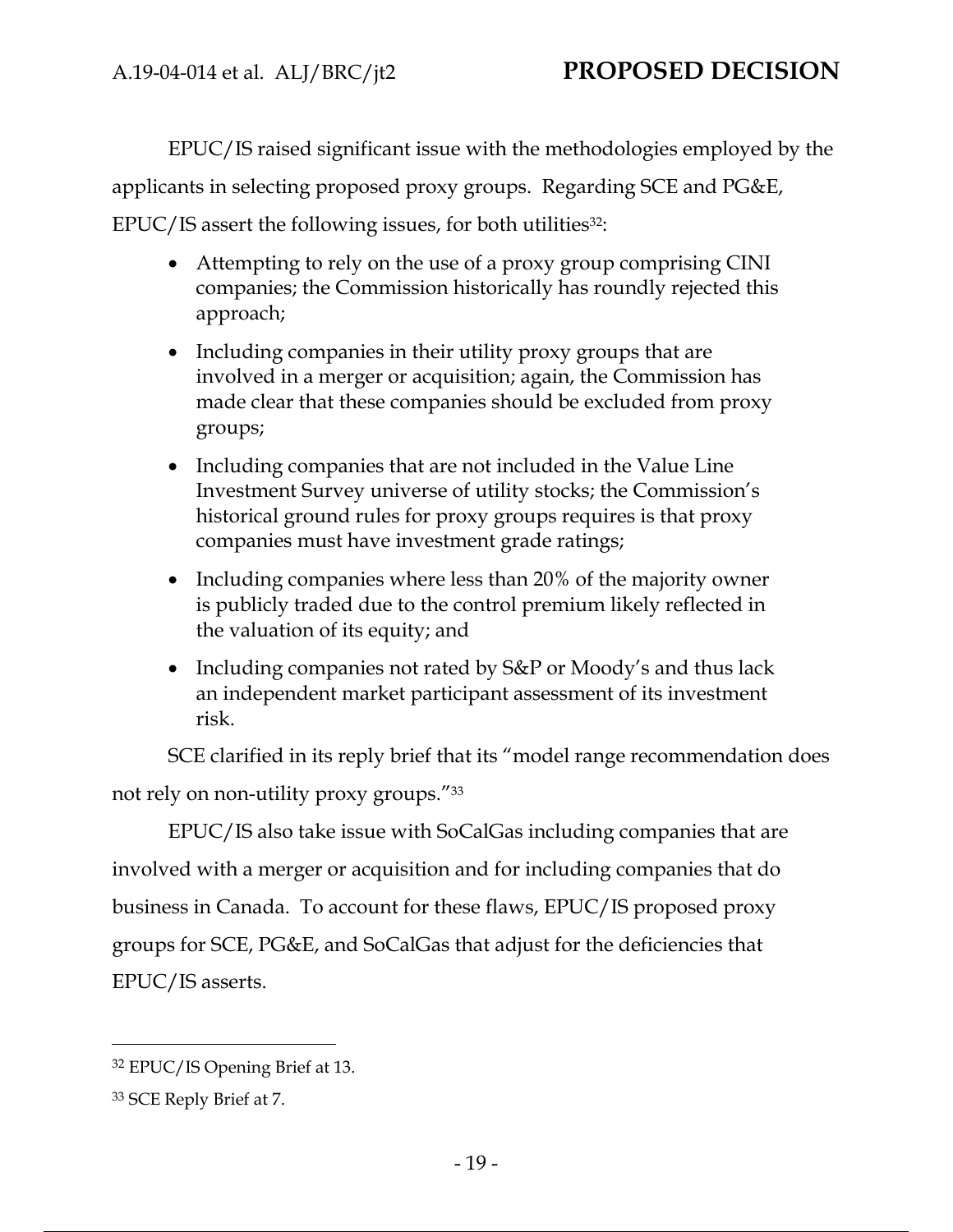Del Monte asserts that it is inappropriate for PG&E to include non-energy utility firms in its sample. Del Monte asserts that the nature of a cost of service rate regulated firm is substantially different than other firms without this characteristic.

TURN notes that PG&E's witness "used several different proxy groups, including a "non-regulated" industry group and a regulated utility group that included utilities which violate the merger screen"34 and recommends the Commission place very little weight on this comparison.

EDF indicates it is concerned with the cherry picking it perceives the applicants conducted when proposing proxy groups. EDF indicates SDG&E's witness eliminated 40% of the Value Line Sample, included Sempra as a peer, and eliminated the lowest proxy utility without justification other than it being an outlier.

We agree that PG&E's inclusion of CINI companies was inappropriate and counter to established policy for developing a proxy group of comparison companies. Further, we agree that the applicants selectively established a proxy group of companies and will review the model results with this in mind.

### **5.2. Financial Models**

The financial models commonly used in ROE proceedings are the Capital Asset Pricing Model (CAPM), Risk Premium Model (RPM), and Discounted Cash Flow (DCF) Model. Each methodology requires the exercise of considerable judgment on the reasonableness of the assumptions underlying the method and on the reasonableness of the proxies used to validate the results. Detailed

<sup>34</sup> TURN Reply Brief at 18.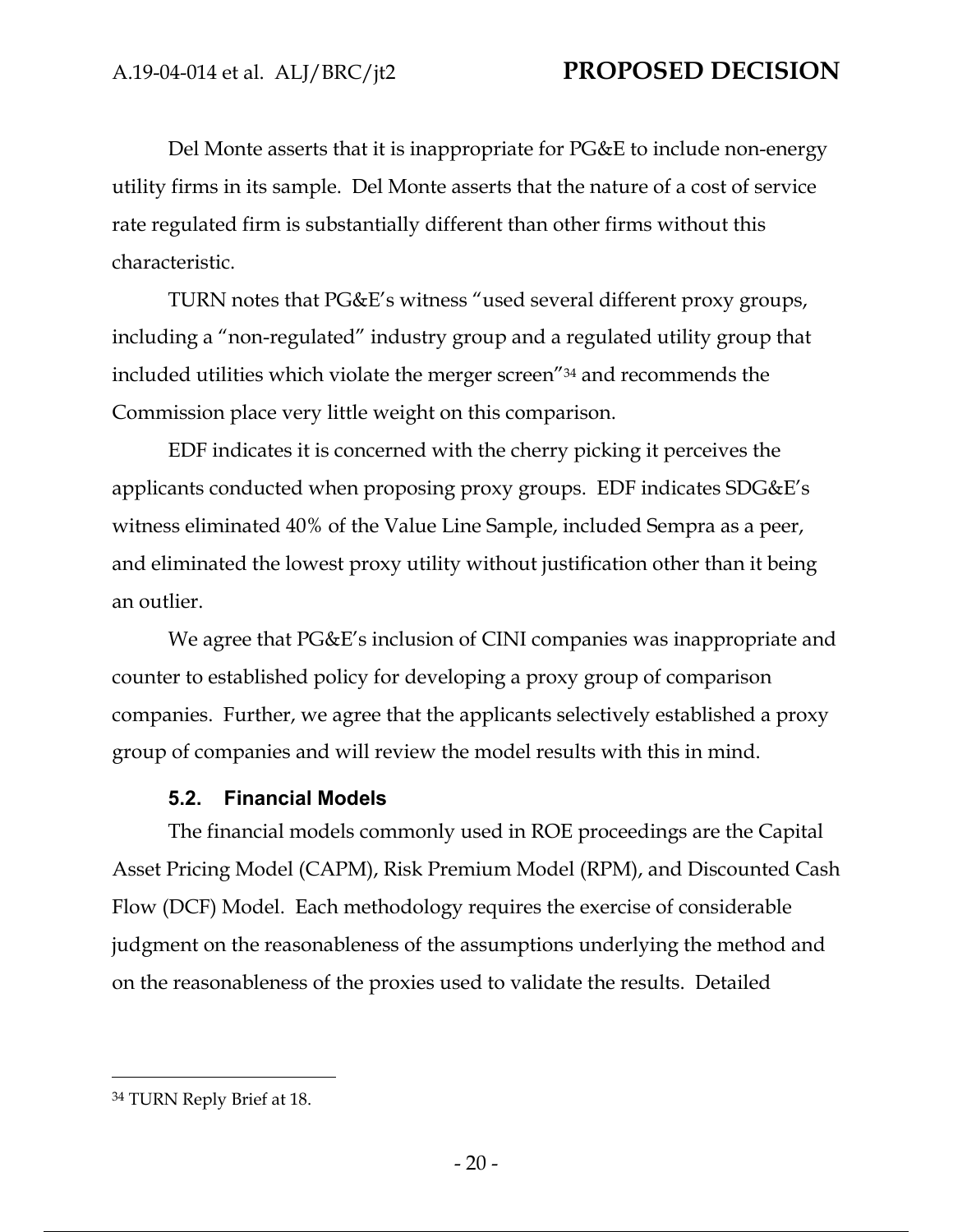descriptions of these financial models are contained in the record and are not repeated here.

The Commission has historically indicated that we will not litigate the specific mechanics of each proposed model, inputs, and assumptions, and this decision continues to take this stance. The financial models are applied to a proxy group of companies comparable to the respective utility. A contributing factor resulting in a wide range of financial modeling results is the parties' difference in the time period and the availability of subjective inputs.

### **5.2.1. Flotation Costs**

SDG&E and SoCalGas were the only parties that included flotation costs<sup>35</sup> as a subjective input into their respective financial models, resulting in an upward adjustment in its financial models of approximately 20 basis points.36 While PG&E did not make an explicit flotation cost adjustment in its financial models, it recommended that such an adjustment be considered in evaluating a ROE for PG&E from within the results of its financial models.<sup>37</sup> The inclusion of flotation costs in the various financial models is not a new issue.

We concluded in D.92-11-047 that any merit to a flotation adjustment would apply only to existing common equity at the time of actual new issuances. We also concluded in that decision that a flotation adjustment is not applicable to sales in the secondary market, and that such an adjustment is inappropriate as long as utility stocks are trading significantly above their book value. We further

<sup>&</sup>lt;sup>35</sup> Flotation costs commonly include underwriter costs for marketing, consulting, printing and distribution, legal costs and discounts that must be provided to place a new common equity in the open market.

<sup>36</sup> Exhibits SDG&E-04 at 50 and SCG-04 at 55.

<sup>37</sup> Exhibit PGE-01 at 2-15.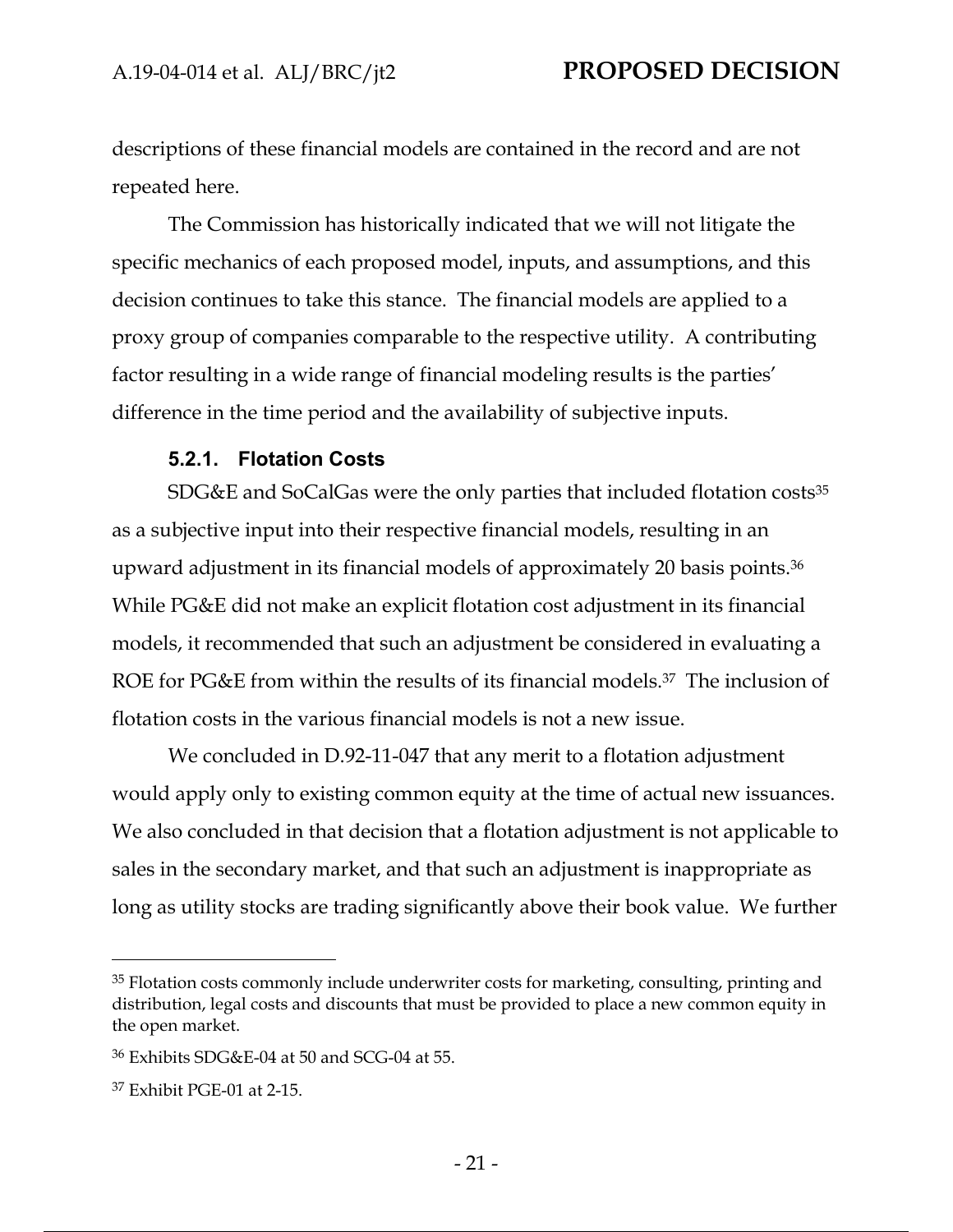concluded in that decision that any reconsideration of a flotation adjustment in a future proceeding would require a showing of theoretical, practical, utility and market specific data, and a showing that a flotation cost adjustment does not shift the burden of the transaction costs from investors to ratepayers.38

The utilities proposing a flotation adjustment have: (1) not identified any of their actual flotation costs; (2) not identified any new common equity issuances in the test year; and (3) not demonstrated that their utility stocks are trading at, or below, their book value. Consistent with the reasons set forth in D.92-11-047, we reject consideration of a flotation adjustment in this proceeding.

Consistent with prior Commission policy, SDG&E and SoCalGas's inclusion of flotation adjustments is inappropriate. The Commission will not grant the inclusion of flotation costs in setting the ROE for the applicants.

#### **5.2.2. CAPM**

The CAPM is a risk premium approach that gauges an entity's cost of equity based on the sum of an interest rate on a risk-free bond and a risk premium. Two primary variations to the CAPM were used by the parties, traditional and empirical CAPMs. The empirical CAPM (ECAPM) is designed to correct for the empirical observation that traditional CAPM does not properly estimate the cost of capital relative to the beta for stocks. However, the ECAPM tends to produce higher overall cost of capital estimates because adjusting betas for electric utilities, which tend to have low *betas*, upward guarantees a higher ROE.39

<sup>38 46</sup> CPUC2d (1992) 319 at 362 and 406.

<sup>39 1</sup> CPUC3d (1999) 146 at 168-169.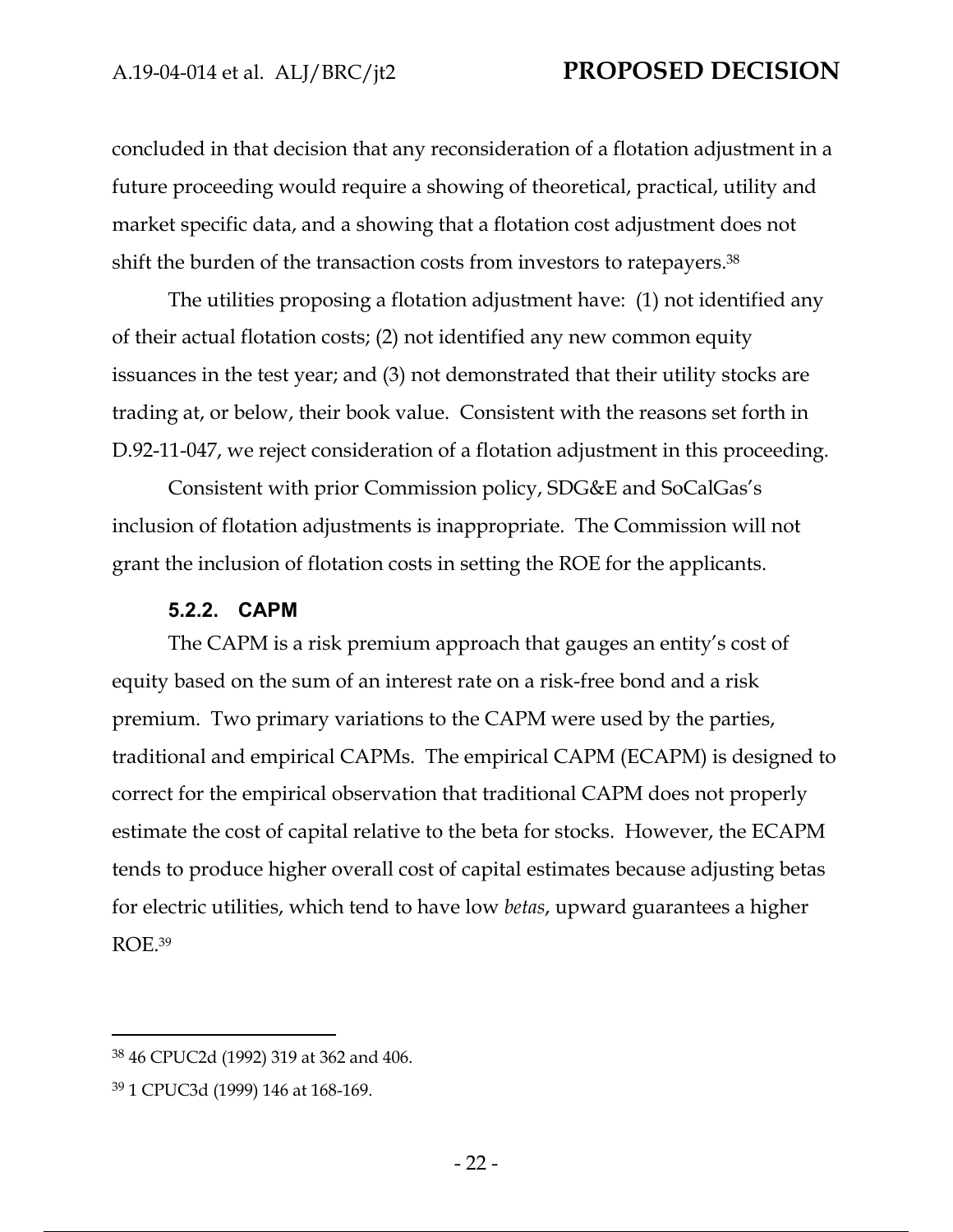Each party utilized different subjective inputs into their CAPM and ECAPM. For example, the average risk free rate utilized by parties ranged from 2.12% to 4.10%.40 The following tabulation summarizes the simple average result of the CAPM variations calculated by the individual parties using subjective inputs.

|                                  | <b>SCE</b> | SDG&E   | <b>SoCalGas</b> | PG&E     |
|----------------------------------|------------|---------|-----------------|----------|
| <b>Utility</b>                   | 9.40%41    | 8.75%42 | 9.10%43         | 9.40% 44 |
| <b>FEA</b>                       | $6.00\%$   | 6.50%   | N/A             | $6.00\%$ |
| <b>Cal Advocates</b>             | 8.05%      | 8.05%   | 8.05%           | 8.05%    |
| Del Monte                        | N/A        | N/A     | N/A             | $6.64\%$ |
| <b>EPUC/IS/TURN<sup>45</sup></b> | 8.50%      | 8.50%   | 8.50%           | 8.50%    |
| <b>UCAN/POC</b>                  | N/A        | 7.71%   | N/A             | N/A      |

### **5.2.3. RPM**

Similar to the CAPM, the RPM measures a company's cost of equity capital by adding a risk premium to a risk-free long-term treasury or utility bond yield. A risk premium is derived by an assessment of historic utility equity and bond returns, a historical RPM. A variation to the historical RPM is an allowed RPM which estimates the common equity allowed by regulatory commissions over a period of time in relationship to the level of long-term Treasury bond yield.

Each party utilized different subjective inputs into their RPMs. The following tabulation summarizes the simple average result of the RPM variations calculated by the individual parties using subjective inputs.

<sup>40</sup> TURN Opening Brief at 16.

<sup>41</sup> Exhibit SCE-02 at 47 (result is for electric utility sample).

<sup>42</sup> Exhibit SDG&E-04 at 43.

<sup>43</sup> Exhibit SCG-04 at 44 and 47.

<sup>44</sup> Exhibit PGE-01 at 2-13 (result is for electric utility sample).

<sup>45</sup> For SDG&E, TURN is the only party sponsoring the CAPM result.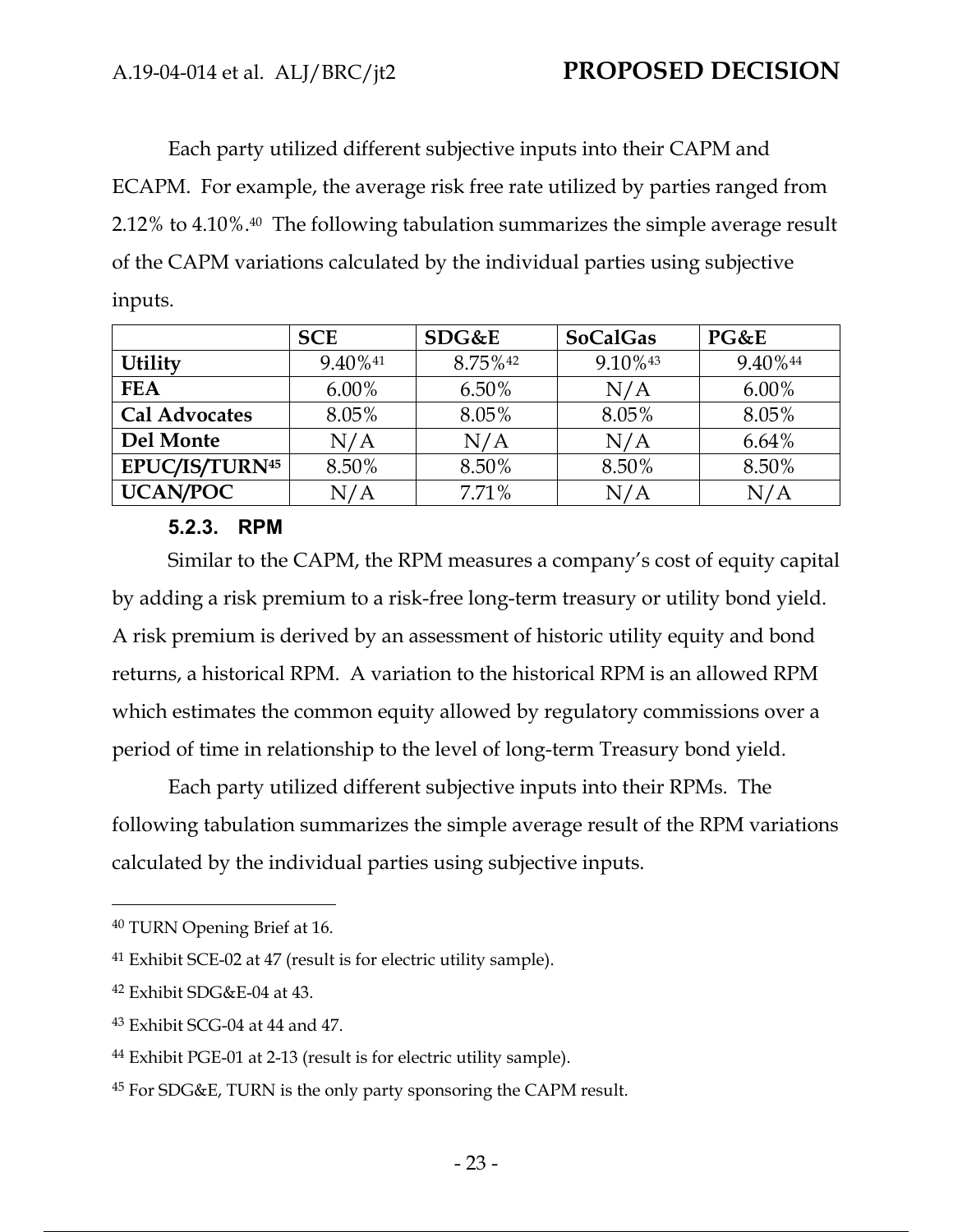|                            | <b>SCE</b> | SDG&E    | <b>SoCalGas</b>         | PG&E     |
|----------------------------|------------|----------|-------------------------|----------|
| <b>Utility</b>             | 10.50%46   | 10.35%47 | $10.30\%$ <sup>48</sup> | 10.50%49 |
| EPUC/IS/TURN <sup>50</sup> | 9.00%      | 9.00%    | 9.00%                   | 9.00%    |
| <b>UCAN/POC</b>            | N/A        | 9.71%    | N/A                     | N/A      |

### **5.2.4. DCF**

The DCF model is used to estimate an equity return from a proxy group by adding estimated dividend yields to investors' expected long-term dividend growth rate. Variations used by the parties include constant growth<sup>51</sup> and multi-stage growth.52

Each party utilized different subjective inputs into their various DCF models. The following tabulation summarizes the simple average result of different versions of the DCF model calculated by the individual parties using subjective inputs.

|                      | <b>SCE</b> | SDG&E                  | <b>SoCalGas</b> | PG&E    |
|----------------------|------------|------------------------|-----------------|---------|
| <b>Utility</b>       | 9.10%      | $9.62\%$ <sup>54</sup> | 10.02%55        | 9.05%56 |
| <b>FEA</b>           | 8.75%      | 9.00%                  | N/A             | 8.50%   |
| <b>Cal Advocates</b> | 8.52%      | 8.52%                  | 8.05%           | 8.52%   |
| Del Monte            | N/A        | N/A                    | N/A             | 7.37%   |

46 Exhibit SCE-02 at 55.

47 Exhibit SDG&E-04 at 48.

48 Exhibit SCG-04 at 49 and 52.

49 Exhibit PGE-01 at 2-67.

50 For SDG&E, TURN is the only party sponsoring the RPM result.

<sup>51</sup> The growth rate investors expect over the long term.

<sup>52</sup> Multi-stage growth reflects the possibility of non-constant growth for a company over time.

53 Exhibit SCE-02 at 52 (result is for electric utility sample).

54 Exhibit SDG&E-04 at 26-28 (does not include flotation costs).

55 Exhibit SCG-04 at 26-27 (result is for natural gas utility sample).

56 Exhibit PGE-01 at 2-13.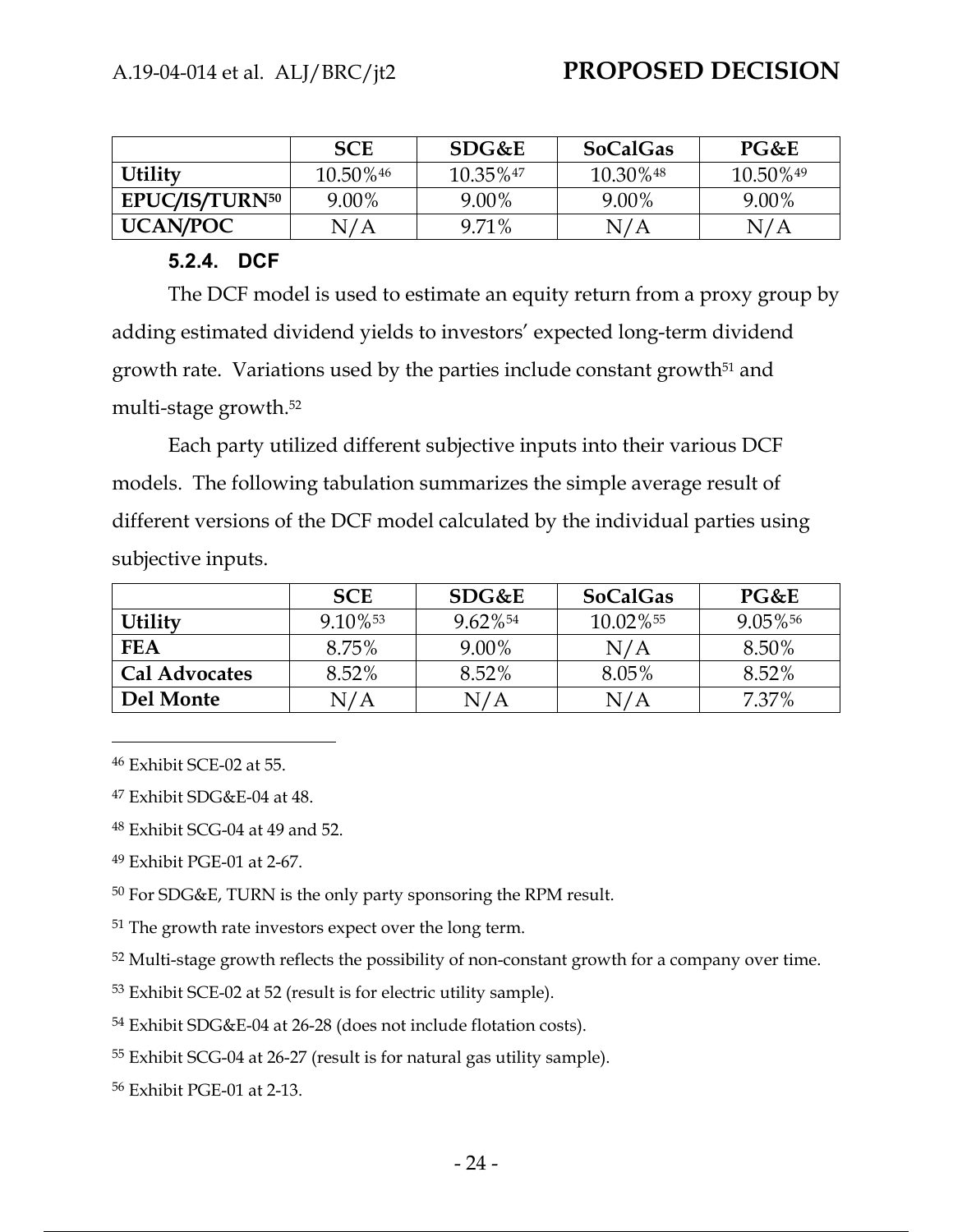| <b>EPUC/IS/TURN57</b>           | 70% | 8.60%          | $5.60\%$ | 70%      |
|---------------------------------|-----|----------------|----------|----------|
| $\cap$ A N/POC<br>$\bf H$<br>—— |     | 10/<br>O.O∠ 70 | <b>A</b> | <u>.</u> |

#### **5.2.5. Summary**

From the results of these broad financial models which are dependent on subjective inputs, the parties advance arguments in support of their respective analyses and in criticism of the input assumptions used by other parties. These arguments will not be addressed extensively in this decision. It should be noted that none of the parties agreed with the financial modeling results of the others.

In the final analysis, it is the application of informed judgment, not the precision of financial models, which is the key to selecting a specific ROE estimate. We affirmed this view in D.89-10-031, noting that it is apparent that all these models have flaws and, as we have routinely stated in past decisions, the models should not be used rigidly or as definitive proxies for the determination of the investor-required ROE. Consistent with that skepticism, we found no reason to adopt the financial modeling of any one party. The models are helpful as rough gauges of the realm of reasonableness.

#### **5.3. Additional Risk Factors**

We also consider additional risk factors not specifically included in the financial models. Those additional risk factors fall into three categories: financial, business and regulatory.

#### **5.3.1. Financial Risk**

Financial risk is tied to the utility's capital structure. The proportion of its debt to permanent capital determines the level of financial risk that a utility faces. As a utility's debt ratio increases, a higher ROE may be needed to

<sup>57</sup> For SDG&E, TURN is the only party sponsoring the DCF result.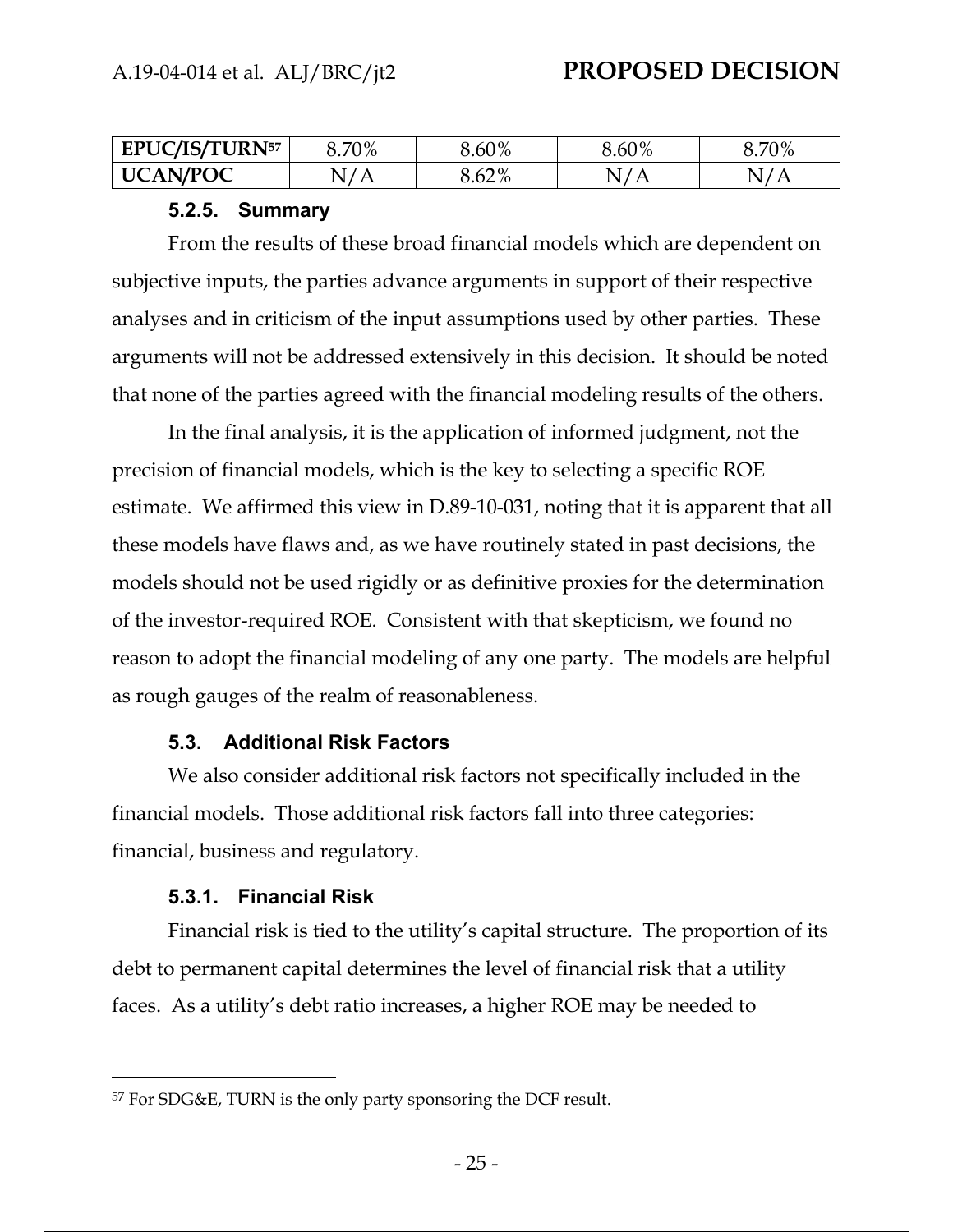compensate for that increased risk. However, in this proceeding, there is minimal change in financial risk because the debt ratios being adopted in this proceeding are not materially changed from the utilities' last authorized debt ratios.

Debt equivalence, raised as a financial risk by the applicants, does have an impact on the financial risk of SCE, PG&E, SDG&E, and SoCalGas. As recognized in D.04-12-047, debt equivalence has been reflected in the utilities' credit ratings since at least 1990. In D.05-12-043, we affirmed that debt equivalence would be assessed on a case-by-case basis along with other financial, regulatory and operational risks in setting a balanced capital structure and fair ROE. Our goal in so doing was, and continues to be, to provide reasonable confidence in the utilities' financial soundness, to maintain and support investment-grade credit ratings, and provide utilities the ability to raise money necessary for the proper discharge of their public duty. We have no reason to change that goal. Debt equivalence is considered in arriving at an overall ROE.

#### **5.3.2. Business Risk**

Business risk pertains to *new* uncertainties resulting from competition and the economy. An increase in business risk can be caused by a variety of events that include capital investments, electric procurement, and catastrophic events. Each of these business risks overlap into financial and regulatory risk.

#### **5.3.2.1. Transformation of the Electric Grid**

SCE discusses at length many of the risks it perceives as it executes the goals of California in terms of grid modernization. These risks SCE identifies include increased renewables portfolio standard requirements, transportation electrification, updating aging infrastructure, and increased commodity competition.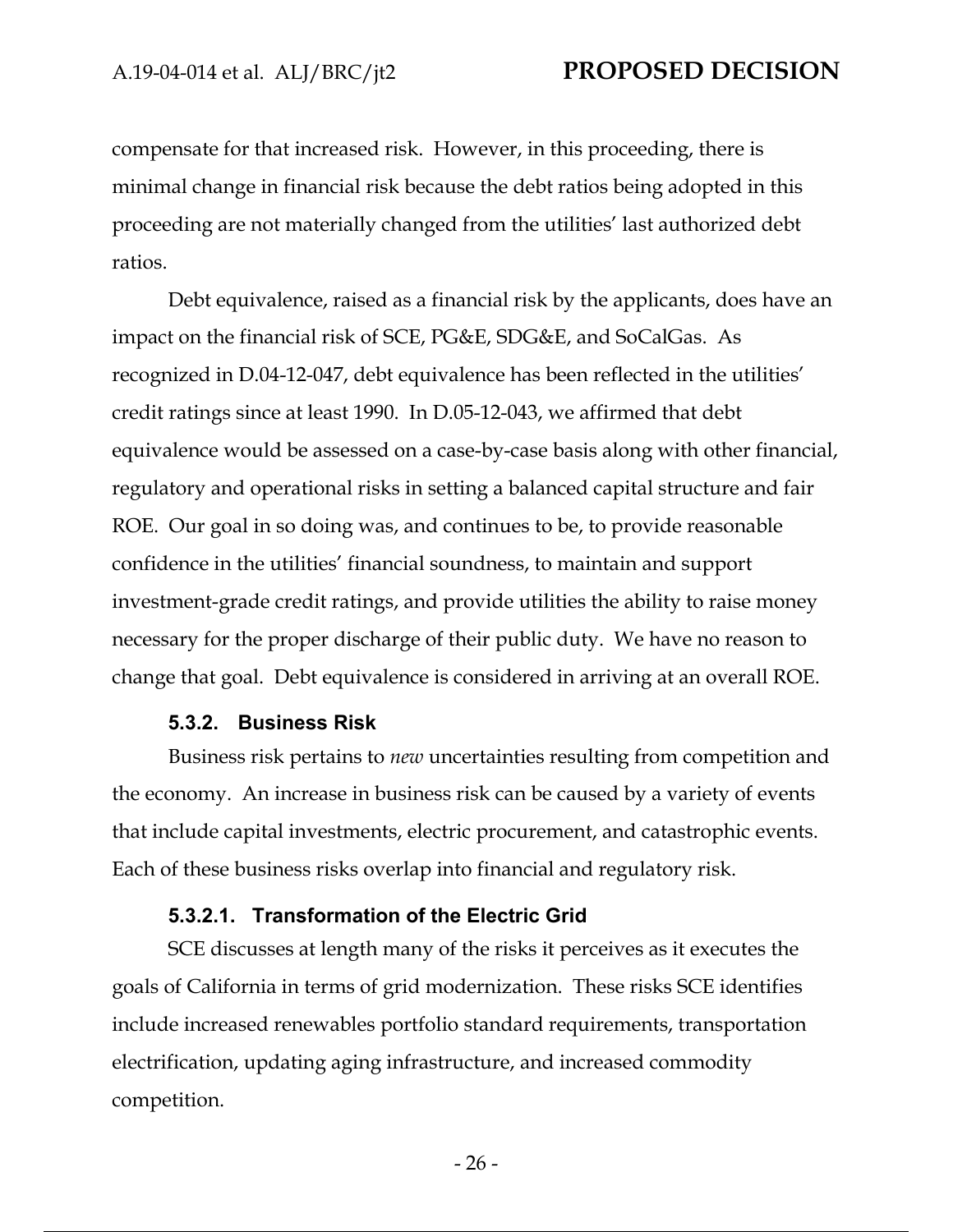EDF notes that California has long been supportive of the utilities that undergo the work necessary to advance the clean energy and modernization goals of California. EDF also points to a Form 10-K filing from SCE that notes that there is shareholder value that can be is derived from by these activities.

Long-term we remain firmly committed to our corporate strategy of leading the transformative change under way in the electric power industry by pursuing opportunities in clean energy, efficient electrification, grid modernization, and customer choice thereby delivering value to shareholders.58

While these activities are highly complex and require significant technical and project management expertise, California has established an extensive and supportive framework for the IOUs that undertake these activities. This risk is already priced into the models.

## **5.3.2.2. Wildfire Risk**

The three applicants with electric operations (SCE, SDG&E, and PG&E) assert that they face greater risks than peer utilities due to wildfires and resulting utility liability under inverse condemnation that is unique to California.59 SCE, SDG&E, and PG&E are requesting an increase to the authorized ROE over the financial model results to compensate investors for these perceived wildfire risks.

The Scoping Ruling issued on July 2, 2019 indicated that

The Commission will not consider a separate wildfire adder in the scope of this proceeding. Risk[s] of all kind are addressed

<sup>58</sup> Exhibit EDF-06, SCE 10-K Letter to Shareholders at 2.

<sup>59</sup> PG&E Opening Brief at 10. While SoCalGas asserts that the inverse condemnation policy in California would apply to its assets, it admits that the risks of wildfires are most significant for overhead electric conductors, which it does not employ in the provision of gas service to customers, and it has not requested a wildfire risk adder.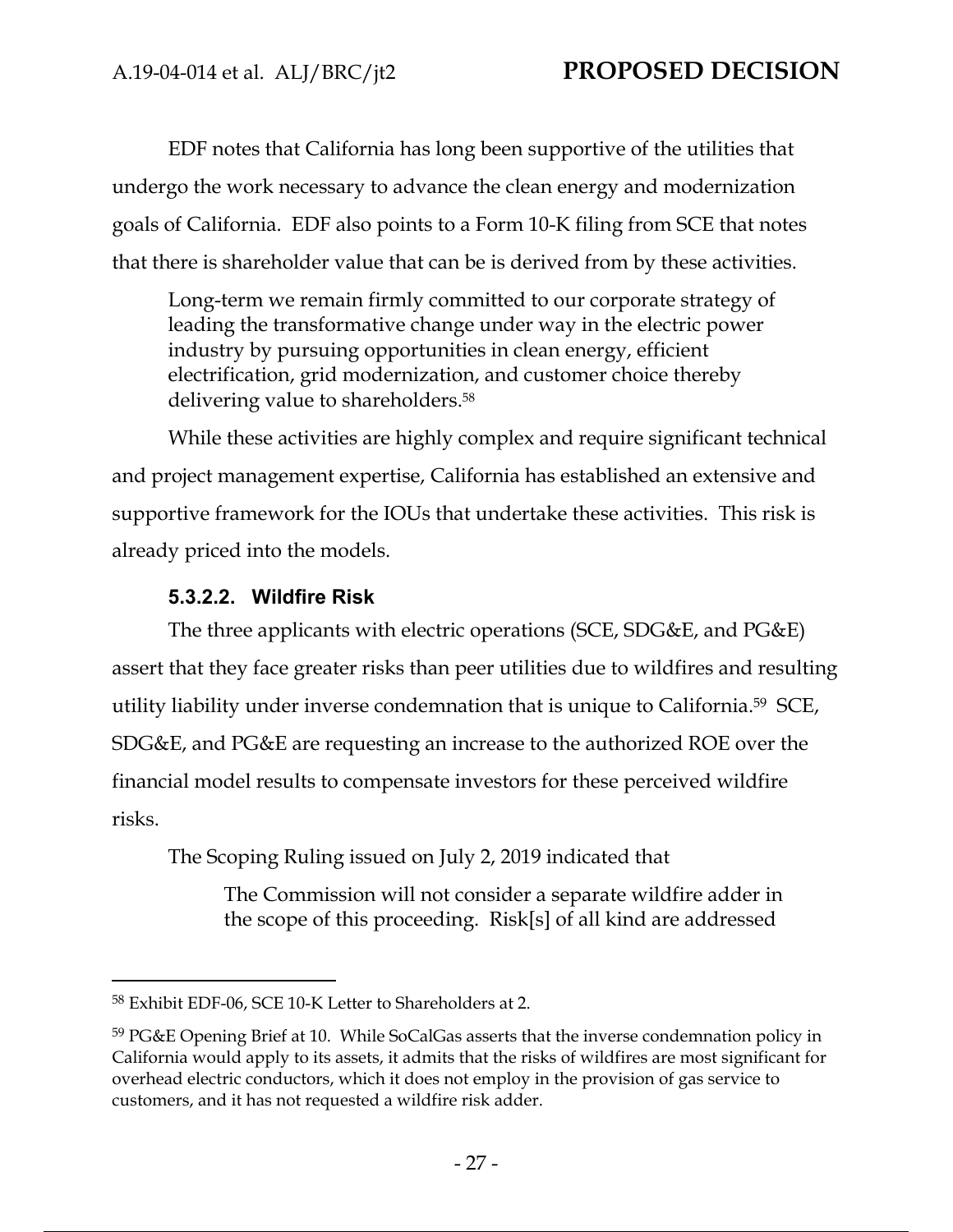in this proceeding; thus a separate adder is not appropriate for one risk.

Additionally, the assigned Administrative Law Judge issued a ruling on July 15, 2019 directing the applicants to serve supplemental testimony on how AB 1054 affects the financial risks described in the applicants' opening testimony. All four applicants complied with this ruling and provided supplemental testimony. SCE, SDG&E, and PG&E all significantly lowered their requested total ROE and removed requests for a specific wildfire adder, although the revised requested ROE for each remained above their initial base ROE requests, as shown below:

| IOU             | Current    | Base ROE  | Wildfire  | <b>Total ROE</b> | Wildfire     | <b>Total ROE</b> |
|-----------------|------------|-----------|-----------|------------------|--------------|------------------|
|                 | <b>ROE</b> | Requested | Adder     | Requested        | Adjustment   | Requested        |
|                 |            | pre-AB    | Requested | pre-AB           | Requested    | post-AB          |
|                 |            | 1054      | pre-AB    | 1054             | post-AB      | 1054             |
|                 |            |           | 1054      |                  | 1054 to base |                  |
|                 |            |           |           |                  | <b>ROE</b>   |                  |
| <b>SCE</b>      | 10.30%     | 10.60%    | $6.00\%$  | 16.60%           | 0.85%        | 11.45%           |
| PG&E            | 10.25%     | 11.00%    | 5.00%     | 16.00%           | 1.00%        | 12.00%           |
| SDG&E           | 10.20%     | 11.90%    | 3.40%     | 14.30%           | 0.48%        | 12.38%           |
| <b>SoCalGas</b> | 10.05%     | 10.70%    | $0.00\%$  | 10.70%           | n/a          | 10.7%            |

SCE, SDG&E, and PG&E assert that AB 1054 mitigates wildfire risk but argue that it does not eliminate it, and thus a higher ROE is necessary. These arguments center around several premises.

- California has a higher propensity for fires in highly populated and property dense areas.
- AB 1054 did not address inverse condemnation, and California's application of inverse condemnation with strict liability to utilities is unique to California.
- Credit rating agencies, which investors use to assess risk, still perceive risk from wildfires in California.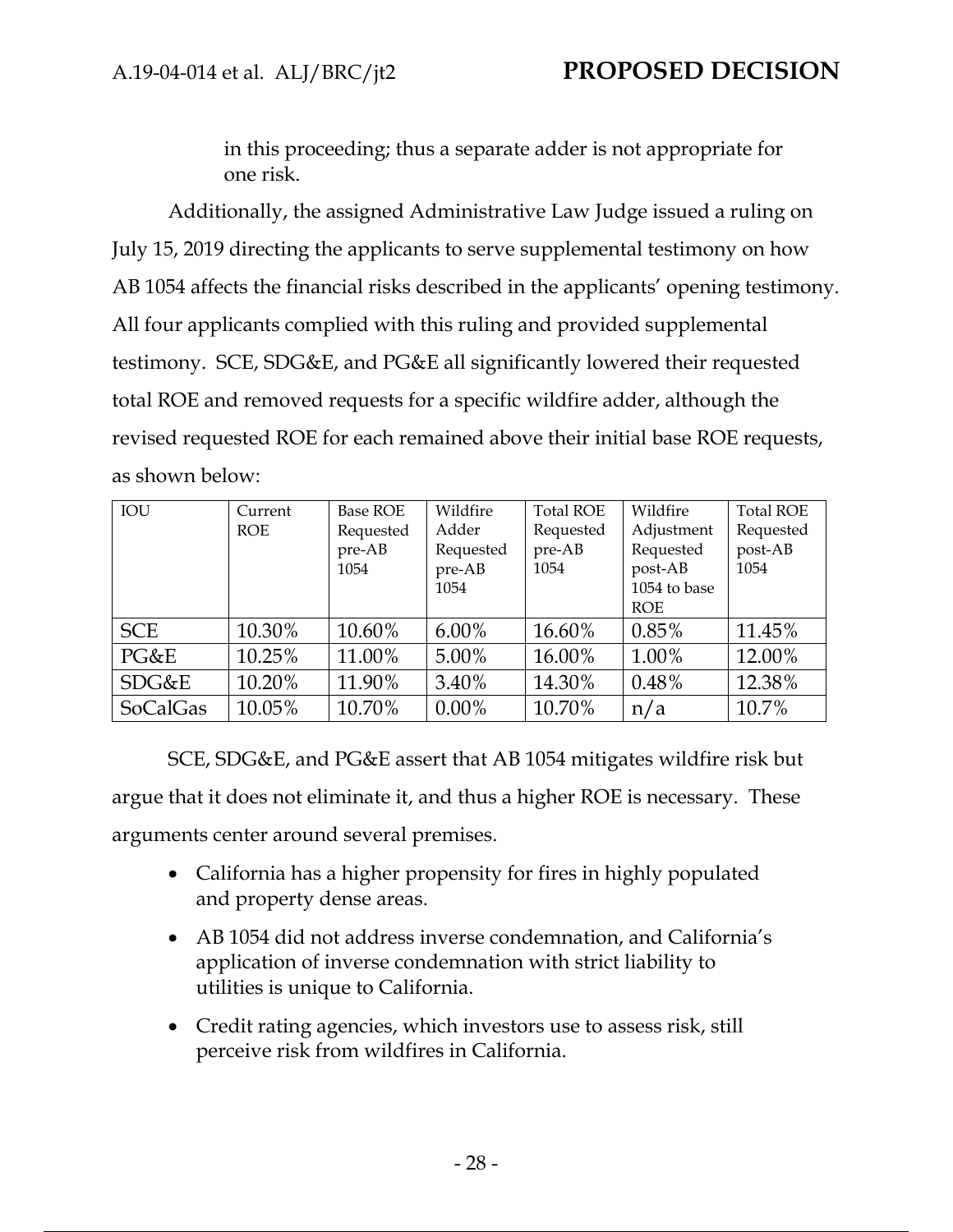- Implementation risk associated with AB 1054 based on uncertainty towards the Commission's application of the new reasonableness standard for cost recovery.
- Concerns that the wildfire fund may be exhausted earlier than 2035.
- Wildfire risk is not captured in the standard cost of capital models and should be modeled separately.

IEI echoes these remarks regarding its position on the appropriate ROE for PG&E. IEI puts forth the notion that the SDG&E Wildfire Expense Memorandum Account Decision $60$  by the Commission modified the understanding of the investment community of the financial risk of California. IEI indicated that "investors realized that the extraordinary liabilities caused by these wildfires could be imposed on California IOUs through inverse condemnation and shifted from ratepayers to shareholders by application of the prudent manager standard."61

TURN argues that these assertions ignore the fundamental impact of AB 1054 in ameliorating the actual risk faced by utility investors and ignores the positive market response to AB 1054.62 TURN points out that even if there is some market uncertainty regarding implementation of AB 1054, this at most justifies adopting an ROE at the high end of valid ROE modeling outcomes but does not justify adding premiums on top of the modeling results.63

<sup>60</sup> D.17-11-033.

<sup>61</sup> IEI Opening Brief at 28-29.

<sup>62</sup> TURN Opening Brief at 38.

<sup>63</sup> TURN Reply Brief at 7.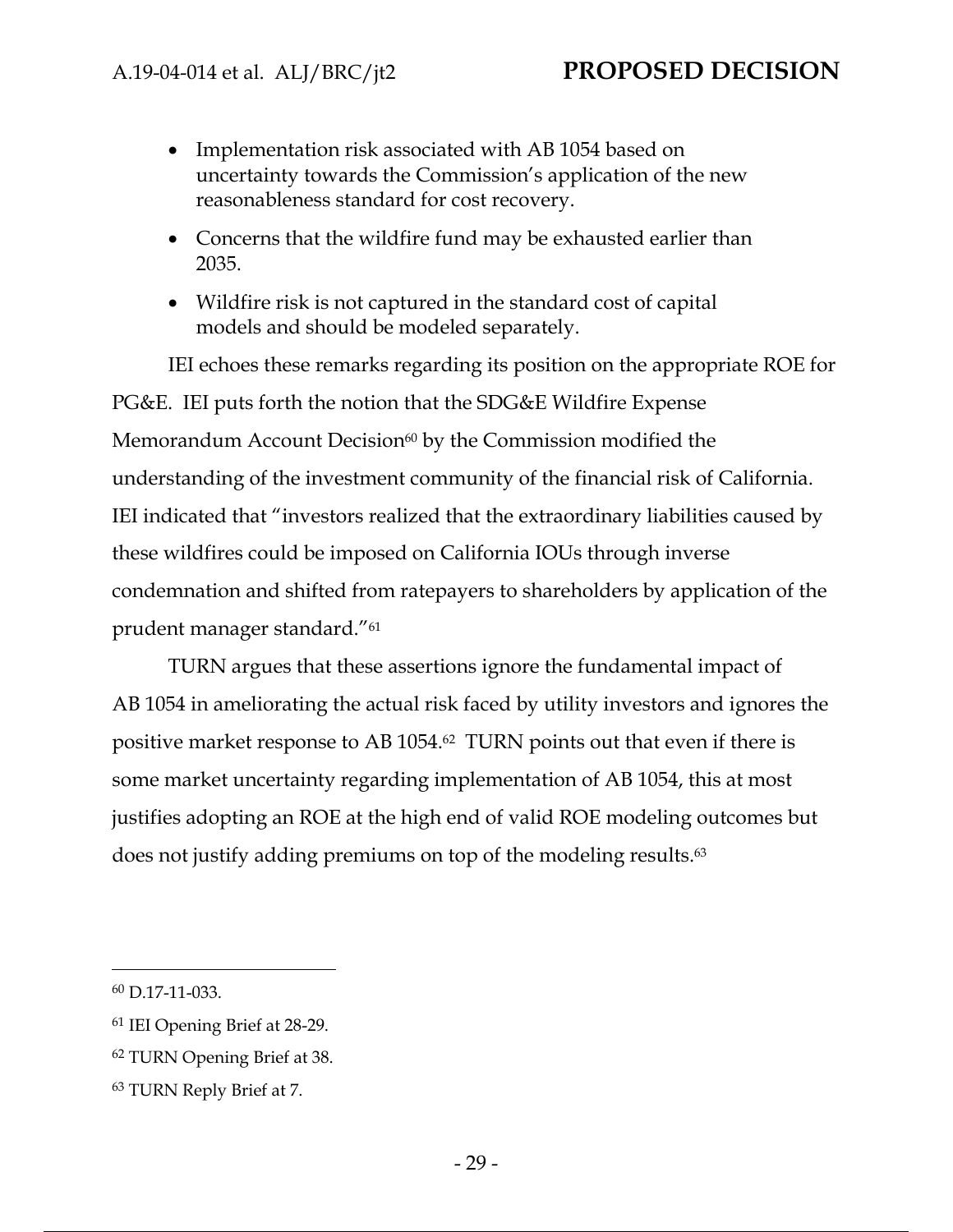EPUC/IS argues that the risk premium requested by the applicants is unjust and not supported by the law and policy in California. EPUC/IS notes that AB 1054 benefits utility shareholders in a multitude of ways:<sup>64</sup>

- Creates a Wildfire Fund funded jointly by ratepayer and shareholder contributions that will provide liquidity and a source of funding from which to pay wildfire claims;
- Caps shareholder responsibility for cost disallowance at 20% of an IOU's transmission and distribution rate base;
- Creates a presumption of reasonableness for a utility with a valid wildfire safety certification from the Commission's executive director;
- Shifts the burden of proof to ratepayers to demonstrate under the new "serious doubt" standard that wildfire costs were imprudently incurred; and
- Provides clarity and certainty in the prudent manager standard, negating the standards applied in addressing wildfire costs arising from SDG&E's 2007 wildfire claims.

FEA contends that two critical aspects of AB 1054 reduce risk to utilities: the creation of a new prudence standard for determining if a utility's covered wildfire costs are just and reasonable, and the development of a cap on wildfire-related expenses found to be imprudent.<sup>65</sup> FEA observes that the utilities (specifically SDG&E) "seemingly wants to shift all the risk, even if a wildfire was the result of an IOU's action, to consumers."66

Thomas Del Monte concludes that, regarding residual risk to shareholders that remains from catastrophic wildfires, this is a risk "that is the fault of

<sup>64</sup> EPUC/IS Opening Brief at 101.

<sup>65</sup> FEA Opening Brief at 11.

<sup>66</sup> FEA Reply Brief at 3.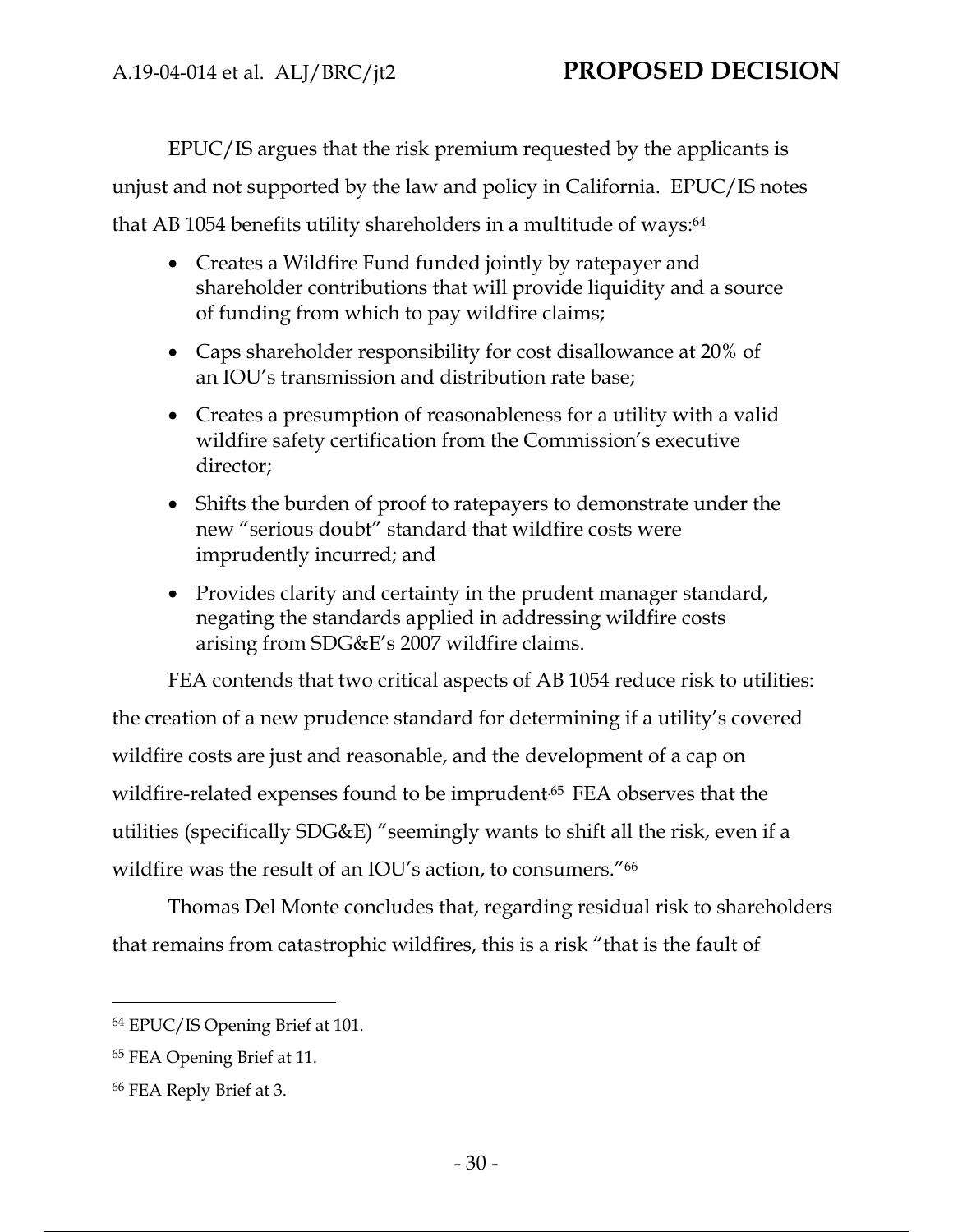management controlled by the stockholders, it should not be compensated via ROE adders..."67

Given that parties have made various assertions regarding the impact on wildfire risk faced by electric utilities, we review relevant provisions of AB 1054 to provide the context for the determinations made in this decision on the Test Year 2020 Cost of Capital.

AB 1054 was enacted, in part, because, the financial effects of catastrophic wildfires had placed the state's electric industry in an "unprecedented state of instability."68 Among other things, in enacting AB 1054 the Legislature found that "creation of a wildfire insurance fund will reduce the costs to ratepayers in addressing utility-caused catastrophic wildfires" and further that the "establishment of a wildfire fund supports the credit worthiness of the electrical corporations and provides a mechanism to attract capital for investment in safe, clean, and reliable power for California at a reasonable cost to ratepayers."69 The Legislature also noted its intent "to provide a mechanism that allows electrical corporations that are safe actors to guard against impairment of their ability to provide safe and reliable service because of the financial effects of wildfires in their service territories using mechanisms that are more cost effective than traditional insurance, to the direct benefit of ratepayers and prudent electrical corporations."70

<sup>67</sup> Del Monte Opening Brief at 41.

<sup>68</sup> Pub. Util. Code § 854.2(a)(6).

<sup>69</sup> AB 1054, 2019-2020 Reg. Sess. (Stats. 2019, ch. 81), § 1(a)(3), (4).

<sup>70</sup> AB 1054, 2019-2020 Reg. Sess. (Stats. 2019, ch. 81), § 1(b).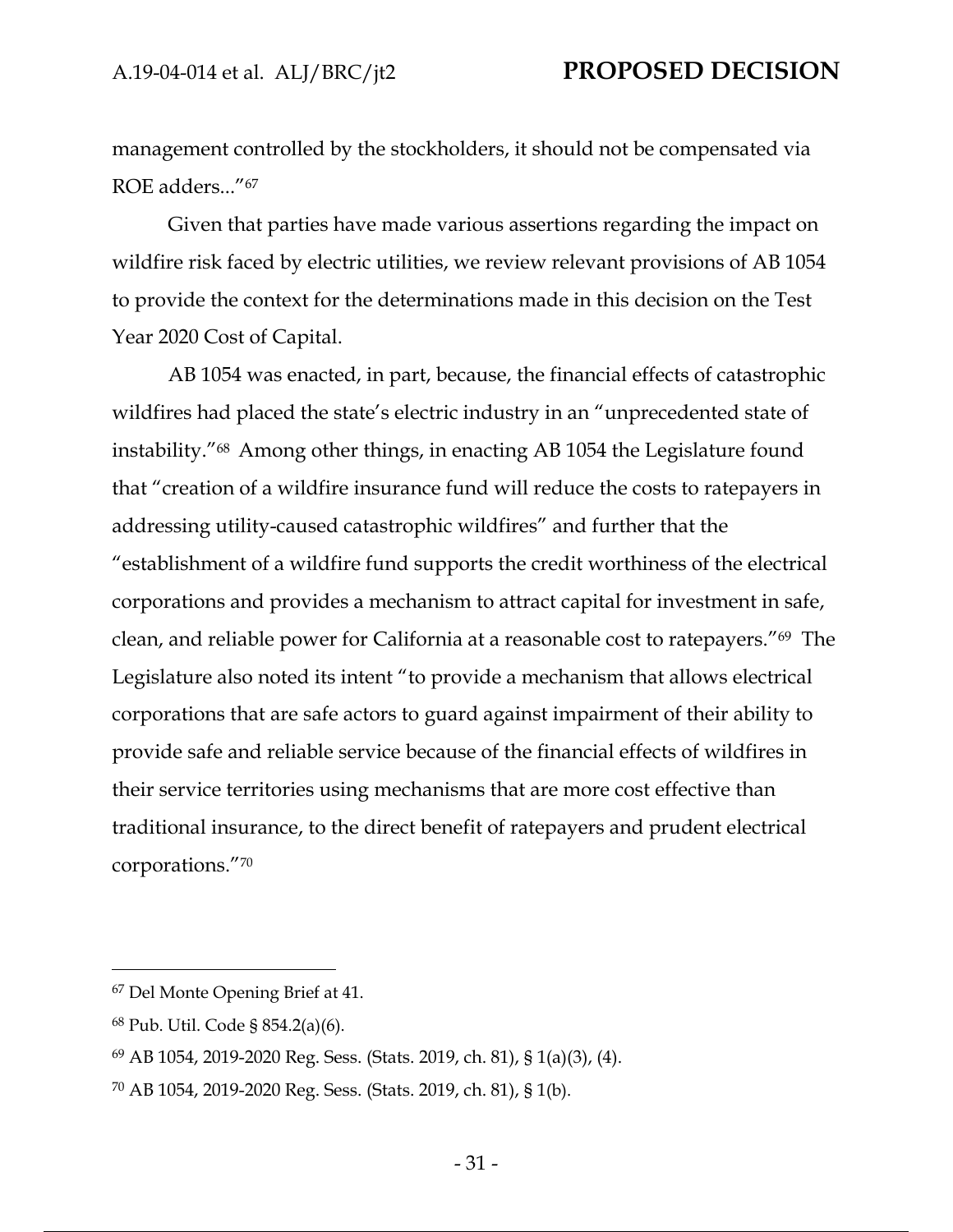As the Commission recently explained, AB 1054 set forth two alternative potential constructs for the wildfire fund, either through operation of a Wildfire Liquidity Fund or a Wildfire Insurance Fund.71 At this time, the Wildfire Insurance Fund is operative as all three of the large electrical corporations have taken the required steps to participate or become eligible to participate.72

*Capitalization of the Wildfire Fund.* Shareholders of participating large electrical corporations must make a one-time initial contribution and ongoing annual contributions toward the capitalization of the Wildfire Fund, which will total approximately \$10.5 billion (assuming PG&E participates). SCE and SDG&E have made their initial contributions.73 Once a participating electrical corporation has made its commitment to participate in the fund, it must continue participating and fully satisfy the required annual shareholder contributions.74 AB 1054 prohibits the initial and annual shareholder contributions from being recovered from ratepayers,75 but also allows for ratepayers to make an approximately equal contribution towards capitalization of the Wildfire Fund subject to Commission approval.76 In D.19-10-056 the Commission approved the imposition of a nonbypassable charge on ratepayers of participating electrical

<sup>71</sup> D.19-10-056 at 46, *see also* Pub. Util. Code §§ 3291, 3292.

<sup>72</sup> D.19-10-056 at 96, PG&E can participate in the fund by exiting bankruptcy and satisfying other statutory criteria before June 30, 2020. For purposes of this proceeding we assume that PG&E will participate in the Wildfire Insurance Fund (PG&E Opening Brief at 6, 42).

<sup>73</sup> PG&E will not make initial or annual shareholder contributions until after it has met the requirements for participation and has exited its insolvency proceeding. Pub. Util. Code §§ 3292(e).

<sup>74</sup> D.19-10-056 at Ordering Paragraph 1.

<sup>75</sup> Pub. Util. Code §§ 33929(b)(3), (c).

<sup>76</sup> Pub. Util. Code § 3289(a)(1).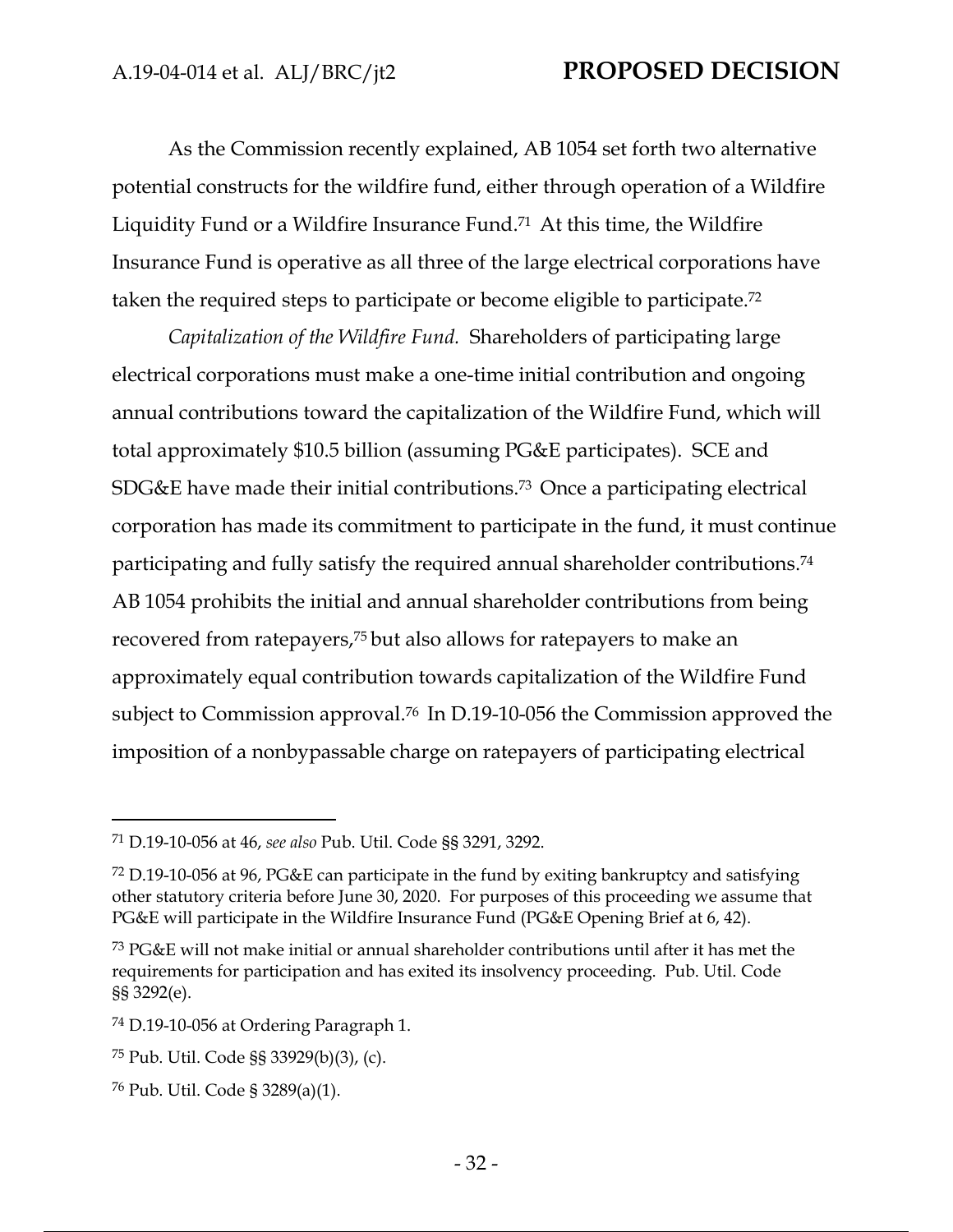corporations and established a revenue requirement of \$902.4 million annually (assuming PG&E participates) to support the Wildfire Fund.77 These nonbypassable charges will begin in the month after an existing charge, the California Department of Water Resources (DWR) Bond Charge, stops being collected, at a specific date to be determined following further proceedings in R.19-07-017.78

Many features of the Wildfire Fund nonbypassable charge mirror the historic DWR Bond Charge. The annual revenue requirement approved by the Commission is a fixed amount based on the past collections under the DWR Bond Charge.79 The charge is to be collected "in the same manner as" the DWR Bond Charge,<sup>80</sup> and D.19-10-056 specifies certain implementation details regarding this statutory requirement.81

Decision 19-10-056 also approved a rate agreement between the CPUC and DWR that provides for the administration of the revenue requirement and additional provisions, some of which are designed to facilitate the issuance of a tax-free bond by DWR to capitalize the Wildfire Fund or repay its loans.82

*Uses of Funds.* Shareholder contributions are paid to the fund directly, and ratepayer contributions visa the nonbypassable charge are remitted to DWR (to

<sup>77</sup> D.19-10-056 at 1, 12. The revenue requirement will be determined after June 30, 2020 in Rulemaking 19-07-017 and depends upon whether PG&E participates.

<sup>78</sup> D.19-10-056 at 32, Pub. Util. Code § 3289(a)(2).

<sup>79</sup> D.19-10-056 at 10-12, 20, Water Code § 80524(a).

<sup>80</sup> Pub. Util. Code § 3292(a)(2).

<sup>81</sup> D.19-10-056 at 25-30.

<sup>82</sup> See also Water Code, §§ 80540, 80542(a), (b), (d).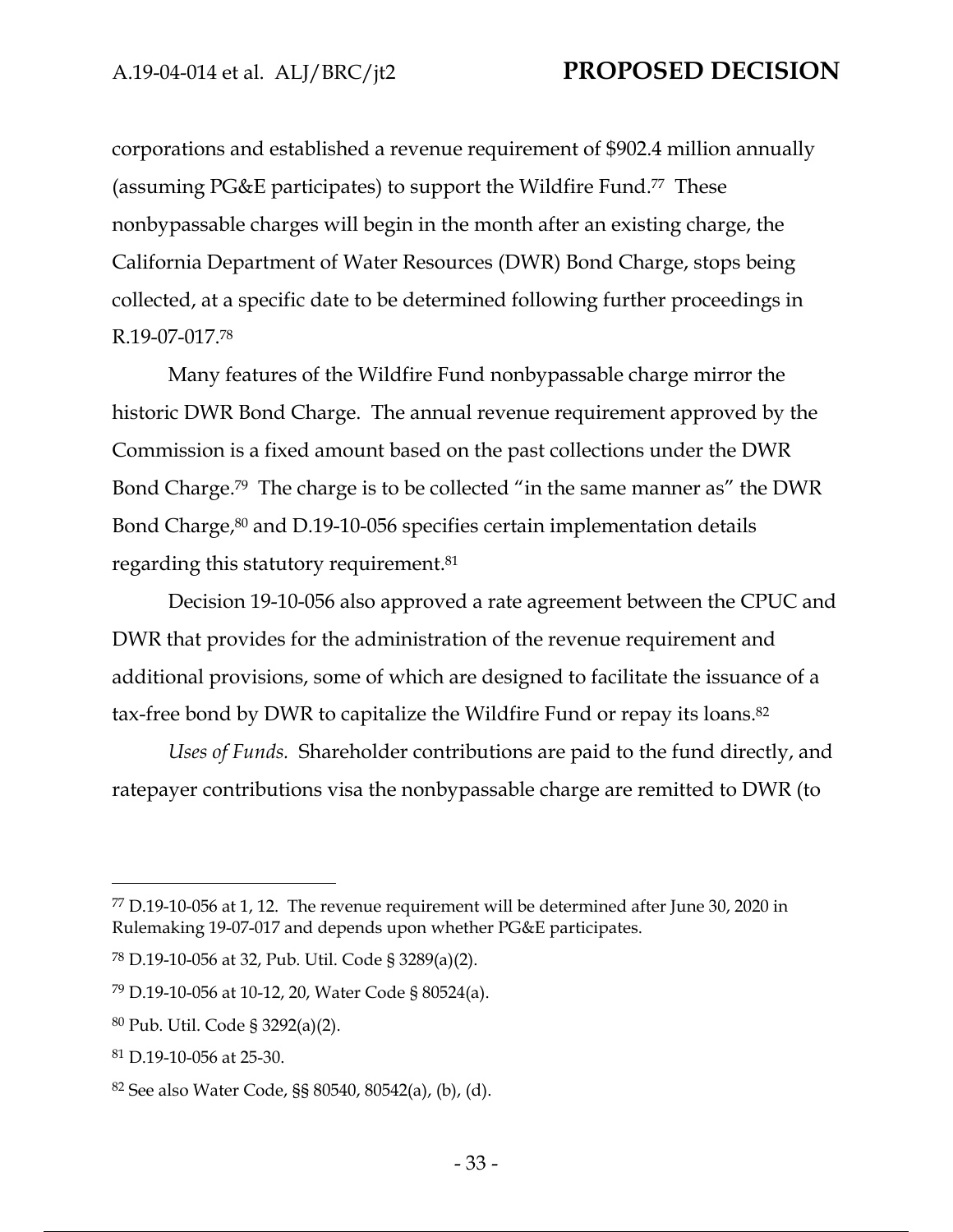the DWR Charge Fund).83 Funds held by DWR and the Wildfire Fund are to be used for the purposes specified in the controlling statutes. DWR is authorized to support a bond issuance, the proceeds of which will be deposited in the Wildfire Fund,84 and to use moneys collected via the nonbypassable charge to service the bond debt and other costs; it may then transfer any remaining revenue requirement directly to the Wildfire Fund.85

Funds held by the Wildfire Fund may be invested for growth and may be used to buy insurance, pay eligible claims under the mechanism described in Sections 1701.8 and 3292(f) of the Public Utilities Code, or may be utilized by the Wildfire Fund Administrator to undertake other activities described in Sections 3281 and 3285 of the Public Utilities Code. The Wildfire Fund must report annually to the Legislature on its administration of the fund<sup>86</sup> and will continue in existence, with all monies remaining in the fund remaining available to pay claims, until its resources are exhausted.87

The Wildfire Insurance Fund provides a financial backstop for eligible claims exceeding \$1 billion per utility, or the amount of insurance coverage required, per calendar year.<sup>88</sup> A utility may seek payment from the Wildfire Fund for eligible third-party liability claims that are settled or finally adjudicated. Once reviewed, and if they are approved by the fund administrator

<sup>83</sup> Compare Pub. Util. Code § 3289(a)(2) with Pub. Util. Code § 3292(b)(3).

<sup>84</sup> Water Code § 80540.

<sup>85</sup> Water Code §§ 80544(a).

<sup>86</sup> Pub. Util. Code § 3287(b).

<sup>87</sup> Pub. Util. Code § 3292(i).

<sup>88</sup> Pub. Util. Code § 3280(f).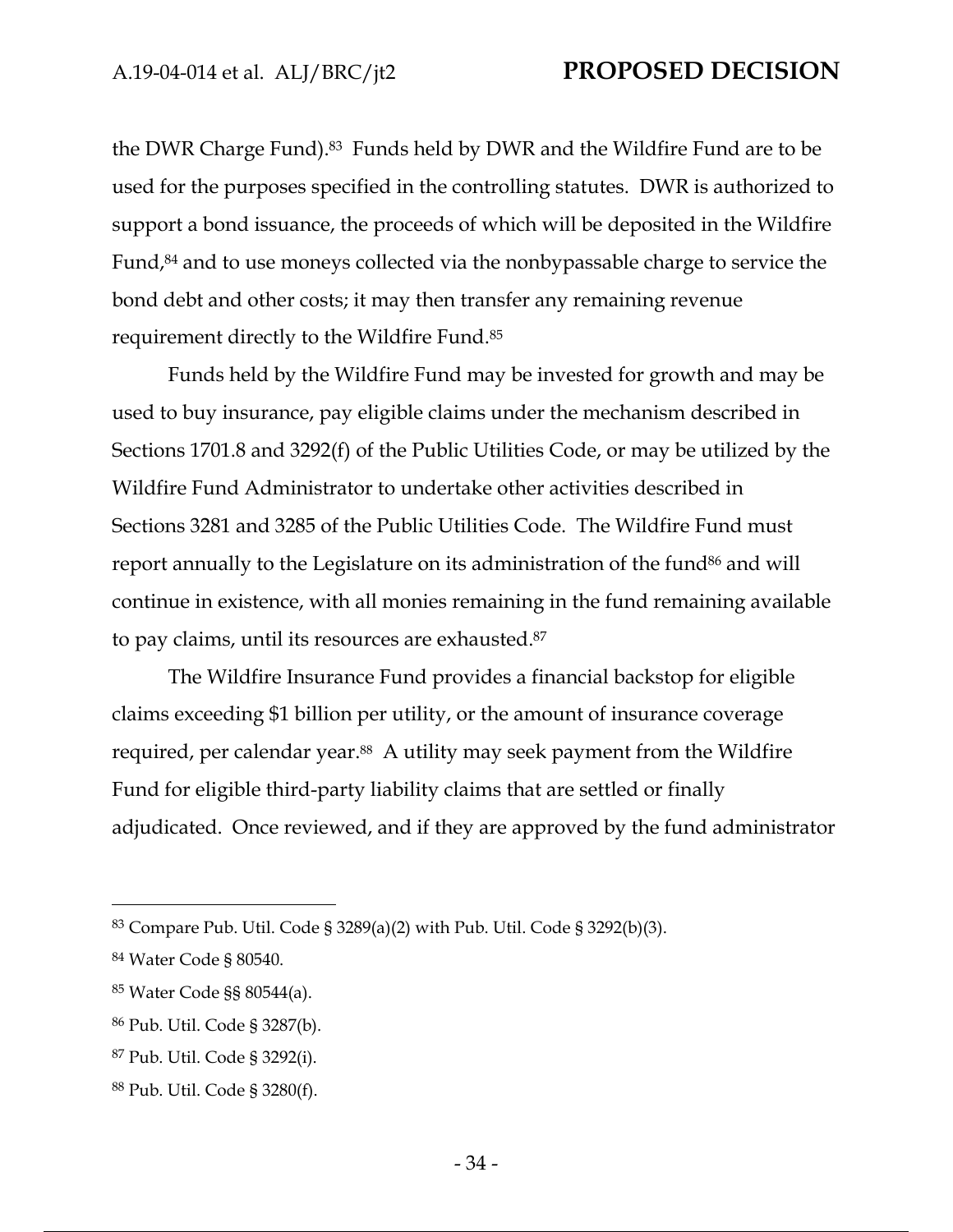as being in the reasonable business judgment of the electrical corporation, funds will be released to the electrical corporation for payment of claims.<sup>89</sup> Subrogation claims are authorized for settlement at 40% of total asserted claim value unless the Fund Administrator finds sufficient reason to increase the payment rate.90 If a utility has received payments from the Wildfire Fund for third party claims it shall file an application for cost recovery with the Commission to determine whether the costs are just and reasonable.91 This construct allows the electrical utilities to access the fund to pay claims to wildfire victims quickly, addressing concerns over liquidity and need to access funding between the time of payment to wildfire victims and when regulatory determinations of rate recovery are made.

*Fund Replenishment.* In regards to cost recovery, AB 1054 also altered the Commission's standard of review when making a determination of the reasonableness of wildfire costs for a utility with a valid safety certification, by creating a presumption that a utility's conduct was reasonable "unless a party to the proceeding creates a serious doubt as to the reasonableness of the electrical corporation's conduct."92 Wildfire costs and expenses may also be allocated for cost recovery (i.e. allowance or disallowance) taking into account factors that may have exacerbated them.<sup>93</sup> In D.19-10-056, the Commission clarified that a utility has already recovered costs paid by the Wildfire Fund that the

92 Pub. Util. Code § 451.1(c).

<sup>89</sup> Pub. Util. Code § 3292(f).

<sup>90</sup> Pub. Util. Code § 3292(f).

<sup>91</sup> Pub. Util. Code § 1701.8.

<sup>93</sup> Pub. Util. Code § 451.1(b).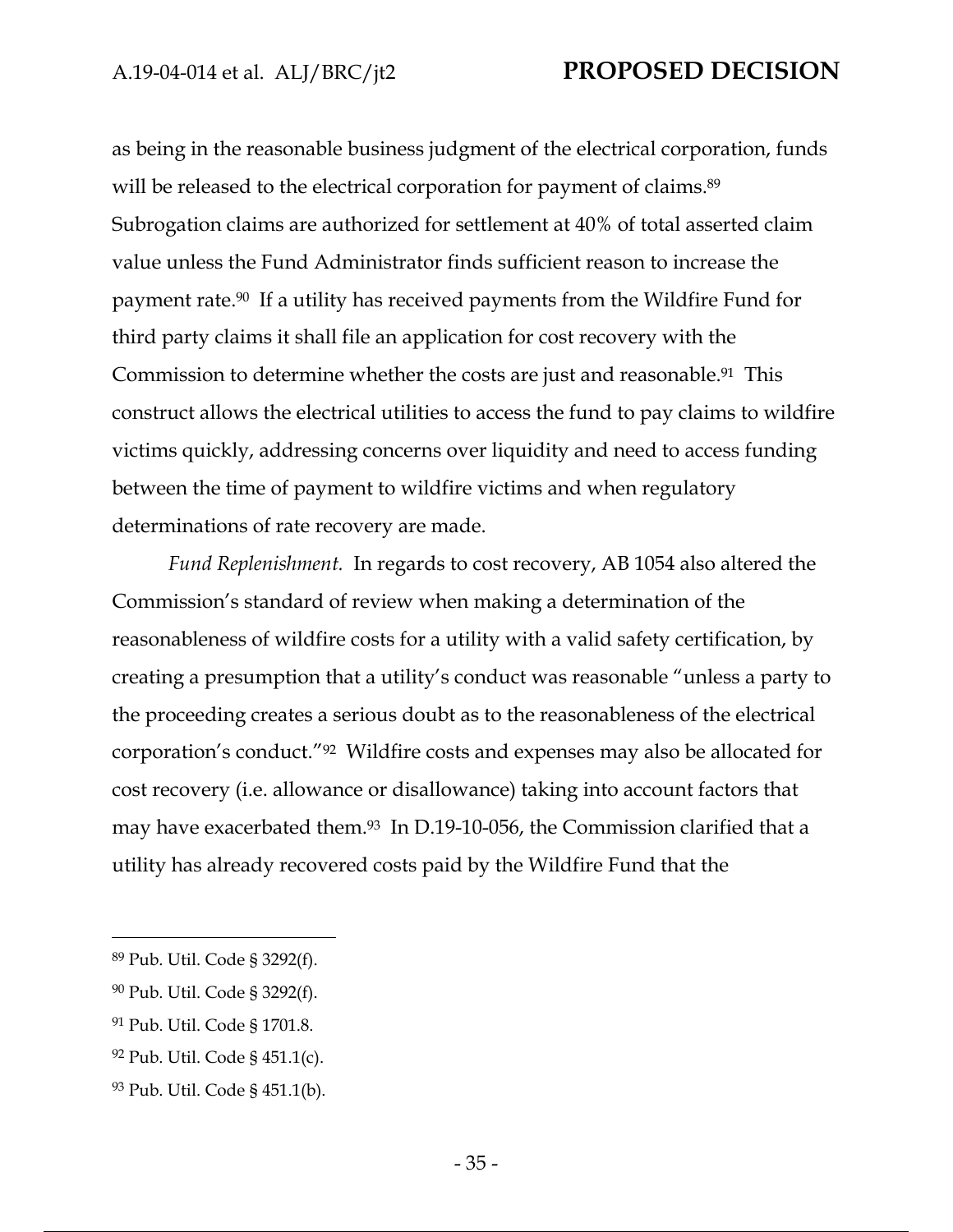Commission determines were prudently incurred.94 The Commission further found that ratepayers will not reimburse the Wildfire Fund for withdrawals used to pay prudently incurred eligible wildfire claims.<sup>95</sup> Utility shareholders, by contrast, must reimburse the Wildfire Fund for any costs that the Commission disallows, up to a cap set at 20% of equity rate base (calculated on a 3-year rolling basis).96 Thus, AB 1054 caps the total unrecoverable liability utility shareholders face for wildfire costs even where the utility is found to have acted imprudently – unless the utility failed to maintain a valid safety certification or the fund administrator determines that the utility actions constituted "conscious or willful disregard of the rights and safety of others."97

Regarding implementation risk relating to the application of a new prudency standard, this does not introduce a new risk but rather a solution that is expected to limit utilities' financial exposure to wildfire liabilities in the future. Shareholders are only required to repay the fund for imprudent wildfire costs, and only up to a cap. Undisputed in this proceeding is the notion that the investor owned utilities should not be awarded with an increased ROE based on risk that is associated with imprudent management. The residual risk for shareholders of financial losses due to catastrophic wildfires after the signing of AB 1054 is for imprudent actions taken by the IOUs that resulted in a catastrophic wildfire. The standard set in Bluefield and Hope is that investor owned utilities should not be rewarded with an ROE due to imprudent actions.

<sup>94</sup> D.19-10-056 at 36.

<sup>95</sup> D.19-10-056 at 36.

<sup>96</sup> Pub. Util. Code § 3292(h)(2)(C).

 $97$  Pub. Util. Code §§ 3292(h)(2)(A), 3292(h)(2)(B).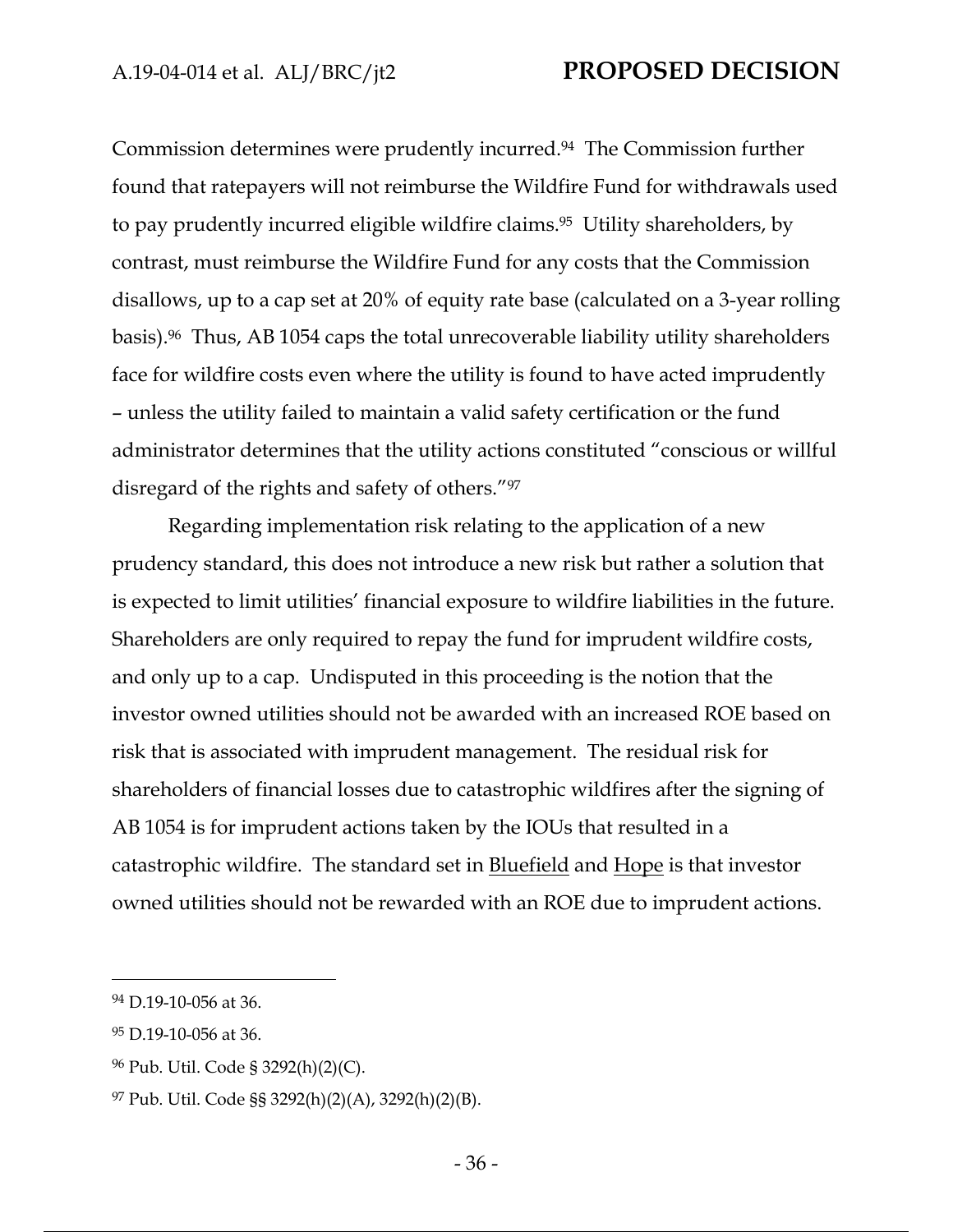Further, while AB 1054 did not modify the common law of inverse condemnation, the Commission may now allocate a utility's allowed and disallowed wildfire costs and expenses from wildfires in full or in part taking into account exacerbating factors. Finally, arguments positing that the fund may be exhausted before 2035 are premature; there is no evidence that the long-term durability of the fund poses residual risks today that the Commission need address in determining ROE for the 2020 test year cost of capital.

We find that the passage of AB 1054 and other investor supportive policies in California have mitigated wildfire exposure faced by California's utilities. Accordingly, the Commission will not authorize a specific wildfire risk premium in the adopted ROE. In addition to the reasons summarized above, this is further supported by the August 15, 2019 S&P Global RRA Regulatory Focus that acknowledges that any residual factors of risk that may exist for investor owned utilities in California post the adoption of AB 1054 are more or less offset by the more constructive aspects of the California regulatory framework, which accounts for California's placement within a balanced category.<sup>98</sup>

### **5.3.3. Regulatory Risk**

Regulatory risk pertains to *new* risks that investors may face from future regulatory actions that we, and other regulatory agencies, might take. Regulatory risk assessment is also used by rating agencies to set utility bond ratings. SCE, SDG&E, and SoCalGas have investment grade bond ratings. For example, SCE has an S&P bond rating of BBB, SDG&E a BBB+ an SoCalGas an A. PG&E currently is in voluntary bankruptcy proceedings and has a D rating. The A ratings are considered by S&P to be upper medium investment grade level and

<sup>98</sup> Exhibit SDG&E-20C.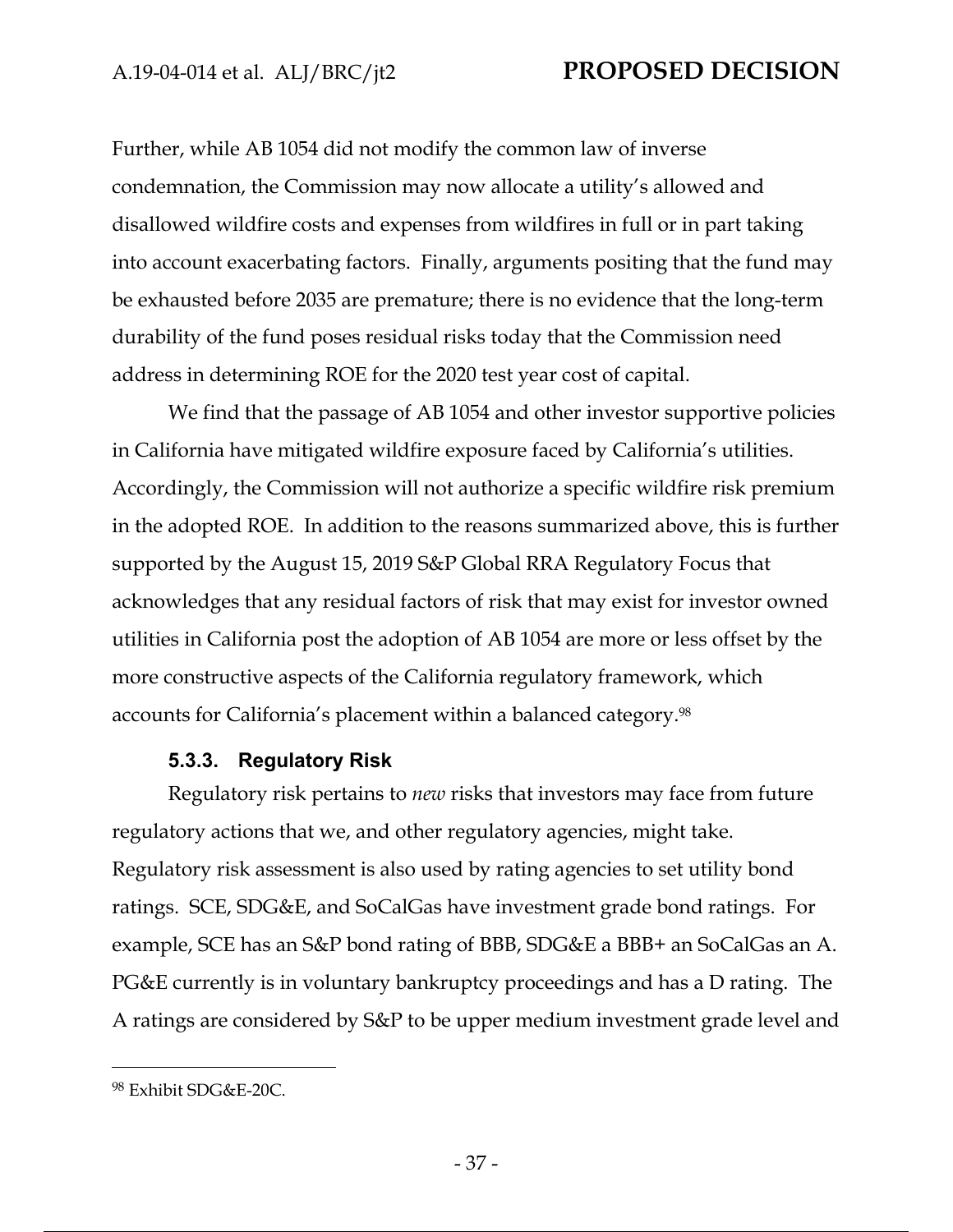BBB+ and BBB to be medium investment grade level.<sup>99</sup> With the exception of PG&E's voluntary bankruptcy impacting its credit rating, these investment grade ratings are a good indication that California regulatory risks are low.

Nevertheless, we will address the parties' regulatory risk testimony, which fall into three categories: (1) authorized ROE; (2) cost recovery; and (3) regulatory lag.

### **5.3.3.1. Authorized ROE Risk**

An authorized ROE has risk when it does not adequately compensate a utility for the risk that investors must assume. California is generally perceived as having a constructive regulatory environment. However, the utilities are concerned that a lower ROE could potentially harm their credit profile and increase their cost of capital during a time when they need to spend substantial amounts on capital investment projects, above their historic norm.

California utilities are not the only utilities experiencing an increase of capital investment projects. Therefore, the parties' financial modeling results derived from various proxy groups already include the impact of increasing capital investment by utilities outside of California. Further, the utilities authorized ROE risk concern is without merit because we consistently set the rate of return at a level that meets the test of reasonableness as set forth in the Bluefield and Hope cases and we will continue to do so.

## **5.3.3.2. Cost Recovery Risk**

Cost recovery risk occurs when a utility is precluded from having the ability to fairly and consistently recover its cost in a timely manner. Identified

<sup>99</sup> S&P has four investment grade levels, the lowest level is medium grade (BBB-, BBB, and BBB+ ratings), upper grade (A-, A, and A+), high grade (AA-, AA, and AA+), and highest grade of AAA.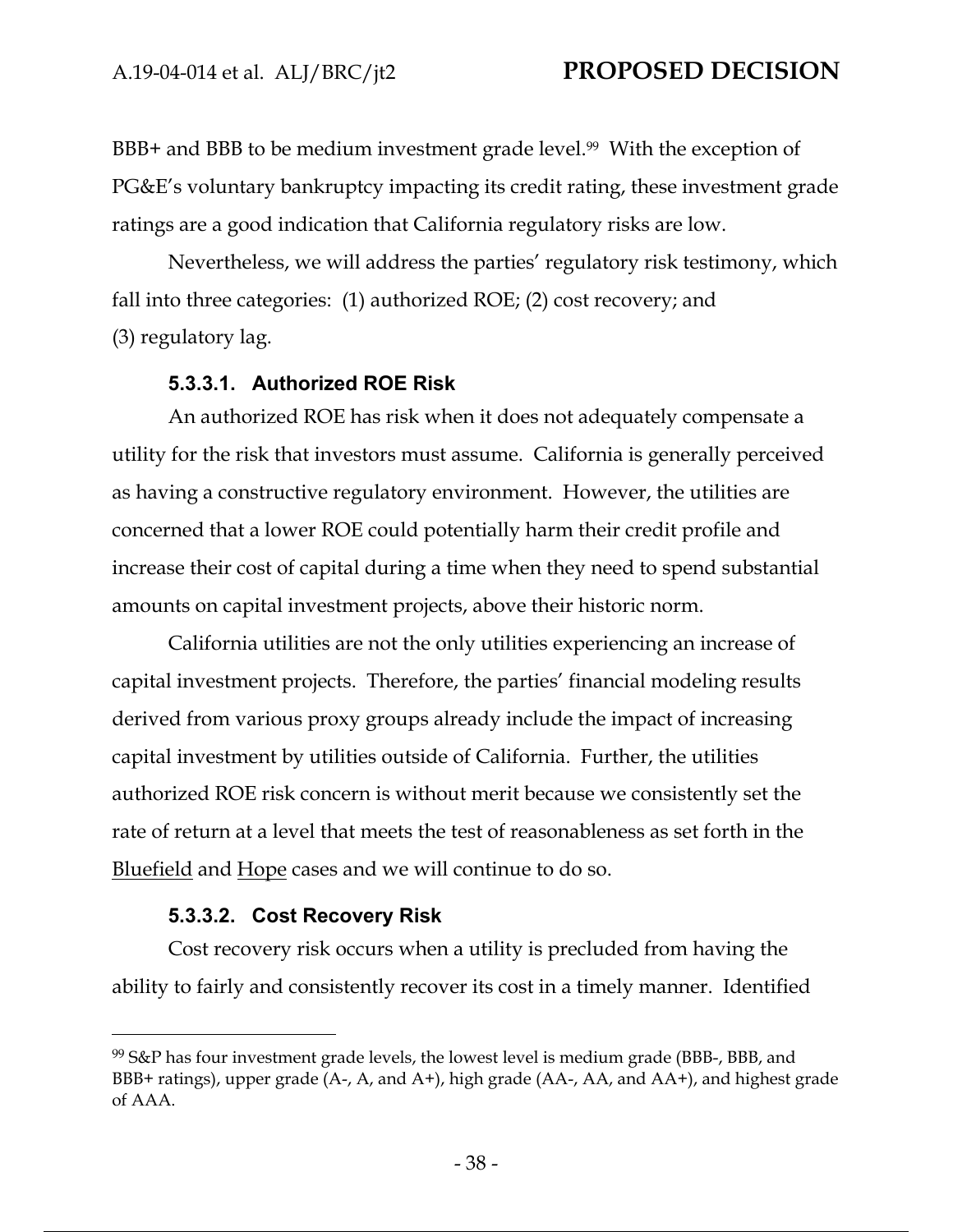cost recovery issues included: (1) power procurement commitments; (2) balancing and memorandum accounts; and, (3) revenue decoupling. There are opposing sides to this risk argument. However, a review of California regulatory commissions compared to others around the country have rated California regulatory commissions as "highly supportive of cost recovery."100

#### **5.3.3.3. Regulatory Lag Risk**

Regulatory Lag is commonly defined to be a delay in a utility's ability to recover costs in a timely manner. The utilities contend that they need to be compensated for increased regulatory lag because of extended periods of uncertain outcomes from Commission proceedings which extend beyond the statutory 18-month period. EPUC/IS responds by stating that this risk has already been solved by the long-standing and active use of balancing accounts. Balancing accounts "significantly mitigate the cost recovery risk due to forecast uncertainty when rates are in effect."101

### **5.3.3.4. Other Regulatory Risks**

Other regulatory risks identified by the parties include changes in government laws and regulations and municipalization of regulated utilities. These changes have occurred and are expected to continue. To the extent that investors expect government laws and regulations to change and municipalization of regulated utilities to occur, such expectations should already be captured in the financial modeling results.

<sup>100</sup> Exhibit EPUC/IS/TURN-01 at IV-5:13-14.

<sup>101</sup> Exhibit EPUC/IS/TURN-01 at IV-2:18.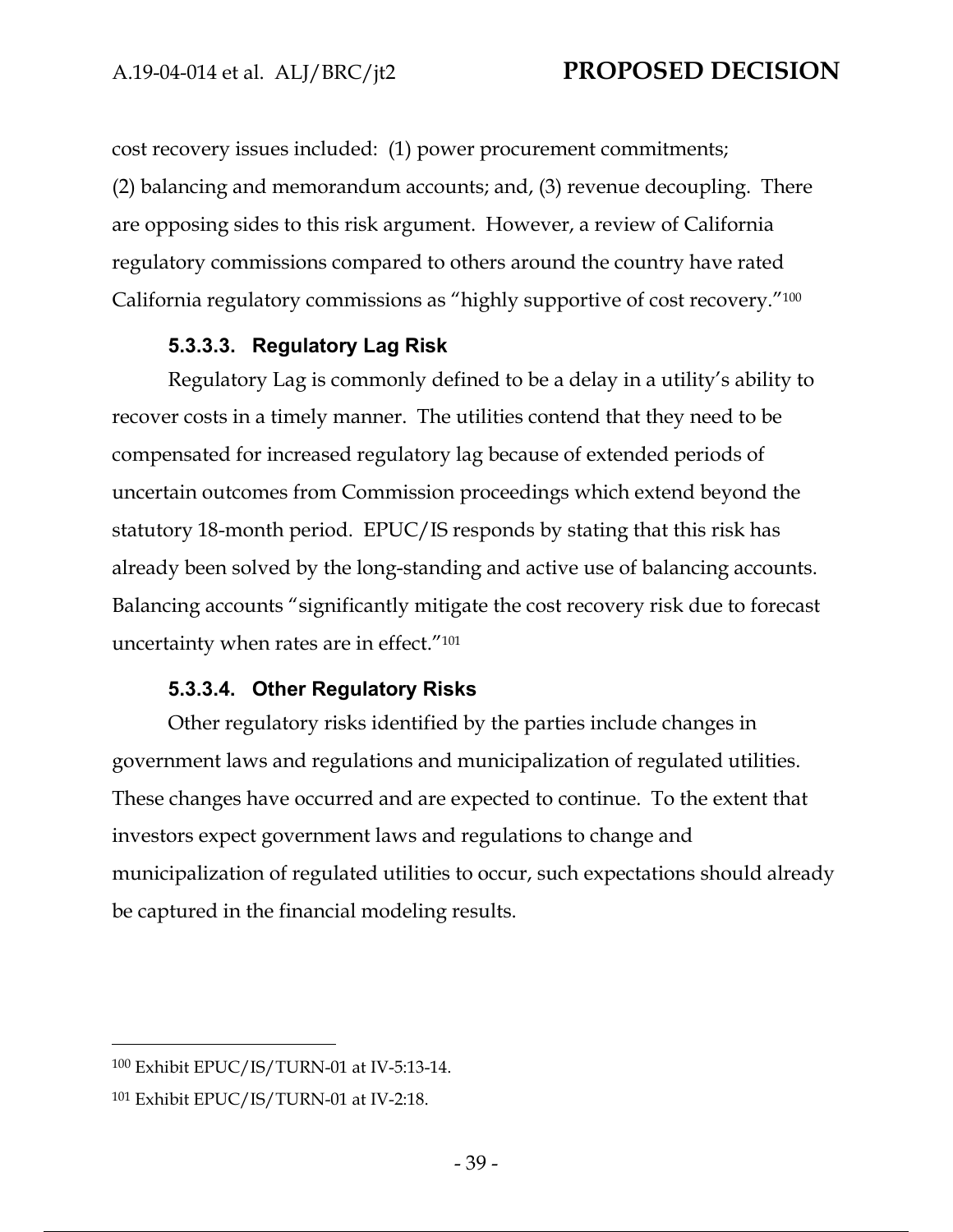### **5.4. Summary**

The utilities are being increasingly driven by financial, business and regulatory factors that include energy availability, ability to attract capital to raise money for the proper discharge of their public utility duties and to maintain investment-grade creditworthiness, all of which are important components of the Hope and Bluefield decisions. Based on the above financial, business and regulatory risks discussion, we conclude that the ROE ranges adopted in this proceeding from the various financial models adequately compensate the utilities for these risks.

Having addressed the generic factors used in setting an ROE we now address a fair and reasonable return for the individual utilities. We also consider the utilities credit ratios and how debt equivalency impacts those credit ratios.

## **5.5. SCE's Return on Equity**

The following tabulation summarizes the final ROE proposals by SCE and the intervenors.

| Party         | <b>Final Proposed ROE</b> |
|---------------|---------------------------|
| SC E.         | 11.45%                    |
| Cal Advocates | 8.65%                     |
| FEA           | 9.75%                     |
| EPUC/IS/TURN  | 9.65%                     |

SCE's requested 11.45% ROE is higher than the midpoints of its financial modeling results.

After considering the evidence on market conditions, trends, creditworthiness, interest rate forecasts, quantitative financial models, additional risk factors including business risk, and interest coverage presented by the parties and applying our informed judgment, we adopt a just and reasonable ROE range of 9.8% to 10.6%. We conclude that the adopted ROE should be set at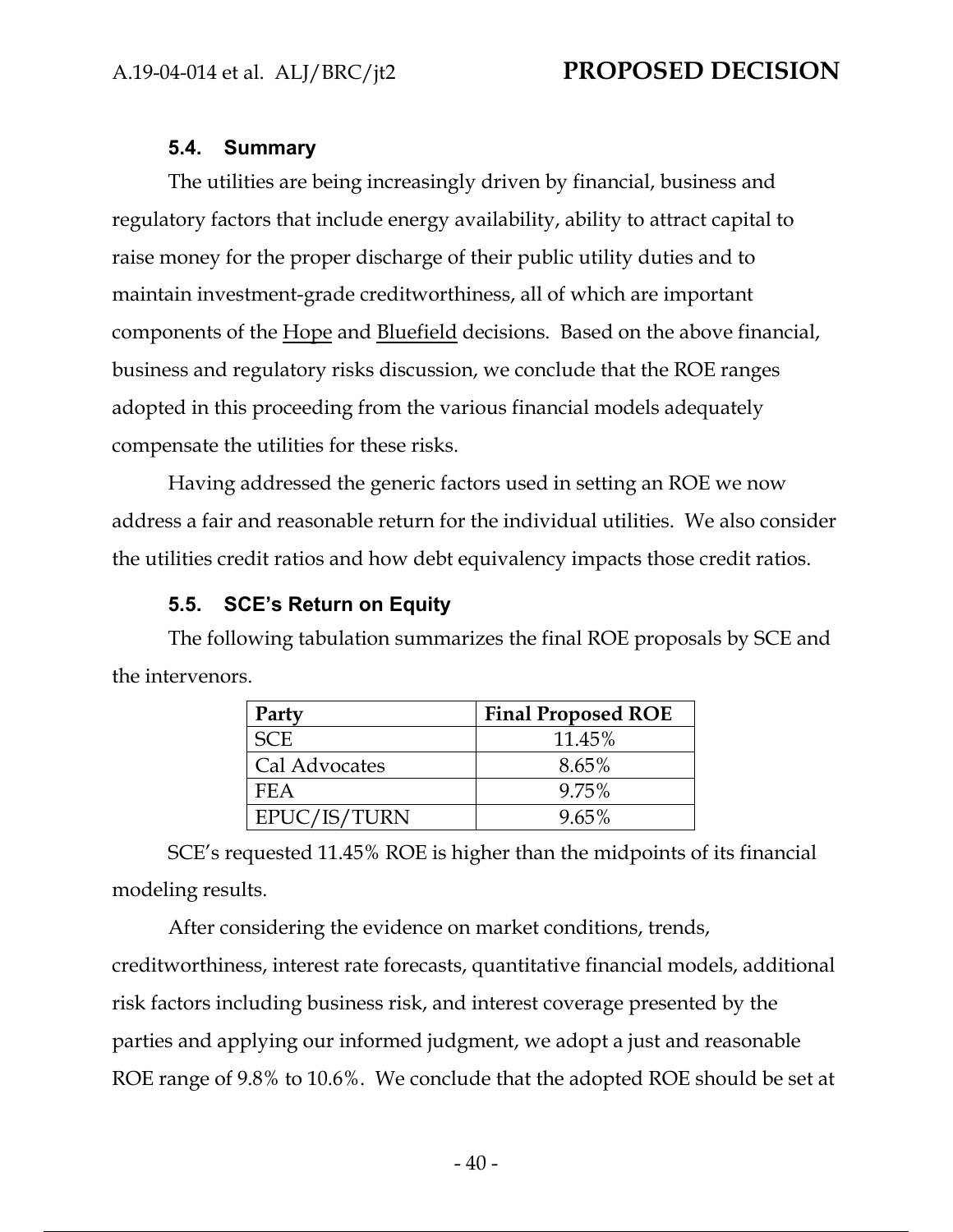the upper end of the just and reasonable range. We find that SCE's authorized test year 2020 ROE should be 10.30%. This ROE is reasonably sufficient to assure confidence in the financial soundness of the utility and to maintain investment grade credit ratings while balancing the interests between shareholders and ratepayers. We further observe that the 10.30% authorized ROE is significantly higher than the 9.60%<sup>102</sup> average ROEs granted to United States electric utilities during 2018.

## **5.6. PG&E's Return on Equity**

The following tabulation summarizes the final ROE proposals by PG&E and the intervenors.

| Party         | <b>Final Proposed ROE</b> |
|---------------|---------------------------|
| PG&E          | 12.00%                    |
| Cal Advocates | 8.49%                     |
| <b>FEA</b>    | 9.75%                     |
| EPUC/IS/TURN  | 9.00% gas, 9.65% electric |
| Del Monte     | 7.11%                     |
| 'F)           | 15.25%                    |

PG&E's requested 12.00% ROE is higher than the midpoint of its financial modeling results.

After considering the evidence on market conditions, trends, creditworthiness, interest rate forecasts, quantitative financial models, additional risk factors including business risk, and interest coverage presented by the parties and applying our informed judgment, we adopt a just and reasonable ROE range of 9.65% to 10.45. We conclude that the adopted ROE should be set at the upper end of the just and reasonable range. We find that PG&E's authorized test year 2020 ROE should be 10.25%. This ROE is reasonably sufficient to assure

<sup>102</sup> Exhibit EPUC/IS-3-C S&P Global Market Intelligence, July 22, 2019 at Table 1.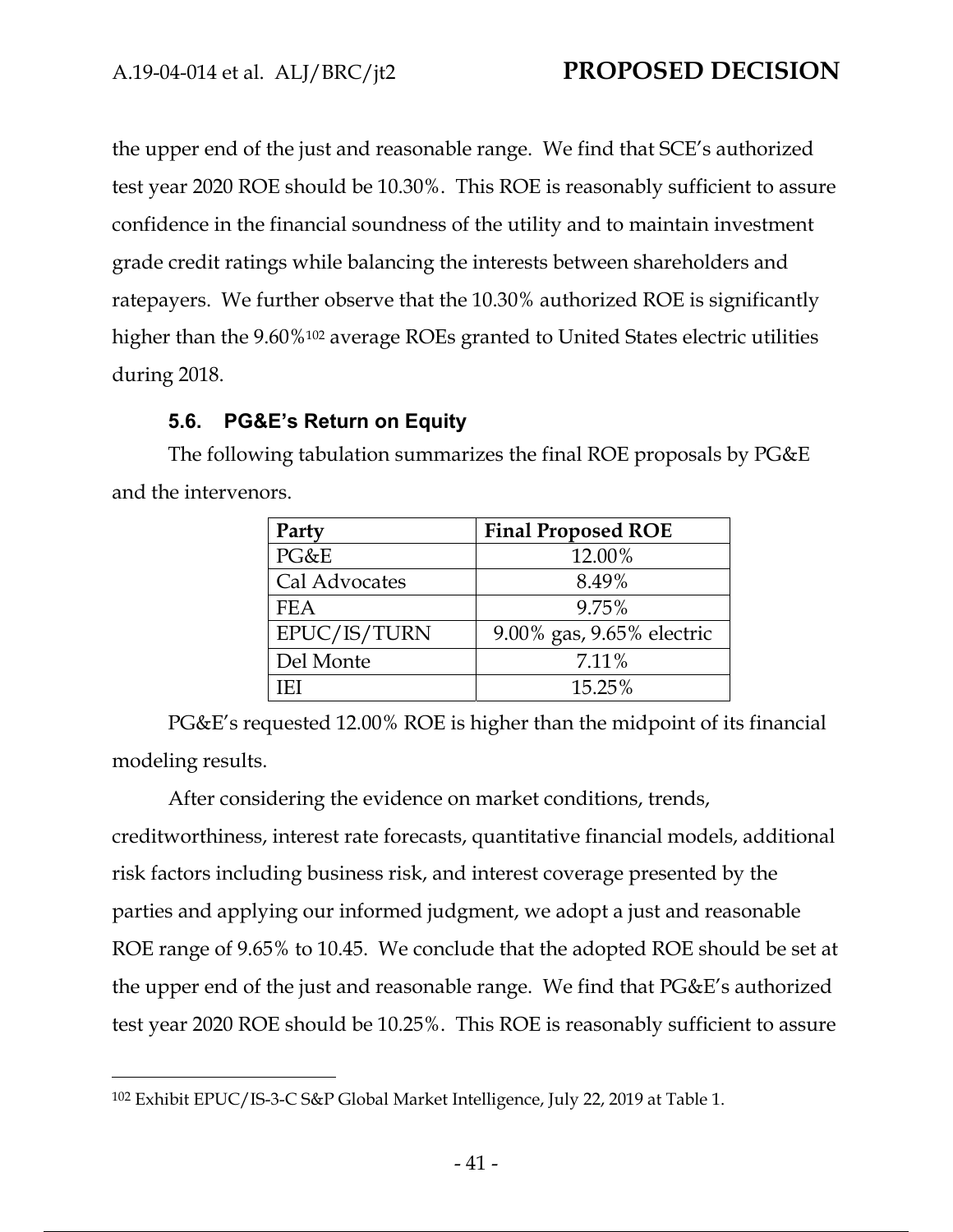confidence in the financial soundness of the utility while balancing the interests between shareholders and ratepayers. We further observe that the 10.25% authorized ROE is significantly higher than the 9.60%103 average ROEs granted to United States electric utilities during 2018.

## **5.7. SDG&E's Return on Equity**

The following tabulation summarizes the final ROE proposals by SDG&E and the intervenors.

| Party         | <b>Final Proposed ROE</b> |
|---------------|---------------------------|
| SDG&E         | 12.38%                    |
| Cal Advocates | 8.49%                     |
| <b>FEA</b>    | 9.50%                     |
| UCAN/POC      | 9.15%                     |
| TURN          | $9.65\%$                  |

SDG&E's requested 12.38% ROE is higher than the midpoint of its financial modeling results. Further, as noted, SDG&E included flotation costs, and consistent with previous Commission policy, SDG&E has not met the standards necessary for the Commission to consider these flotation costs in the adopted ROE figure.

After considering the evidence on market conditions, trends, creditworthiness, interest rate forecasts, quantitative financial models, additional risk factors including business risk, and interest coverage presented by the parties and applying our informed judgment, we adopt a just and reasonable ROE range of 9.60% to 10.40%.We conclude that the adopted ROE should be set at the upper end of the just and reasonable range. We find that SDG&E's authorized test year 2020 ROE should be 10.20%. This ROE is reasonably sufficient to assure confidence in the financial soundness of the utility and to

<sup>103</sup> Exhibit EPUC/IS-3-C S&P Global Market Intelligence, July 22, 2019 at Table 1.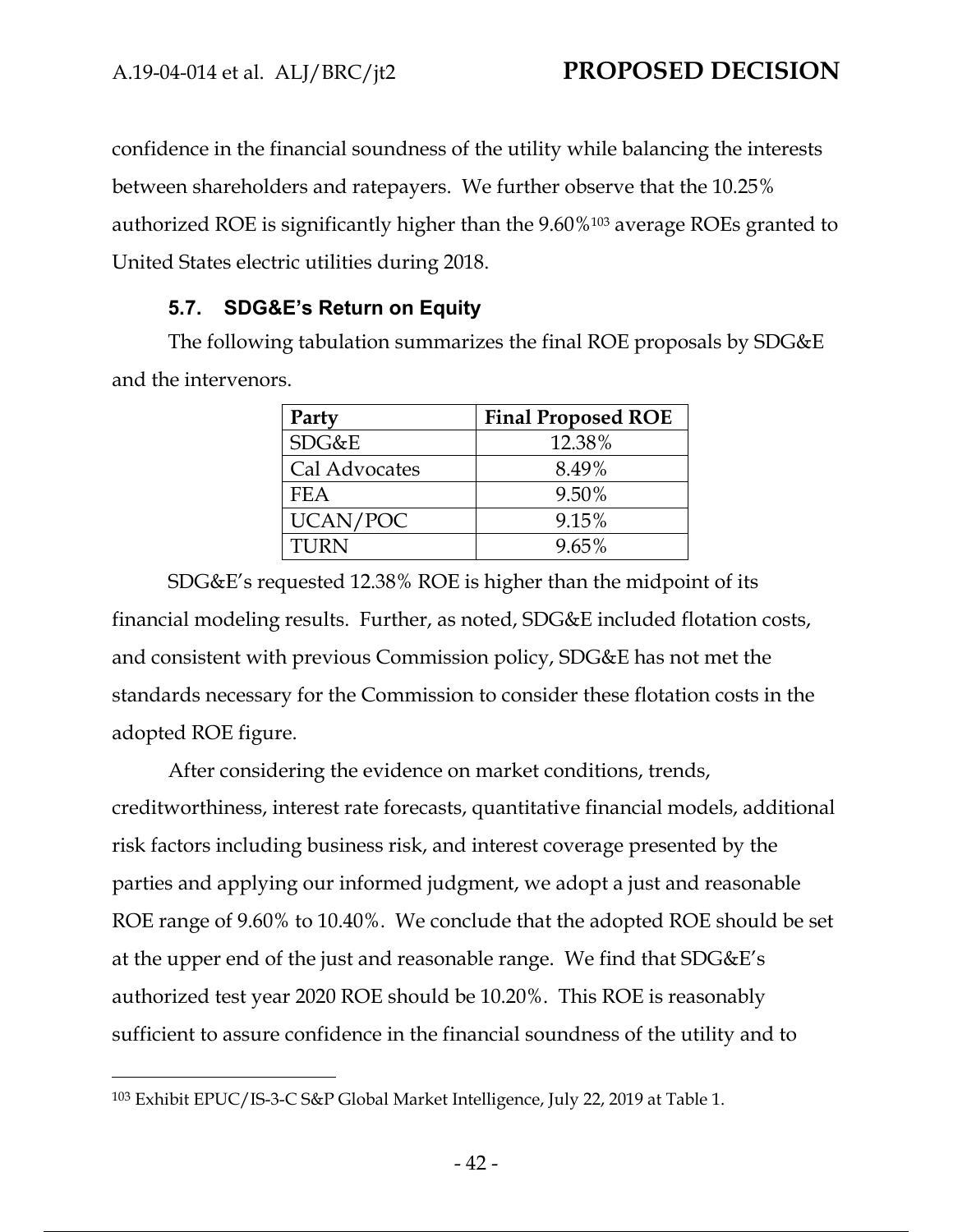maintain investment grade credit ratings while balancing the interests between shareholders and ratepayers. We further observe that the 10.20% authorized ROE is significantly higher than the 9.60%<sup>104</sup> average ROEs granted to United States electric utilities during 2018.

## **5.8. SoCalGas's Return on Equity**

The following tabulation summarizes the final ROE proposals by SoCalGas and the intervenors.

| Party           | <b>Final Proposed ROE</b> |
|-----------------|---------------------------|
| <b>SoCalGas</b> | 10.70%                    |
| Cal Advocates   | 8.49%                     |
| EPUC/IS/TURN    | $9.00\%$                  |

SoCalGas's requested 10.70% ROE is higher than the midpoint of its financial modeling results.

After considering the evidence on market conditions, trends, creditworthiness, interest rate forecasts, quantitative financial models, additional risk factors including business risk, and interest coverage presented by the parties and applying our informed judgment, we adopt a just and reasonable ROE range of 9.40% to 10.30%. We conclude that the adopted ROE should be set at the upper end of the just and reasonable range. We find that SoCalGas's authorized test year 2020 ROE should be 10.05%. This ROE is reasonably sufficient to assure confidence in the financial soundness of the utility while balancing the interests between shareholders and ratepayers. We further observe that the 10.05% authorized ROE is significantly higher than the 9.59%105 average ROEs granted to United States gas utilities during 2018.

<sup>104</sup> Exhibit EPUC/IS-3-C S&P Global Market Intelligence, July 22, 2019 at Table 1. 105 Exhibit EPUC/IS-3-C S&P Global Market Intelligence, July 22, 2019 at Table 1.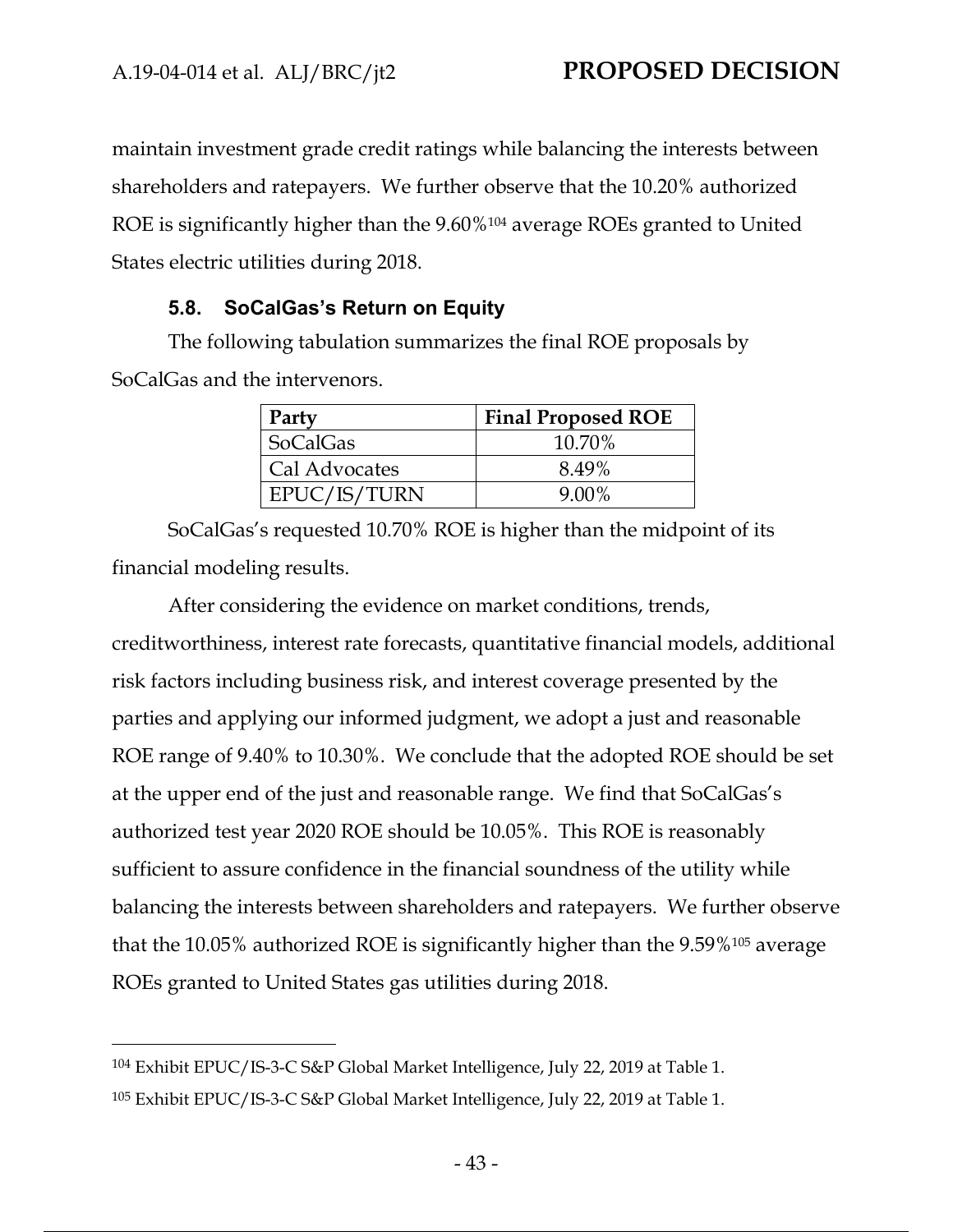## **6. Implementation**

SCE, PG&E, SDG&E, and SoCalGas shall implement the revenue requirement changes authorized by this decision in their respective end-of-the-year consolidated revenue requirement Tier 1 advice letter filings, also referred to as Annual Electric True-Ups or Annual Gas True-Ups, for effective dates no earlier than January 1, 2020.

## **7. Cost of Capital Mechanism**

Developed in D.08-03-035 and continued in D.13-03-015, the Commission created a cost of capital mechanism (CCM) that applied to SCE, PG&E, and SDG&E. SoCalGas had a similar mechanism, the Market Indexed Capital Adjustment Mechanism (MICAM) since 1996.

The CCM determined that a full cost of capital application is due April 20 of every third year following the test year. In the interim years, however, cost of capital for the IOUs is determined by the CCM based on set factors.

Both SCE and PG&E propose to keep the existing CCM structure in place without modifications. Cal Advocates and EPUC also support the retention of the existing CCM.106

SDG&E and SoCalGas also support keeping the CCM, however these two applicants recommend slight modifications to the structure of the mechanism. The modifications these applicants suggest include narrowing the 100 basis points dead band to 50 basis points and adding a few clarifications to address the recent instability of utility credit ratings.

PG&E responded to the suggested modifications by SDG&E and SoCalGas.

<sup>106</sup> Exhibit Cal Advocates-09 at 2.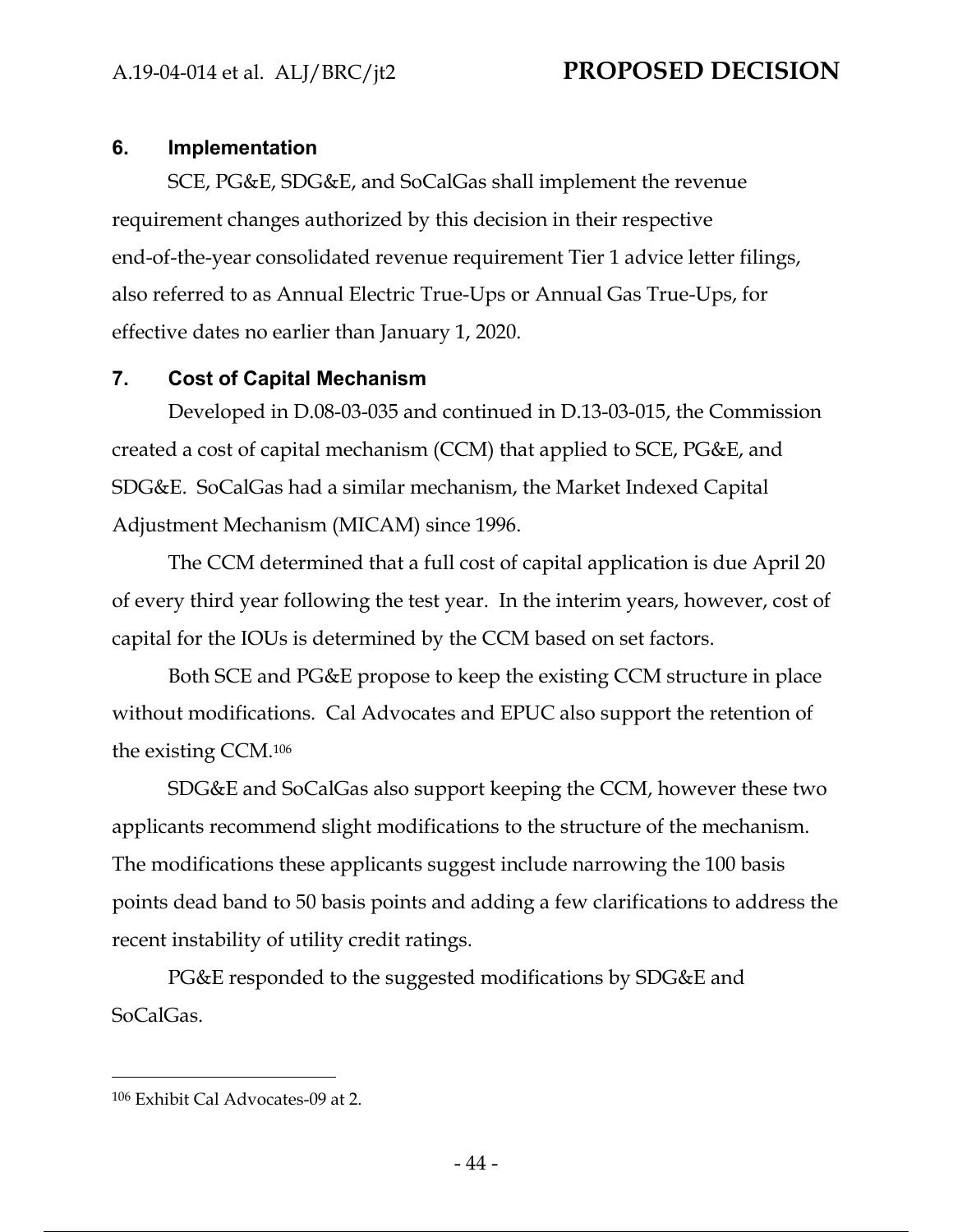The SoCalGas and SDG&E proposal to reduce the dead band would make the mechanism more likely to trigger, and PG&E does not believe that this is a necessary change. PG&E appreciates SoCalGas and SDG&E's sensitivity to situations where utilities have split ratings and their request for guidance for utilities with non-investment grade ratings. However, PG&E does not support those requests at this time.107

The only opposition to continuing the cost of capital mechanism came in Witness Knecht's testimony for Del Monte.108 Knecht notes that "[i]t has kept allowed ROEs and rates unduly high for nearly a decade. It shifts to customers risks that should be carried by stockholders." However, the record does not strongly support this statement.

The record strongly supports continuing the existing structure of the CCM. There may be some merit to the modifications suggested by SDG&E and SoCalGas, however the Commission will not adopt these modifications at this time. The existing CCM shall remain in place for the four applicants in this proceeding.

### **8. Should PG&E be required to file a new Cost of Capital Application once it emerges from Chapter 11 bankruptcy proceedings?**

PG&E notes that there is significant uncertainty about its emergence from Chapter 11 bankruptcy.

PG&E notes that if it satisfies the requirements of AB 1054 and participates in the Wildfire Fund, a new Application would not be necessary for the purposes of evaluating that scenario, as this consideration is already taking place in this

<sup>107</sup> PG&E Opening Brief at 38.

<sup>108</sup> Exhibit Del Monte-01 at 59.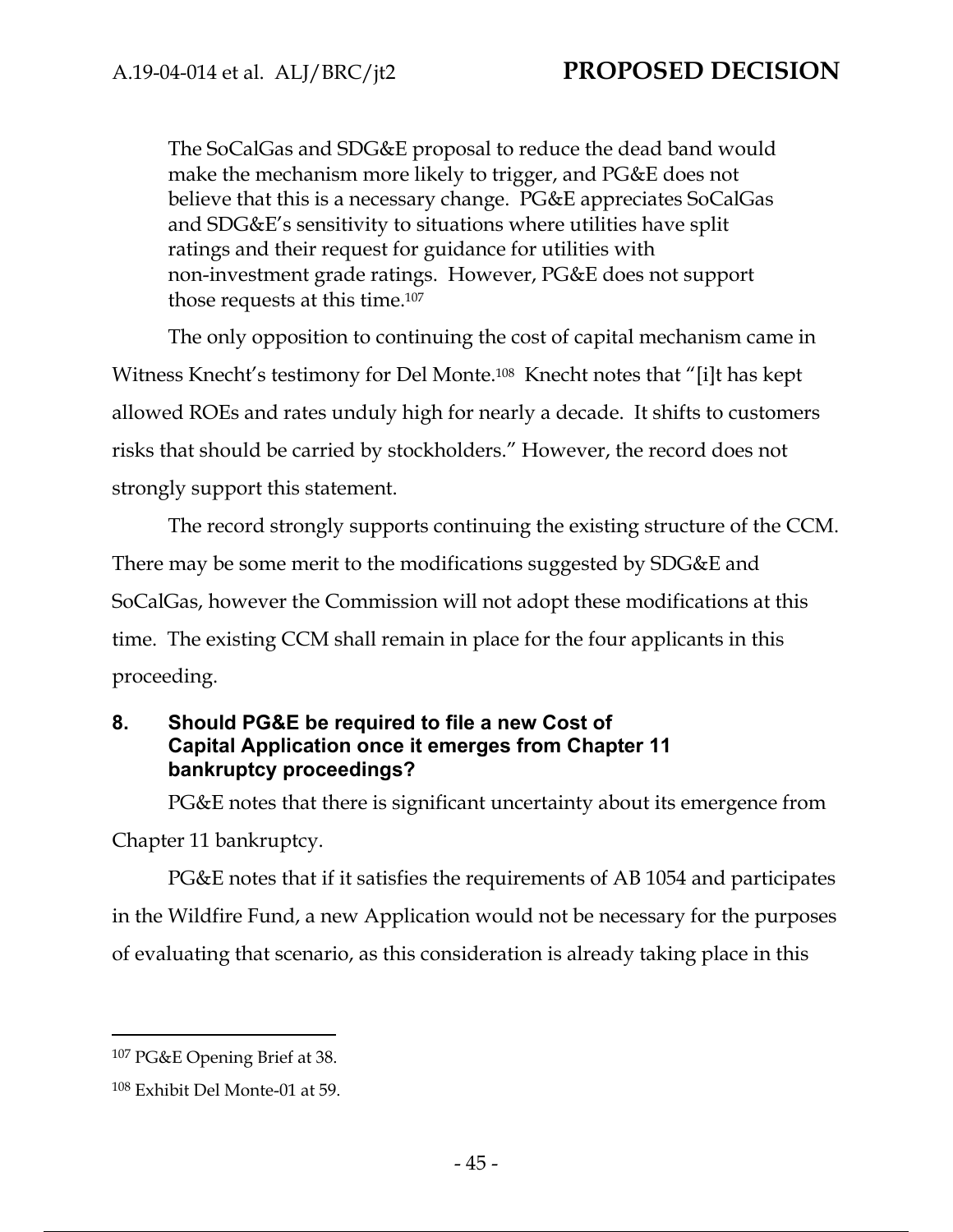proceeding.109 However, PG&E notes that if it is not able to or elects to not participate in the Wildfire Fund, a new application would be necessary. PG&E also notes that the cost of debt authorized in this decision will likely be different after its emergence from Chapter 11 bankruptcy.

TURN supports a requirement being established in this decision for PG&E to file a new Application after its emergence from bankruptcy.

PG&E's forecast of the cost of debt in this case is higher primarily due to the higher cost of debt from PG&E's \$5.5 billion, court-approved Debtor-In-Possession facilities.110 While the market experiences declining interest rates, PG&E is locked out of issuing new bonds for debt equity. PG&E's debt financing should stabilize after exiting bankruptcy. It should be required to file an application within three months of exiting bankruptcy to update its debt cost forecast. PG&E should not be allowed to collect higher than necessary returns for debt costs if its actual costs of debt decline after bankruptcy.111

Del Monte does not support the Commission directing a re-litigation of PG&E's 2020 Test Year Cost of Capital once the utility emerges from bankruptcy.

The Commission has an active docket to evaluate issues specifically pertaining to PG&E and its current bankruptcy proceeding,112 and that is the more appropriate proceeding within which to consider this issue. This decision does not take a position or establish any orders pertaining to whether PG&E should be required to submit a new cost of capital Application following its emergence from Chapter 11 bankruptcy.

<sup>109</sup> PG&E Opening Brief at 42.

<sup>110</sup> Exhibit PG&E-01 at 5-1.

<sup>111</sup> TURN Opening Brief at 90.

<sup>112</sup> Investigation 19-09-016.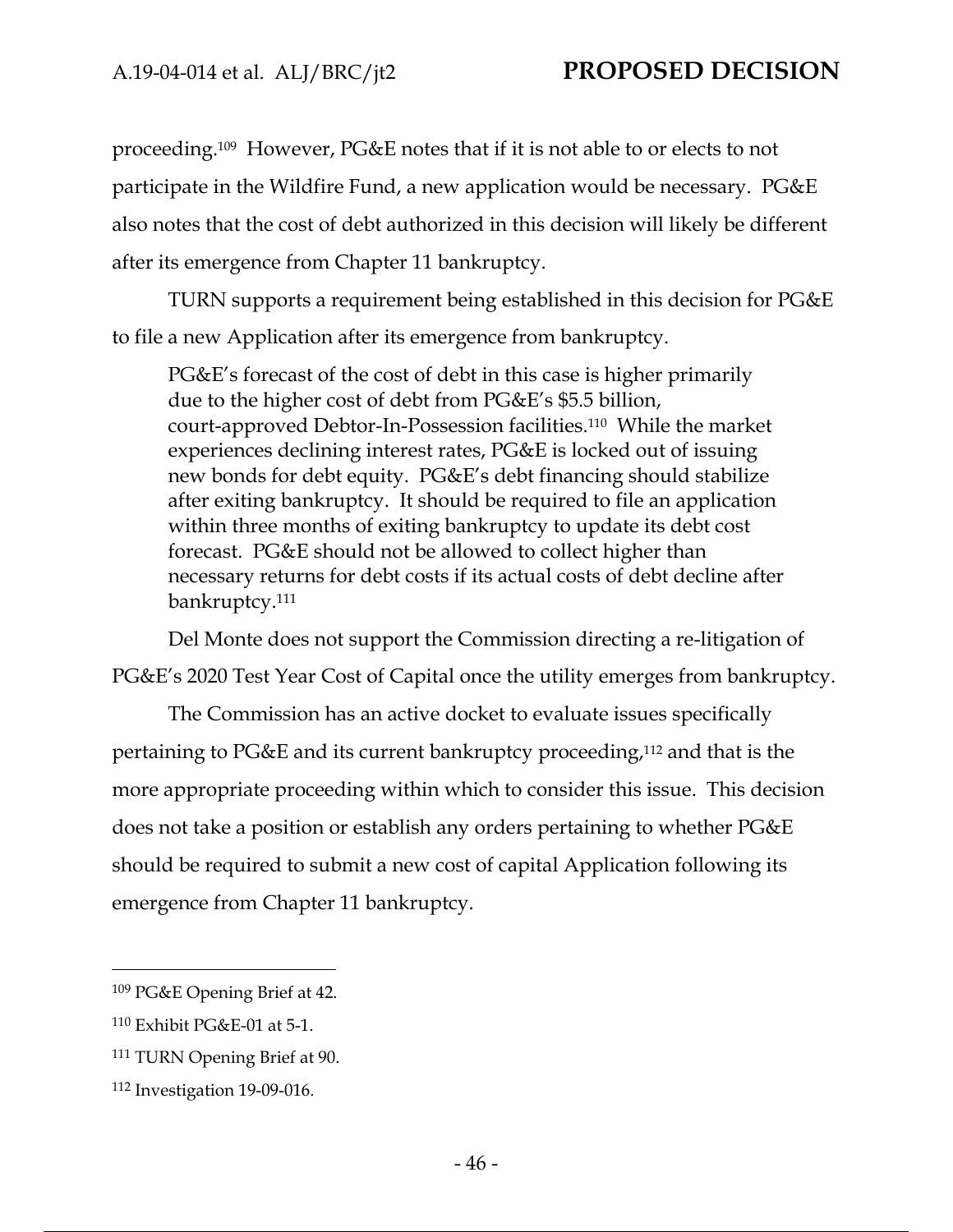### **9. PG&E Customer Deposits**

In addressing PG&E's 2014 general rate case (GRC), the Commission directed "that a comprehensive review of the treatment of customer deposits should be made in the next cost of capital proceeding."113

PG&E presented a complete evaluation of ratemaking for customer deposits in its testimony. That testimony explained that if a utility holds customer deposits as cash (normally in money market funds), then there is no ratemaking treatment for customer deposits, because the cash is not being used for utility operations. PG&E also explained that customer deposits are like debt,114 and when the cash is used for utility operations, the appropriate assumption is that the customer deposits replace an equal amount of conventional debt that otherwise would be financing rate base.115 PG&E notes that this is the ratemaking method adopted in PG&E's 2014 GRC (D.14-08-032).

TURN's opening brief states "[t]he Commission Should Not Change the Ratemaking Treatment of Customer Deposits Adopted in D.14-08-032."116

It appears these two parties agree that the ratemaking treatment adopted in D.14-08-032 should be continued.117

PG&E has fulfilled its obligation to provide a comprehensive review of the ratemaking treatment for customer deposits, as directed in D.14-08-032. There is no compelling information in the record to suggest a modification from the

<sup>113</sup> D.14-08-032 at 629.

<sup>114</sup> Exhibit PGE-01 at 7-1.

<sup>115</sup> Exhibit PGE-01 at 7-3.

<sup>116</sup> TURN Opening Brief at 87.

<sup>117</sup> PG&E Reply Brief at 17 and TURN Opening Brief at 87.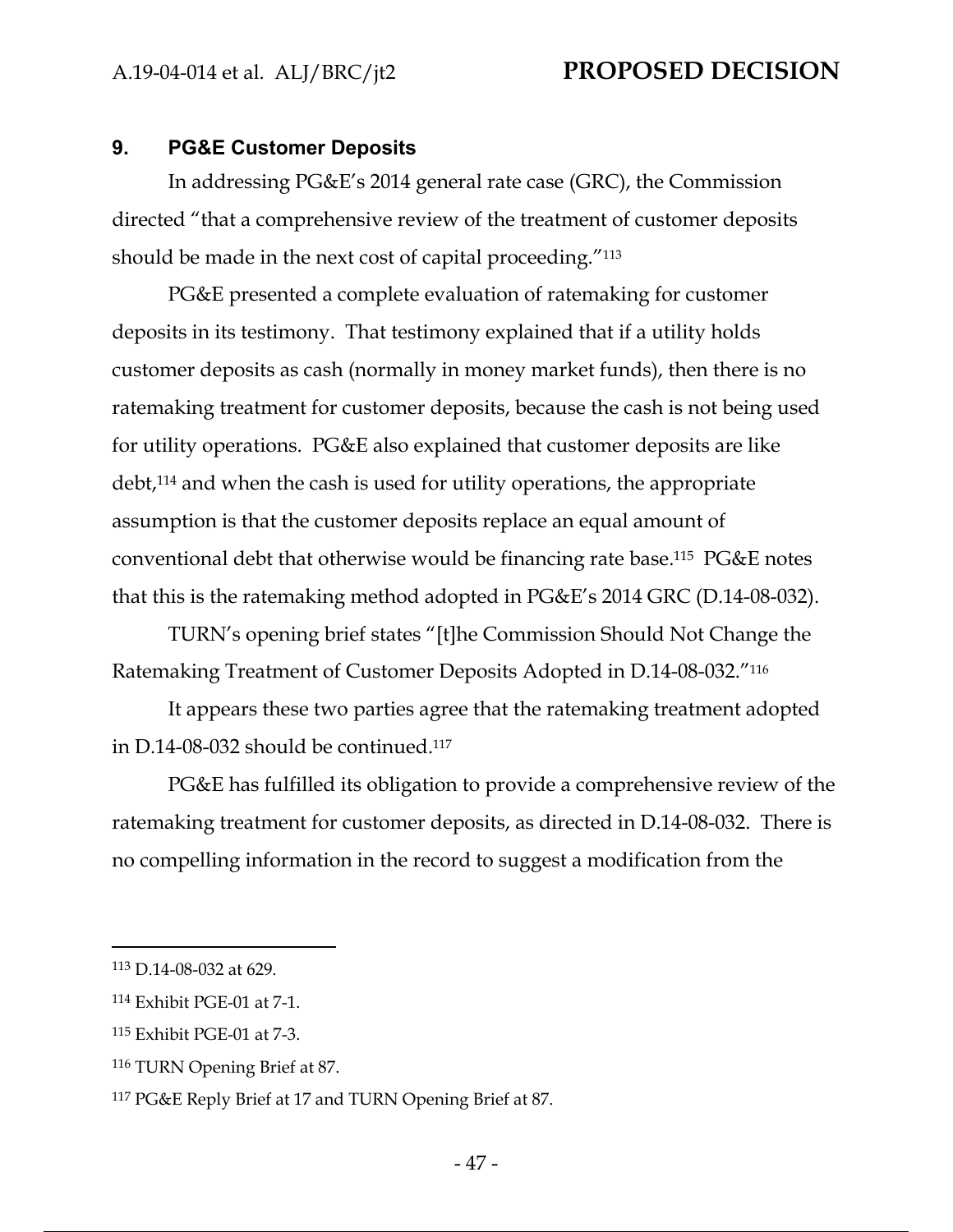direction provided for the ratemaking treatment of customer deposits in D.14-08-032.

## **10. Procedural Matters**

The Commission affirms all rulings made by the assigned Commissioner and assigned ALJ. All motions not previously ruled on are denied as moot.

## **11. Reduction of Comment Period**

Pursuant to Rule 14.6(b) of the Commission's Rules of Practice and Procedure, all parties stipulated to reduce the 30-day public review and comment period required by Section 311 of the Public Utilities Code to 15 days. Pursuant to the parties' stipulation, comments were filed on \_\_\_\_\_\_\_\_\_\_\_, and reply comments were filed on \_\_\_\_\_\_\_\_\_\_\_\_\_\_\_\_\_ by \_\_\_\_\_\_\_\_\_\_\_\_\_\_\_\_.

## **12. Assignment of Proceeding**

Marybel Batjer is the assigned Commissioner and Brian Stevens is the assigned ALJ in this proceeding.

## **Findings of Fact**

1. Applicants are public utilities subject to the jurisdiction of this Commission.

2. SCE, PG&E, SDG&E, and SoCalGas's applications were consolidated.

3. All four applicants requested modifications to their authorized capital structure.

4. SDG&E sought to eliminate its capital structure authorization for preferred equity, and SoCalGas sought to substantially reduce its capital structure authorization for preferred equity.

5. Both SDG&E and SoCalGas sought capital structure authorizations for common equity of 56%.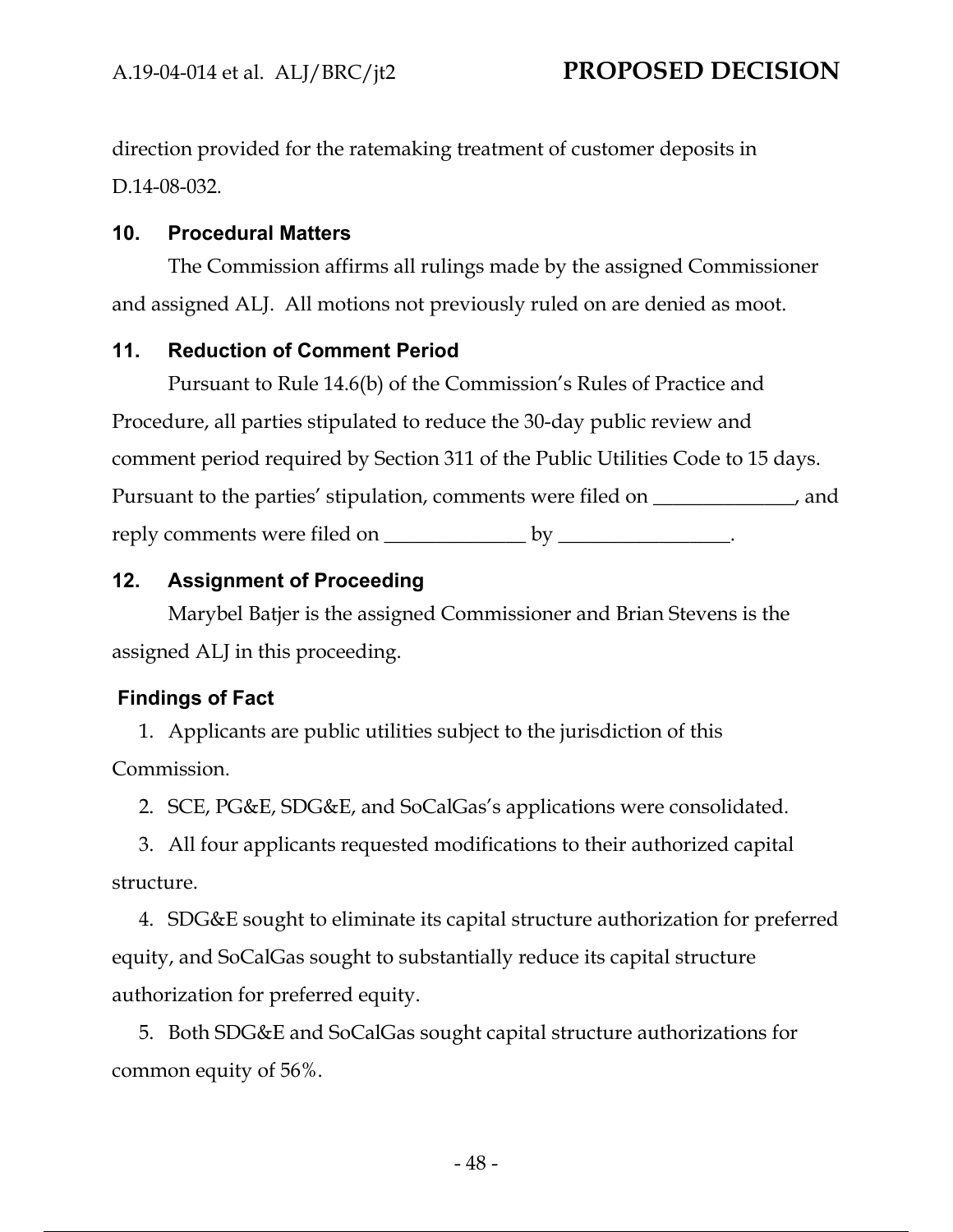6. PG&E and SCE sought capital structure authorizations for common equity of 52%.

7. Of 47 pending rate cases nationally, only four request a common-equity ratio of 56% or more.

8. SDG&E's current approved common-equity ratio of 52% is larger than 70.5% of all authorized common-equity ratios nationwide from the time period of 2017 through July 2019.

9. Parties stipulated approval in a joint filing on August 29, 2019 as to the proposed cost of long-term debt by SCE, SDG&E, and SoCalGas.

10. Parties stipulated approval in a joint filing on August 29, 2019 as to the proposed cost of preferred equity by SCE, PG&E, and SoCalGas.

11. SDG&E did not propose an updated cost of preferred equity; however, its current authorized cost of preferred equity is 6.22%.

12. No party opposed PG&E's proposed cost of long-term debt.

13. SCE seeks a test year 2020 ROE authorization of 11.45%.

14. PG&E seeks a test year 2020 ROE authorization of 12.00%.

15. SDG&E seeks a test year 2020 ROE authorization of 12.38%.

16. SoCalGas seeks a test year 2020 ROE authorization of 10.70%.

17. An ROE is set at a level of return commensurate with market returns on investments having corresponding risks, and adequate to enable a utility to attract investors to finance the replacement and expansion of a utility's facilities to fulfill its public utility obligation.

18. SCE, PG&E, SDG&E, and SoCalGas used electric utility industry group lists from Value Line to establish proxy groups to be used in their financial models.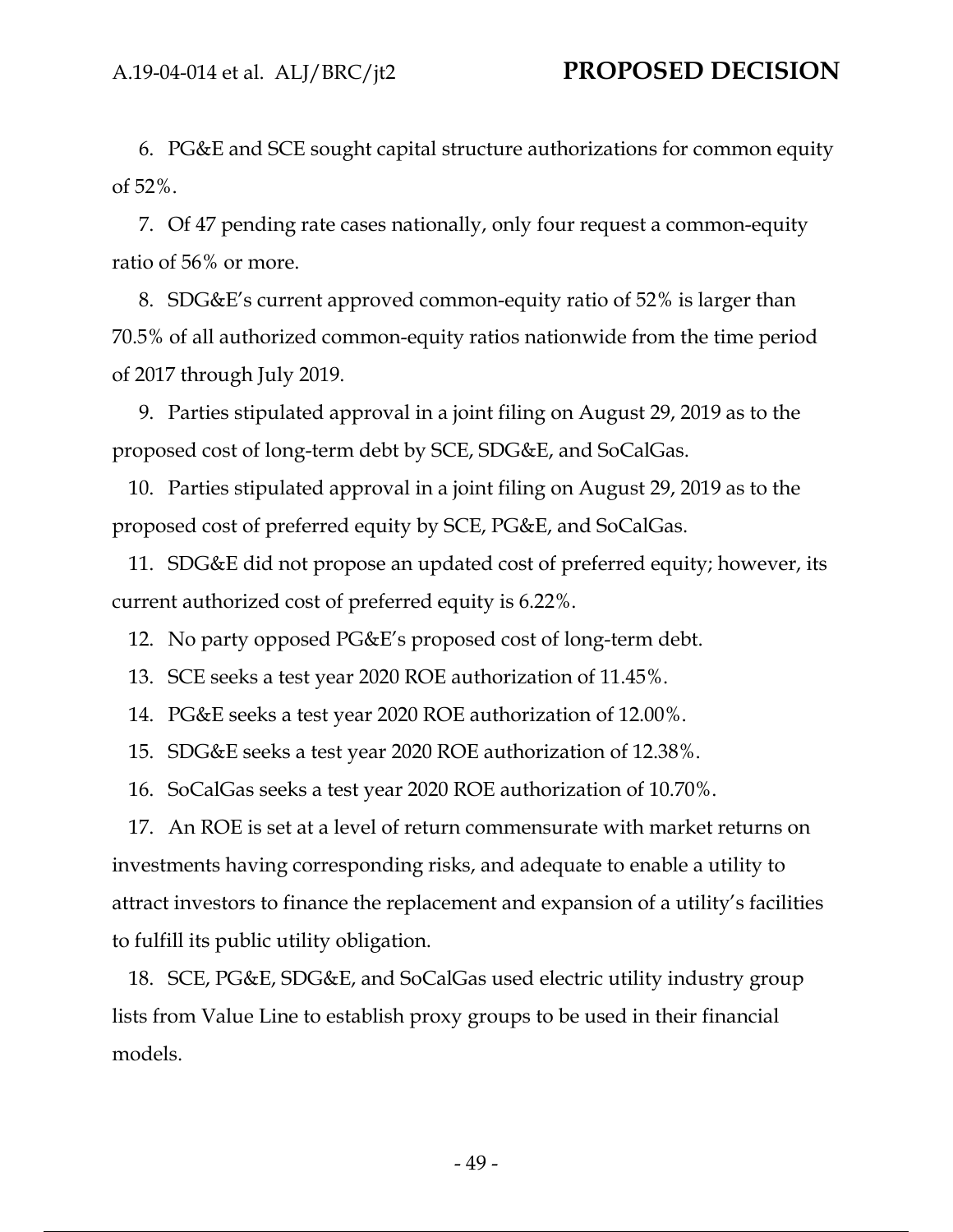19. SCE proposed a proxy group that includes electric and water and natural gas utilities.

20. PG&E proposes several different proxy groups, including a "non-regulated" industry group and a regulated utility group that included some utilities that are undergoing a restructure or merger.

21. The other intervenors used proxy groups that were different than the proxy groups used by the utilities.

22. The parties used different companies for their proxy groups and, at times, excluded companies from their proxy group when using the CAPM, RPM, and DCF financial models.

23. The parties used variations of the CAPM, DCF and RPM financial models to support their respective ROE recommendations.

24. Each party used different subjective inputs and variations of the CAPM, RPM and DCF financial models as a basis for their recommended ROEs.

25. A flotation cost adjustment to the financial models was rejected by the Commission in D.92-11-047.

26. Financial risk is tied to the utility's capital structure.

27. Business risk pertains to new uncertainties resulting from competition and the economy.

28. AB 1054 has substantially mitigated wildfire liability exposure as well as liquidity concerns.

29. With the adoption of AB 1054 there are no remaining significant unmitigated risks that warrant investor compensation through a higher ROE.

30. Regulatory risk pertains to new risks that investors may face from future regulatory actions.

31. SCE has an investment grade rating of BBB from S&P.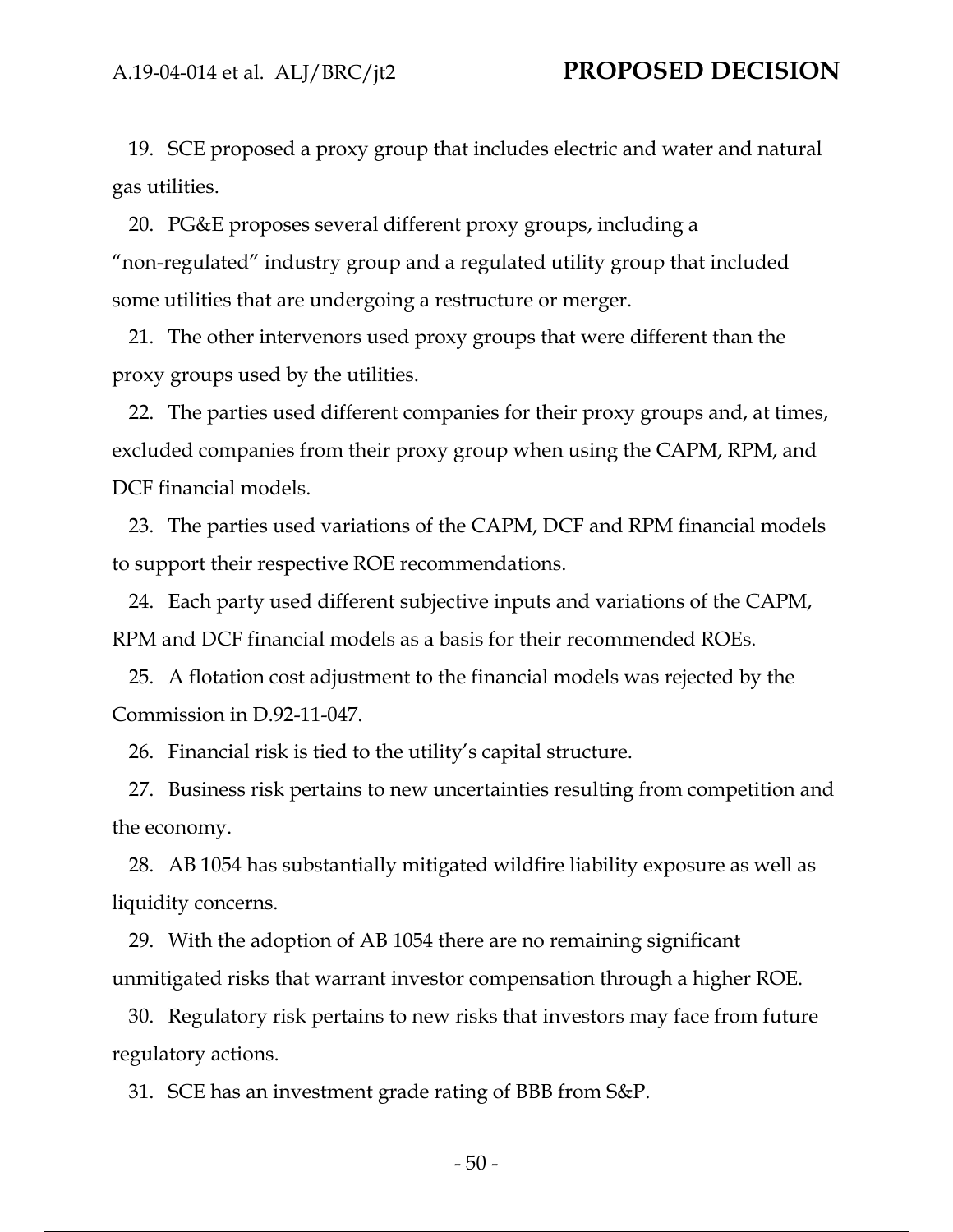32. SDG&E has an investment grade rating of BBB+ from S&P.

33. SoCalGas has an investment grade rating of A from S&P.

34. PG&E has a non-investment grade rating of D from S&P because it is currently in Chapter 11 bankruptcy proceedings and is in default on its bond payments.

35. Quantitative financial models are commonly used as a starting point to estimate a fair ROE.

36. The average ROE authorized for electric and gas utilities in the United States in 2018 were 9.60% and 9.59%, respectively.

37. Two important components of the **Bluefield** and **Hope** decisions are that the utilities have the ability to attract capital to raise money for the proper discharge of their public utility duties and to maintain creditworthiness.

38. PG&E provided a comprehensive review of the ratemaking treatment for customer deposits.

39. The CCM is a beneficial mechanism for the Commission to employ.

#### **Conclusions of Law**

1. The consolidation of these applications does not mean that a uniform ROE should be applied to each of the utilities.

2. The legal standard for setting the fair ROE has been established by the United States Supreme Court in the <u>Bluefield</u> and <u>Hope</u> cases.

3. The capital structures proposed by SCE and PG&E should be adopted because they are balanced, attainable, and intended to support an investment grade rating and attract capital.

4. The capital structures proposed by SDG&E and SoCalGas should not be adopted because they are do not sufficiently balance ratepayer interests with the intention to maintain an investment grade rating and attract capital.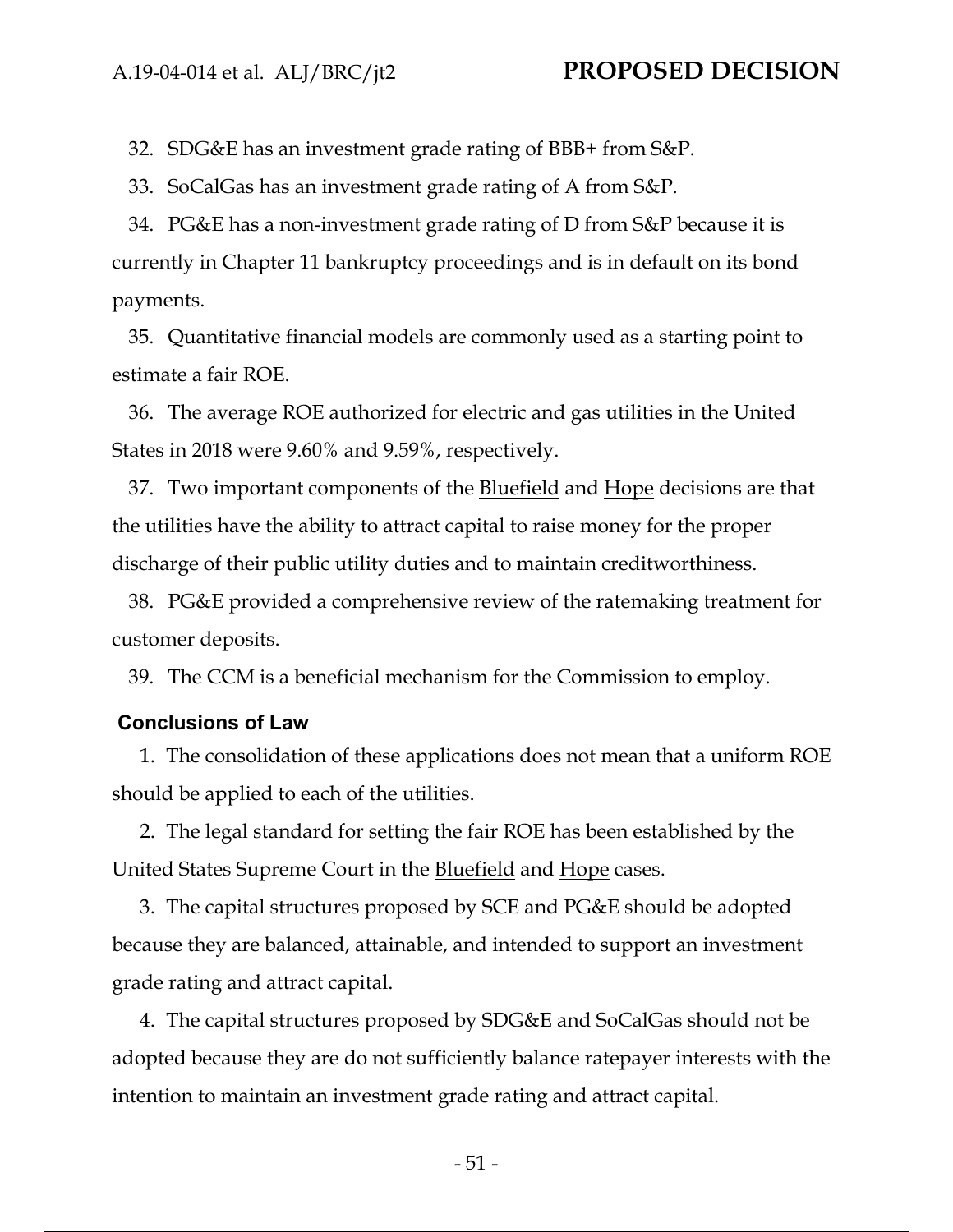5. The applicants' costs of long-term debt and preferred equity are reasonable and should be adopted.

6. SDG&E did not propose a cost of preferred equity, and it should be required to propose an updated cost of preferred equity through a Tier 2 Advice Letter submitted to the Commission's Energy Division.

7. Companies selected for a proxy group should have basic characteristics similar to the utility that the companies are selected to proxy.

8. Companies within a proxy group should not deviate from financial model to financial model.

9. PG&E has not substantiated that investment risks of its proxy group of non-utility companies is comparable to its proxy group of utility companies or to PG&E.

10. Value Line electric industry classifications should continue to be used in ROE proceedings where financial models require the use of a proxy group.

11. Companies within a proxy group should continue to be screened to ensure that the included companies have investment grade credit ratings, a history of paying dividends and are not undergoing a restructure or merger.

12. The financial modeling results should exclude flotation adjustments for the reasons set forth in D.92-11-047.

13. Although the quantitative financial models are objective, the results are dependent on subjective inputs.

14. It is the application of informed judgment, not the precision of quantitative financial models, which is the key to selecting a specific ROE.

15. Company-wide factors such as risks, capital structures, debt costs and credit ratings are considered in arriving at a fair ROE.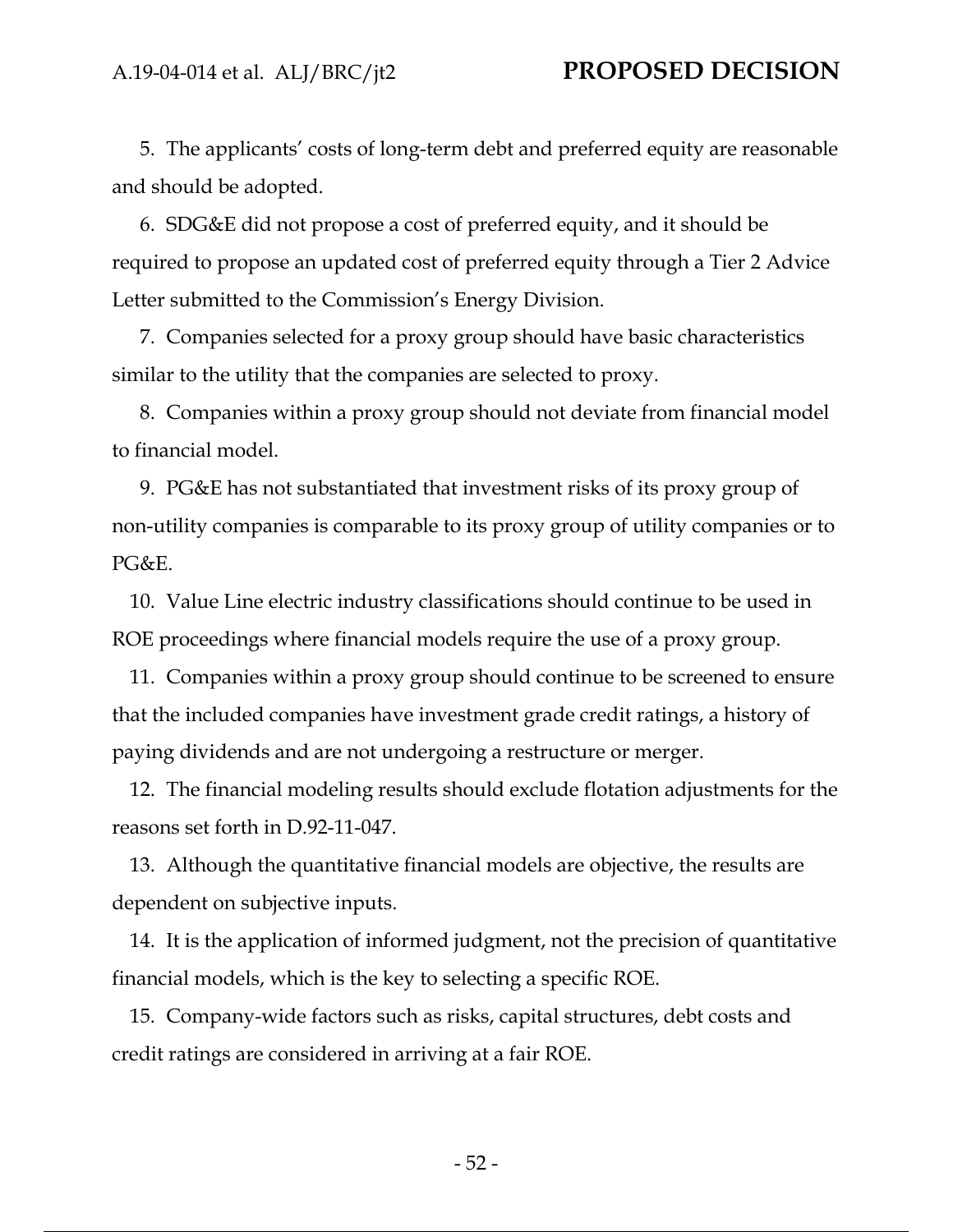16. Debt equivalence should be considered along with other risks in arriving at a fair and reasonable ROE.

17. There should be no adjustment to the financial modeling results for other financial, business or regulatory risks because the financial modeling results already include those risks.

18. A test year 2020 ROE range from 9.80% to 10.60% is just and reasonable for SCE.

19. A test year 2020 ROE range from 9.65% to 10.45% is just and reasonable for PG&E.

20. A test year 2020 ROE range from 9.60% to 10.40% is just and reasonable for SDG&E.

21. A test year 2020 ROE range from 9.40% to 10.30% is just and reasonable for SoCalGas.

22. A test year 2020 ROE of 10.30% and rate of return (ROR) of 7.68% is just and reasonable for SCE.

23. A test year 2020 ROE of 10.25% and ROR of 7.81% is just and reasonable for PG&E.

24. A test year 2020 ROE of 10.20% and ROR of 7.55% is just and reasonable for SDG&E.

25. A test year 2020 ROE of 10.05% and ROR of 7.30% is just and reasonable for SoCalGas.

26. The CCM should be extended through the 2020 Test Year Cost of Capital Cycle.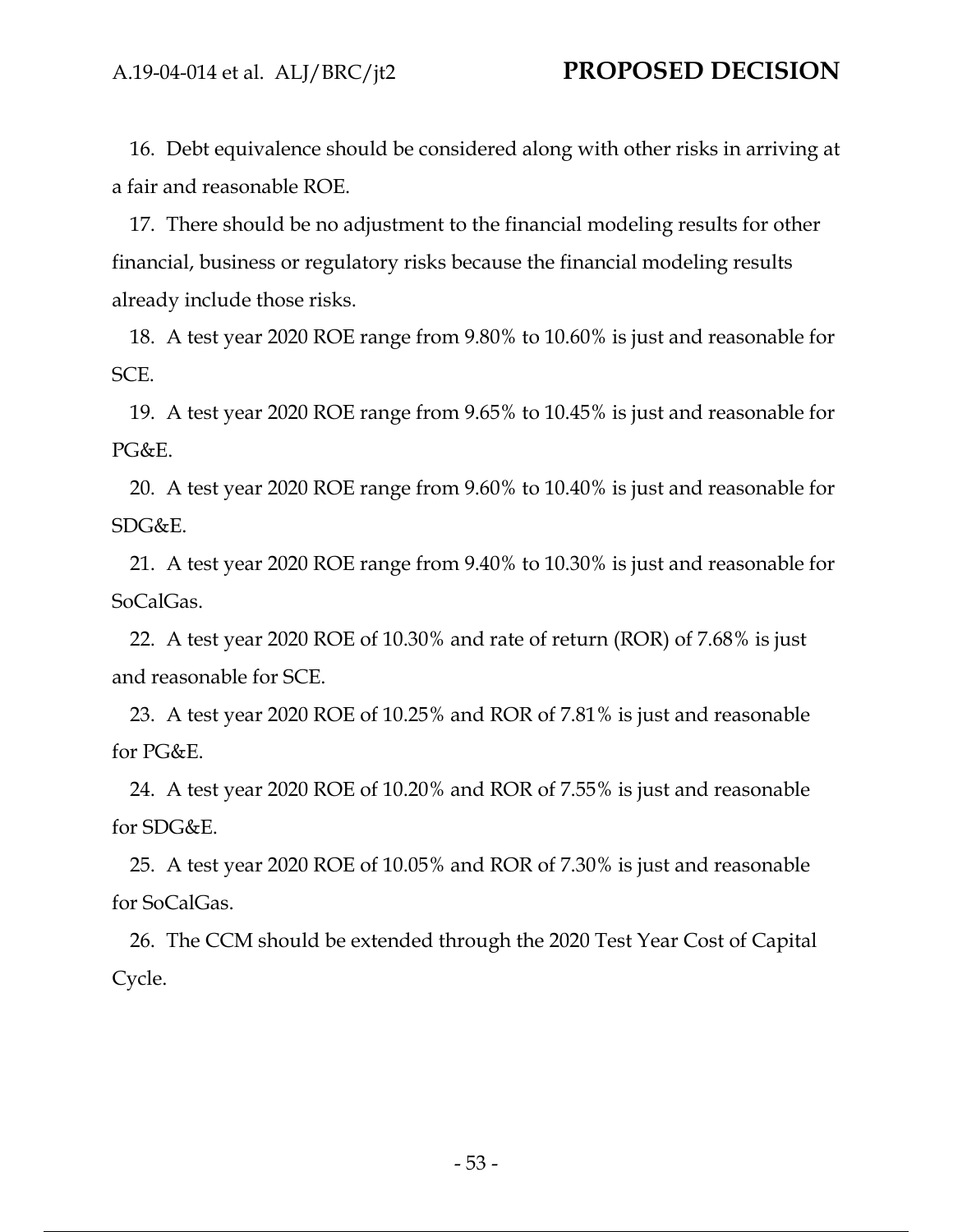27. PG&E has fulfilled its obligation to provide a comprehensive review of the ratemaking treatment for customer deposits, as directed in D.14-08-032, and the ratemaking treatment directed in that decision should remain in effect.

## **ORDER**

## **IT IS ORDERED** that:

1. Southern California Edison Company's cost of capital for its test year 2020 operations is as follows:

|                     | Capital Proportion | Cost Factor | <b>Weighted Cost</b> |
|---------------------|--------------------|-------------|----------------------|
| Long-term Debt      | 43.00%             | 4.74%       | $2.04\%$             |
| Preferred Equity    | $5.00\%$           | 5.70%       | $0.29\%$             |
| Common Equity       | 52.00%             | 10.30%      | 5.35%                |
| Return on Rate Base |                    |             | $7.68\%$             |

2. Pacific Gas and Electric Company cost of capital for its test year 2020

operations is as follows:

|                     | Capital Proportion | Cost Factor | <b>Weighted Cost</b> |
|---------------------|--------------------|-------------|----------------------|
| Long-term Debt      | 47.50%             | 5.16%       | 2.45%                |
| Preferred Equity    | $0.50\%$           | 5.52%       | $0.03\%$             |
| Common Equity       | 52.00%             | 10.25%      | 5.33%                |
| Return on Rate Base |                    |             | 7.81%                |

3. San Diego Gas & Electric Company's cost of capital for its test year 2020

operations is as follows:

|                     | Capital Proportion | Cost Factor | <b>Weighted Cost</b> |
|---------------------|--------------------|-------------|----------------------|
| Long-term Debt      | 45.25%             | 4.59%       | 2.08%                |
| Preferred Equity    | 2.75%              | 6.22%       | 0.17%                |
| Common Equity       | 52.00%             | 10.20%      | 5.30%                |
| Return on Rate Base |                    |             | $7.55\%$             |

4. San Diego Gas & Electric Company shall propose an updated cost of preferred equity through a Tier 2 Advice Letter submitted to the Commission's